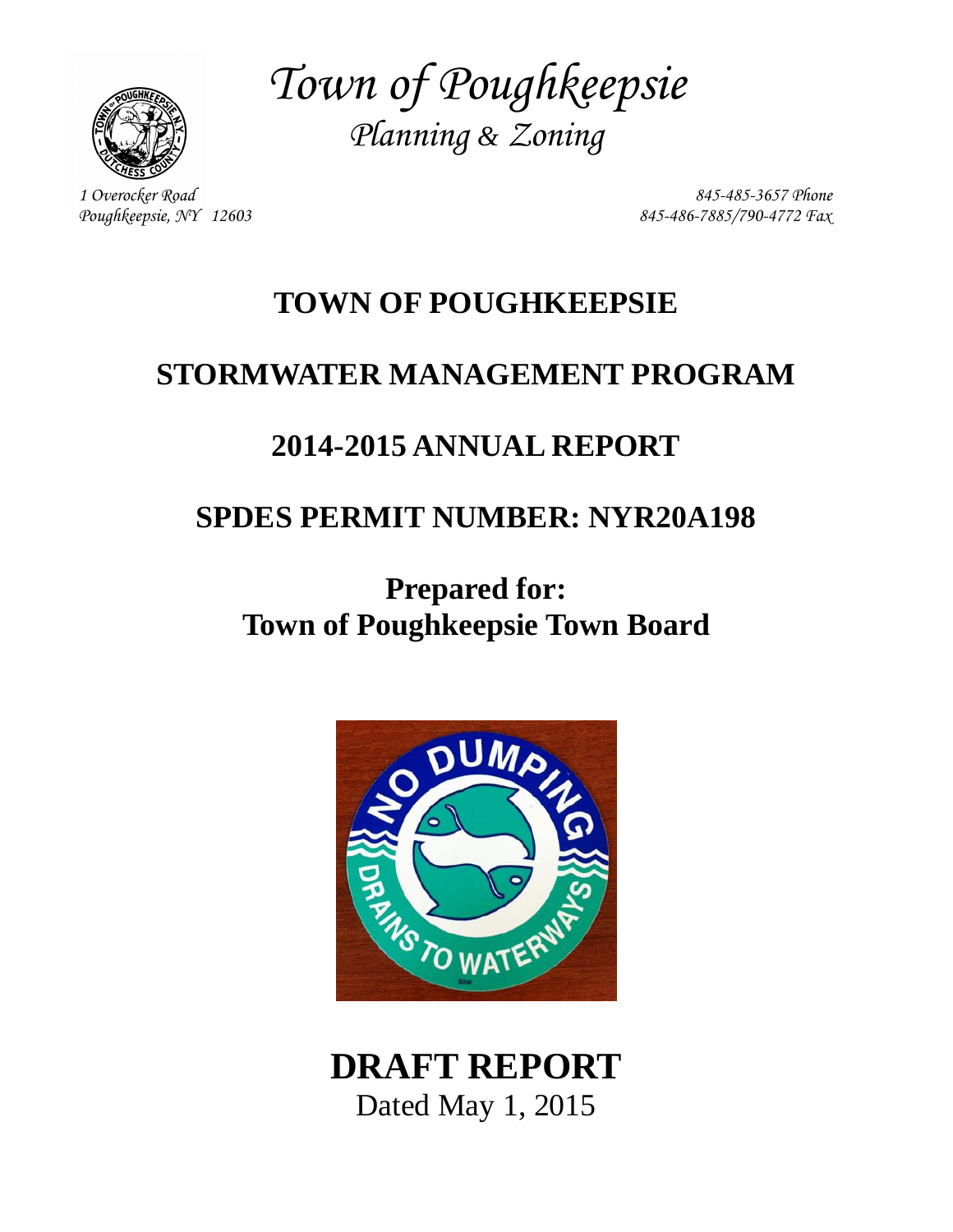## 2015-5-1 DRAFT

**MS4 Annual Report Cover Page**

**MCC form for period ending March 9,**  $\mid 2 \mid 0 \mid 1 \mid 5$ 

**This cover page must be completed by the report preparer. Joint reports require only one cover page.**

| SPD <sub>k</sub><br>S 11) |  |           |     |  |  |  |  |  |  |  |  |  |
|---------------------------|--|-----------|-----|--|--|--|--|--|--|--|--|--|
|                           |  | - 12<br>H | 2 I |  |  |  |  |  |  |  |  |  |

#### **Choose one:**

## **This report is being submitted on behalf of an individual MS4.**

Fill in SPDES ID in upper right hand corner.

Name of MS4

|        | 1.011100111101 |   |        |   |                                     |                               |   |   |   |          |          |    |    |    |  |  |  |  |  |  |  |
|--------|----------------|---|--------|---|-------------------------------------|-------------------------------|---|---|---|----------|----------|----|----|----|--|--|--|--|--|--|--|
| m<br>- |                | W | N<br>. | ∼ | $\overline{\phantom{0}}$<br>н.<br>- | $\overline{\phantom{0}}$<br>້ | ∼ | ◡ | ∼ | -<br>. . | n<br>. . | н. | н. | L. |  |  |  |  |  |  |  |
|        |                |   |        |   |                                     |                               |   |   |   |          |          |    |    |    |  |  |  |  |  |  |  |

## **OR**

## **This report is being submitted on behalf of a Single Entity**

(Per Part II.E of GP-0-10-002)

Name of Single Entity

|  |  |  |  |  |  |  |  |  |  |  |  |  |  | the contract of the contract of |
|--|--|--|--|--|--|--|--|--|--|--|--|--|--|---------------------------------|
|  |  |  |  |  |  |  |  |  |  |  |  |  |  |                                 |

## **OR**

## **This is a joint report being submitted on behalf of a coalition.**

Provide SPDES ID of each permitted MS4 included in this report. Use page 2 if needed.

Name of Coalition

|                 | <b>SPDES ID</b> |   |   |          |   |  |  | <b>SPDES ID</b> |   |   |   |          |   |  |  | <b>SPDES ID</b> |   |   |
|-----------------|-----------------|---|---|----------|---|--|--|-----------------|---|---|---|----------|---|--|--|-----------------|---|---|
| Ν               | Υ               | R | 2 | 0        | Α |  |  | N               | Υ | R | 2 | 0        | Α |  |  | N               | Υ | R |
|                 | <b>SPDES ID</b> |   |   |          |   |  |  | <b>SPDES ID</b> |   |   |   |          |   |  |  | <b>SPDES ID</b> |   |   |
| N               | Y               | R | 2 | $\Omega$ | Α |  |  | N               | Y | R | 2 | $\Omega$ | Α |  |  | N               | Υ | R |
|                 | <b>SPDES ID</b> |   |   |          |   |  |  | <b>SPDES ID</b> |   |   |   |          |   |  |  | <b>SPDES ID</b> |   |   |
| N               | Y               | R | 2 | 0        | Α |  |  | N               | Υ | R | 2 | 0        | Α |  |  | N               | Υ | R |
|                 |                 |   |   |          |   |  |  |                 |   |   |   |          |   |  |  |                 |   |   |
| <b>SPDES ID</b> |                 |   |   |          |   |  |  | <b>SPDES ID</b> |   |   |   |          |   |  |  | <b>SPDES ID</b> |   |   |
| N               | Y               | R | 2 | 0        | Α |  |  | N               | Υ | R | 2 | 0        | Α |  |  | N               | Υ | R |
|                 | <b>SPDES ID</b> |   |   |          |   |  |  | <b>SPDES ID</b> |   |   |   |          |   |  |  | <b>SPDES ID</b> |   |   |
| Ν               | Υ               | R | 2 | 0        | Α |  |  | N               | Υ | R | 2 | 0        | Α |  |  | N               | Υ | R |
|                 | <b>SPDES ID</b> |   |   |          |   |  |  | <b>SPDES ID</b> |   |   |   |          |   |  |  | <b>SPDES ID</b> |   |   |

|   | <b>SPDES ID</b> |   |   |          |   |  |                 |   | <b>SPDES ID</b> |   |   |          |   |  |  |  |  | <b>SPDES ID</b> |   |   |   |          |   |
|---|-----------------|---|---|----------|---|--|-----------------|---|-----------------|---|---|----------|---|--|--|--|--|-----------------|---|---|---|----------|---|
| N | Υ               | R | 2 | $\Omega$ | A |  |                 | N | Υ               | R | 2 | 0        | Α |  |  |  |  | N               | Υ | R | 2 | 0        | Α |
|   | <b>SPDES ID</b> |   |   |          |   |  |                 |   | <b>SPDES ID</b> |   |   |          |   |  |  |  |  | <b>SPDES ID</b> |   |   |   |          |   |
| Ν | Υ               | R | 2 | $\Omega$ | Α |  |                 | N | Υ               | R | 2 | 0        | Α |  |  |  |  | Ν               | Υ | R | 2 | 0        | Α |
|   | SPDES ID        |   |   |          |   |  | <b>SPDES ID</b> |   |                 |   |   |          |   |  |  |  |  | <b>SPDES ID</b> |   |   |   |          |   |
| N | Υ               | R | 2 | 0        | A |  |                 | N | Y               | R | 2 | $\Omega$ | Α |  |  |  |  | N               | Y | R | 2 | $\Omega$ | Α |
|   | SPDES ID        |   |   |          |   |  |                 |   | <b>SPDES ID</b> |   |   |          |   |  |  |  |  | <b>SPDES ID</b> |   |   |   |          |   |
| N | Υ               | R | 2 | 0        | Α |  |                 | N | Y               | R | 2 | 0        | Α |  |  |  |  | N               | Υ | R | 2 | 0        | Α |
|   | SPDES ID        |   |   |          |   |  |                 |   | <b>SPDES ID</b> |   |   |          |   |  |  |  |  | <b>SPDES ID</b> |   |   |   |          |   |
| N | Υ               | R | 2 | O        | A |  |                 | N | Y               | R | 2 | O        | Α |  |  |  |  | N               | Υ | R | 2 | 0        | Α |
|   | SPDES ID        |   |   |          |   |  |                 |   | <b>SPDES ID</b> |   |   |          |   |  |  |  |  | <b>SPDES ID</b> |   |   |   |          |   |
| Ν | Υ               | R | 2 | 0        | Α |  |                 | N | Y               | R | 2 | 0        | Α |  |  |  |  | N               | Y | R | 2 | 0        | Α |
|   |                 |   |   |          |   |  |                 |   |                 |   |   |          |   |  |  |  |  |                 |   |   |   |          |   |

|   | SPDES ID<br>$\overline{c}$<br>$\mathbf 0$<br>Y<br>$\overline{A}$<br>R<br>SPDES ID<br>$\overline{2}$<br>Υ<br>$\Omega$<br>Α<br>R<br>$\overline{c}$<br>0<br>Y<br>Α<br>R<br>$\overline{2}$<br>Υ<br>$\Omega$<br>Α<br>R<br>SPDES ID<br>$\overline{2}$<br>Y<br>0<br>A<br>R<br>SPDES ID |   |                |   |   |  |  |  |  |  |  |  |  |  |  |
|---|---------------------------------------------------------------------------------------------------------------------------------------------------------------------------------------------------------------------------------------------------------------------------------|---|----------------|---|---|--|--|--|--|--|--|--|--|--|--|
| N |                                                                                                                                                                                                                                                                                 |   |                |   |   |  |  |  |  |  |  |  |  |  |  |
|   |                                                                                                                                                                                                                                                                                 |   |                |   |   |  |  |  |  |  |  |  |  |  |  |
| N |                                                                                                                                                                                                                                                                                 |   |                |   |   |  |  |  |  |  |  |  |  |  |  |
|   | SPDES ID                                                                                                                                                                                                                                                                        |   |                |   |   |  |  |  |  |  |  |  |  |  |  |
| Ν |                                                                                                                                                                                                                                                                                 |   |                |   |   |  |  |  |  |  |  |  |  |  |  |
|   | SPDES ID                                                                                                                                                                                                                                                                        |   |                |   |   |  |  |  |  |  |  |  |  |  |  |
| N |                                                                                                                                                                                                                                                                                 |   |                |   |   |  |  |  |  |  |  |  |  |  |  |
|   |                                                                                                                                                                                                                                                                                 |   |                |   |   |  |  |  |  |  |  |  |  |  |  |
| N |                                                                                                                                                                                                                                                                                 |   |                |   |   |  |  |  |  |  |  |  |  |  |  |
|   |                                                                                                                                                                                                                                                                                 |   |                |   |   |  |  |  |  |  |  |  |  |  |  |
| N | Y                                                                                                                                                                                                                                                                               | R | $\overline{2}$ | ∩ | А |  |  |  |  |  |  |  |  |  |  |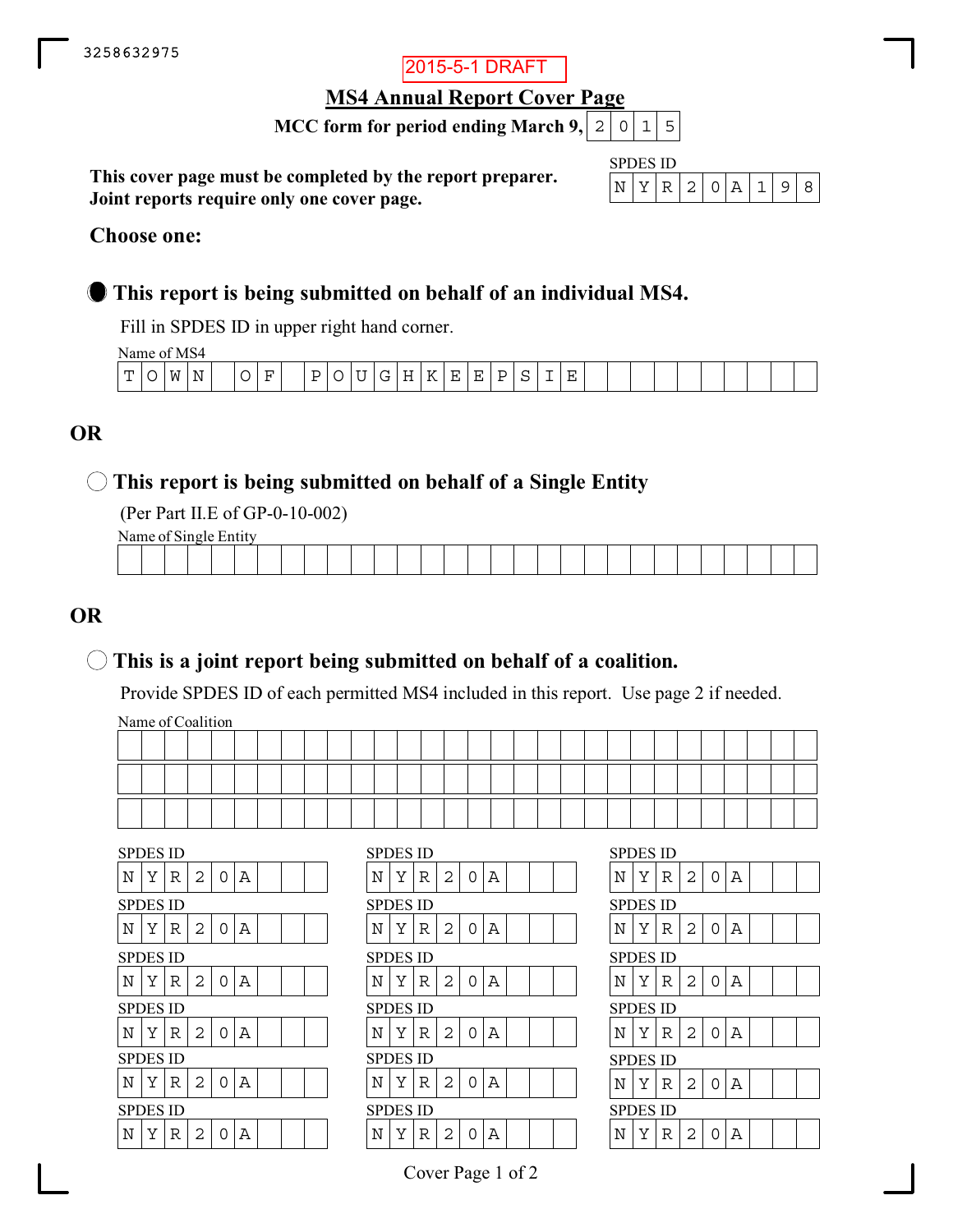## **MS4 Annual Report Cover Page**

**MCC form for period ending March 9,**  $\mid 2 \mid 0 \mid 1 \mid 5$ 

Provide SPDES ID of each permitted MS4 included in this report.

|   | <b>SPDES ID</b> |   |                |   |   |  | <b>SPDES ID</b> |
|---|-----------------|---|----------------|---|---|--|-----------------|
| Ν | Υ               | R | 2              | 0 | Α |  | Υ<br>Ν<br>R     |
|   | SPDES ID        |   |                |   |   |  | <b>SPDES ID</b> |
| N | Υ               | R | $\overline{c}$ | O | Α |  | Υ<br>N<br>R     |
|   | SPDES ID        |   |                |   |   |  | <b>SPDES ID</b> |
| Ν | Υ               | R | 2              | 0 | Α |  | Υ<br>Ν<br>R     |
|   | SPDES ID        |   |                |   |   |  | SPDES ID        |
| Ν | Υ               | R | 2              | 0 | Α |  | Υ<br>Ν<br>R     |
|   | <b>SPDES ID</b> |   |                |   |   |  | <b>SPDES ID</b> |
| N | Υ               | R | 2              | 0 | Α |  | Υ<br>Ν<br>R     |
|   | SPDES ID        |   |                |   |   |  | <b>SPDES ID</b> |
| Ν | Υ               | R | 2              | 0 | Α |  | Υ<br>Ν<br>R     |
|   | SPDES ID        |   |                |   |   |  | SPDES ID        |
| N | Υ               | R | 2              | 0 | Α |  | Υ<br>N<br>R     |
|   | <b>SPDES ID</b> |   |                |   |   |  | <b>SPDES ID</b> |
| N | Υ               | R | $\overline{c}$ | O | Α |  | Υ<br>N<br>R     |
|   | SPDES ID        |   |                |   |   |  | <b>SPDES ID</b> |
| N | Υ               | R | 2              | 0 | Α |  | Υ<br>N<br>R     |
|   | SPDES ID        |   |                |   |   |  | SPDES ID        |
| N | Υ               | R | 2              | 0 | Α |  | Υ<br>N<br>R     |
|   | <b>SPDES ID</b> |   |                |   |   |  | <b>SPDES ID</b> |
| Ν | Υ               | R | 2              | 0 | Α |  | Υ<br>Ν<br>R     |
|   | SPDES ID        |   |                |   |   |  | <b>SPDES ID</b> |
| N | Υ               | R | 2              | 0 | Α |  | N<br>Υ<br>R     |
|   | SPDES ID        |   |                |   |   |  | SPDES ID        |
| Ν | Υ               | R | 2              | 0 | Α |  | Ν<br>Υ<br>R     |
|   | SPDES ID        |   |                |   |   |  | <b>SPDES ID</b> |
| Ν | Υ               | R | 2              | 0 | Α |  | Υ<br>N<br>R     |
|   | <b>SPDES ID</b> |   |                |   |   |  | <b>SPDES ID</b> |
| N | Υ               | R | 2              | 0 | Α |  | Υ<br>Ν<br>R     |
|   | <b>SPDES ID</b> |   |                |   |   |  | <b>SPDES ID</b> |
| Ν | Υ               | R | 2              | 0 | Α |  | Υ<br>Ν<br>R     |
|   | SPDES ID        |   |                |   |   |  | <b>SPDES ID</b> |
| N | Υ               | R | 2              | 0 | Α |  | Υ<br>N<br>R     |
|   | <b>SPDES ID</b> |   |                |   |   |  | SPDES ID        |
| N | Υ               | R | 2              | 0 | Α |  | Y<br>N<br>R     |

|   | SPDES ID        |             |   |                |   |  |  |            | <b>SPDES ID</b> |             |   |   |   |  |  | <b>SPDES ID</b> |   |             |   |                |   |
|---|-----------------|-------------|---|----------------|---|--|--|------------|-----------------|-------------|---|---|---|--|--|-----------------|---|-------------|---|----------------|---|
| N | Υ               | $\mathbb R$ | 2 | 0 <sup>1</sup> | Α |  |  | N          | Υ               | R           | 2 | 0 | Α |  |  | N               | Υ | R           | 2 | $\overline{O}$ | A |
|   | SPDES ID        |             |   |                |   |  |  |            | <b>SPDES ID</b> |             |   |   |   |  |  | <b>SPDES ID</b> |   |             |   |                |   |
| N | Υ               | R           | 2 | 0              | Α |  |  | N          | Υ               | R           | 2 | 0 | Α |  |  | N               | Υ | R           | 2 | 0              | Α |
|   | <b>SPDES ID</b> |             |   |                |   |  |  |            | <b>SPDES ID</b> |             |   |   |   |  |  | <b>SPDES ID</b> |   |             |   |                |   |
| N | Υ               | R           | 2 | 0              | Α |  |  | Ν          | Υ               | R           | 2 | 0 | Α |  |  | Ν               | Υ | R           | 2 | 0              | Α |
|   | <b>SPDES ID</b> |             |   |                |   |  |  |            | <b>SPDES ID</b> |             |   |   |   |  |  | <b>SPDES ID</b> |   |             |   |                |   |
| Ν | Υ               | $\mathbb R$ | 2 | 0              | Α |  |  | Ν          | Y               | R           | 2 | 0 | Α |  |  | N               | Υ | R           | 2 | 0   A          |   |
|   | <b>SPDES ID</b> |             |   |                |   |  |  |            | <b>SPDES ID</b> |             |   |   |   |  |  | <b>SPDES ID</b> |   |             |   |                |   |
| N | Υ               | R           | 2 | 0              | Α |  |  | N          | Υ               | R           | 2 | 0 | Α |  |  | Ν               | Υ | R           | 2 | 0 A            |   |
|   | <b>SPDES ID</b> |             |   |                |   |  |  |            | <b>SPDES ID</b> |             |   |   |   |  |  | <b>SPDES ID</b> |   |             |   |                |   |
| Ν | Υ               | R           | 2 | 0              | Α |  |  | Ν          | Υ               | R           | 2 | 0 | Α |  |  | N               | Υ | R           | 2 | 0              | Α |
|   | SPDES ID        |             |   |                |   |  |  |            | <b>SPDES ID</b> |             |   |   |   |  |  | <b>SPDES ID</b> |   |             |   |                |   |
| N | Υ               | $\mathbb R$ | 2 | 0              | Α |  |  | N          | Υ               | R           | 2 | 0 | Α |  |  | N               | Υ | R           | 2 | $0 \mid A$     |   |
|   | <b>SPDES ID</b> |             |   |                |   |  |  |            | <b>SPDES ID</b> |             |   |   |   |  |  | <b>SPDES ID</b> |   |             |   |                |   |
| N | Υ               | R           | 2 | 0              | Α |  |  | N          | Υ               | R           | 2 | 0 | Α |  |  | N               | Υ | R           | 2 | 0              | Α |
|   | <b>SPDES ID</b> |             |   |                |   |  |  |            | <b>SPDES ID</b> |             |   |   |   |  |  | <b>SPDES ID</b> |   |             |   |                |   |
| N | Υ               | R           | 2 | 0              | Α |  |  | N          | Υ               | R           | 2 | 0 | Α |  |  | N               | Υ | R           | 2 | 0              | Α |
|   | SPDES ID        |             |   |                |   |  |  |            | <b>SPDES ID</b> |             |   |   |   |  |  | <b>SPDES ID</b> |   |             |   |                |   |
| Ν | Υ               | $\mathbb R$ | 2 | 0              | Α |  |  | N          | Υ               | $\mathbb R$ | 2 | 0 | Α |  |  | Ν               | Υ | $\mathbb R$ | 2 | 0              | Α |
|   | <b>SPDES ID</b> |             |   |                |   |  |  |            | <b>SPDES ID</b> |             |   |   |   |  |  | <b>SPDES ID</b> |   |             |   |                |   |
| N | Υ               | R           | 2 | 0              | Α |  |  | N          | Υ               | R           | 2 | 0 | Α |  |  | N               | Υ | R           | 2 | 0 A            |   |
|   | <b>SPDES ID</b> |             |   |                |   |  |  |            | <b>SPDES ID</b> |             |   |   |   |  |  | <b>SPDES ID</b> |   |             |   |                |   |
| N | Υ               | R           | 2 | 0              | Α |  |  | N          | Υ               | R           | 2 | 0 | Α |  |  | N               | Υ | R           | 2 | 0              | Α |
|   | <b>SPDES ID</b> |             |   |                |   |  |  |            | <b>SPDES ID</b> |             |   |   |   |  |  | <b>SPDES ID</b> |   |             |   |                |   |
| Ν | Υ               | $\mathbb R$ | 2 | 0              | Α |  |  | Ν          | Υ               | R           | 2 | 0 | Α |  |  | N               | Υ | R           | 2 | $0 \mid A$     |   |
|   | <b>SPDES ID</b> |             |   |                |   |  |  |            | <b>SPDES ID</b> |             |   |   |   |  |  | <b>SPDES ID</b> |   |             |   |                |   |
| N | Υ               | R           | 2 | 0              | Α |  |  | N          | Υ               | R           | 2 | 0 | Α |  |  | N               | Υ | R           | 2 | 0              | Α |
|   | <b>SPDES ID</b> |             |   |                |   |  |  |            | <b>SPDES ID</b> |             |   |   |   |  |  | <b>SPDES ID</b> |   |             |   |                |   |
| N | Y               | $\mathbb R$ | 2 | 0 <sup>1</sup> | Α |  |  | N          | Υ               | R           | 2 | 0 | Α |  |  | Ν               | Υ | R           | 2 | 0              | Α |
|   | <b>SPDES ID</b> |             |   |                |   |  |  |            | <b>SPDES ID</b> |             |   |   |   |  |  | <b>SPDES ID</b> |   |             |   |                |   |
| N | Υ               | R           | 2 | 0              | Α |  |  | Ν          | Y               | R           | 2 | 0 | Α |  |  | N               | Υ | R           | 2 | 0              | Α |
|   | <b>SPDES ID</b> |             |   |                |   |  |  |            | <b>SPDES ID</b> |             |   |   |   |  |  | <b>SPDES ID</b> |   |             |   |                |   |
| Ν | Υ               | R           | 2 | 0              | Α |  |  | Ν          | Υ               | R           | 2 | 0 | Α |  |  | Ν               | Υ | R           | 2 | 0              | Α |
|   | <b>SPDES ID</b> |             |   |                |   |  |  |            | <b>SPDES ID</b> |             |   |   |   |  |  | <b>SPDES ID</b> |   |             |   |                |   |
| N | Y               | $\mathbb R$ | 2 | 0              | Α |  |  | $_{\rm N}$ | Y               | $\mathbb R$ | 2 | 0 | Α |  |  | Ν               | Υ | R           | 2 | 0              | Α |
|   |                 |             |   |                |   |  |  |            |                 |             |   |   |   |  |  |                 |   |             |   |                |   |

| SPDES ID        |   |    |                         |   |   |  |  |
|-----------------|---|----|-------------------------|---|---|--|--|
| N               | Υ | R  | 2                       | 0 | Α |  |  |
| SPDES ID        |   |    |                         |   |   |  |  |
| N               | Υ | R  | 2                       | 0 | А |  |  |
| SPDES ID        |   |    |                         |   |   |  |  |
| N               | Υ | R  | 2                       | 0 | Α |  |  |
| SPDES ID        |   |    |                         |   |   |  |  |
| N               | Υ | R  | 2                       | 0 | Α |  |  |
| SPDES ID        |   |    |                         |   |   |  |  |
| N               | Υ | R  | 2                       | 0 | Α |  |  |
| <b>SPDES ID</b> |   |    |                         |   |   |  |  |
| N               | Υ | R  | 2                       | 0 | Α |  |  |
| SPDES ID        |   |    |                         |   |   |  |  |
| N               | Υ | R  | $\overline{c}$          | 0 | Α |  |  |
| <b>SPDES ID</b> |   |    |                         |   |   |  |  |
| N               | Υ | R  | 2                       | 0 | Α |  |  |
| <b>SPDES ID</b> |   |    |                         |   |   |  |  |
| N               | Υ | R  | 2                       | 0 | Α |  |  |
| SPDES ID        |   |    |                         |   |   |  |  |
| N               | Υ | R  | 2                       | 0 | Α |  |  |
| SPDES ID        |   |    |                         |   |   |  |  |
| N               | Υ | R  | 2                       | 0 | Α |  |  |
| <b>SPDES ID</b> |   |    |                         |   |   |  |  |
| N               | Υ | R  | 2                       | 0 | Α |  |  |
| <b>SPDES ID</b> |   |    |                         |   |   |  |  |
| Ν               | Υ | R  | 2                       | 0 | Α |  |  |
| SPDES ID        |   |    |                         |   |   |  |  |
| $\mathbb N$     | Y | R  | 2                       | 0 | Ą |  |  |
| <b>SPDES ID</b> |   |    |                         |   |   |  |  |
| Ν               | Υ | R  | 2                       | 0 | А |  |  |
| <b>SPDES ID</b> |   |    |                         |   |   |  |  |
| N               | Υ | R  | 2                       | 0 | Α |  |  |
| SPDES ID        |   |    |                         |   |   |  |  |
| N               | Υ | R  | 2                       | 0 | Α |  |  |
| SPDES           |   | ID |                         |   |   |  |  |
| N               | Υ | R  | $\overline{\mathbf{c}}$ | 0 | Α |  |  |
|                 |   |    |                         |   |   |  |  |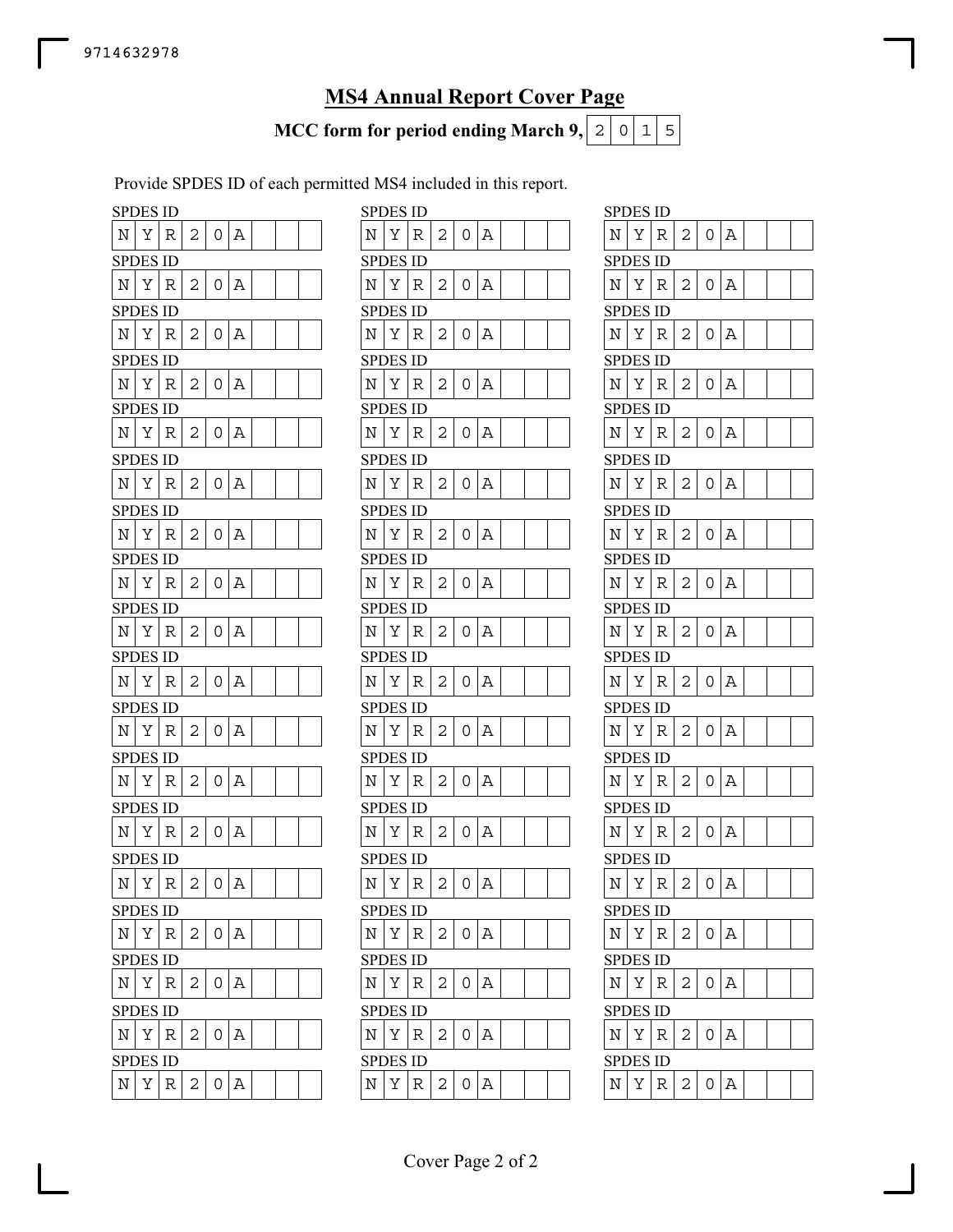| <b>MS4 Municipal Compliance Certification (MCC) Form</b> |             |                 |                |  |         |     |  |
|----------------------------------------------------------|-------------|-----------------|----------------|--|---------|-----|--|
| MCC form for period ending March 9, $2   0   1   5$      |             |                 |                |  |         |     |  |
|                                                          |             | <b>SPDES ID</b> |                |  |         |     |  |
| Name of MS4 TOWN OF POUGHKEEPSIE                         | $\mathbb N$ | Y l             | R <sub>1</sub> |  | 2 0 A 1 | 198 |  |
|                                                          |             |                 |                |  |         |     |  |

Each MS4 must submit an MCC form.

## **Section 1 - MCC Identification Page**

Indicate whether this MCC form is being submitted to certify endorsement or acceptance of:

An Annual Report for a single MS4

A Single Entity (Per Part II.E of GP-0-10-002)

O A Joint Report

Joint reports may be submitted by permittees with legally binding agreements.

If Joint Report, enter coalition name: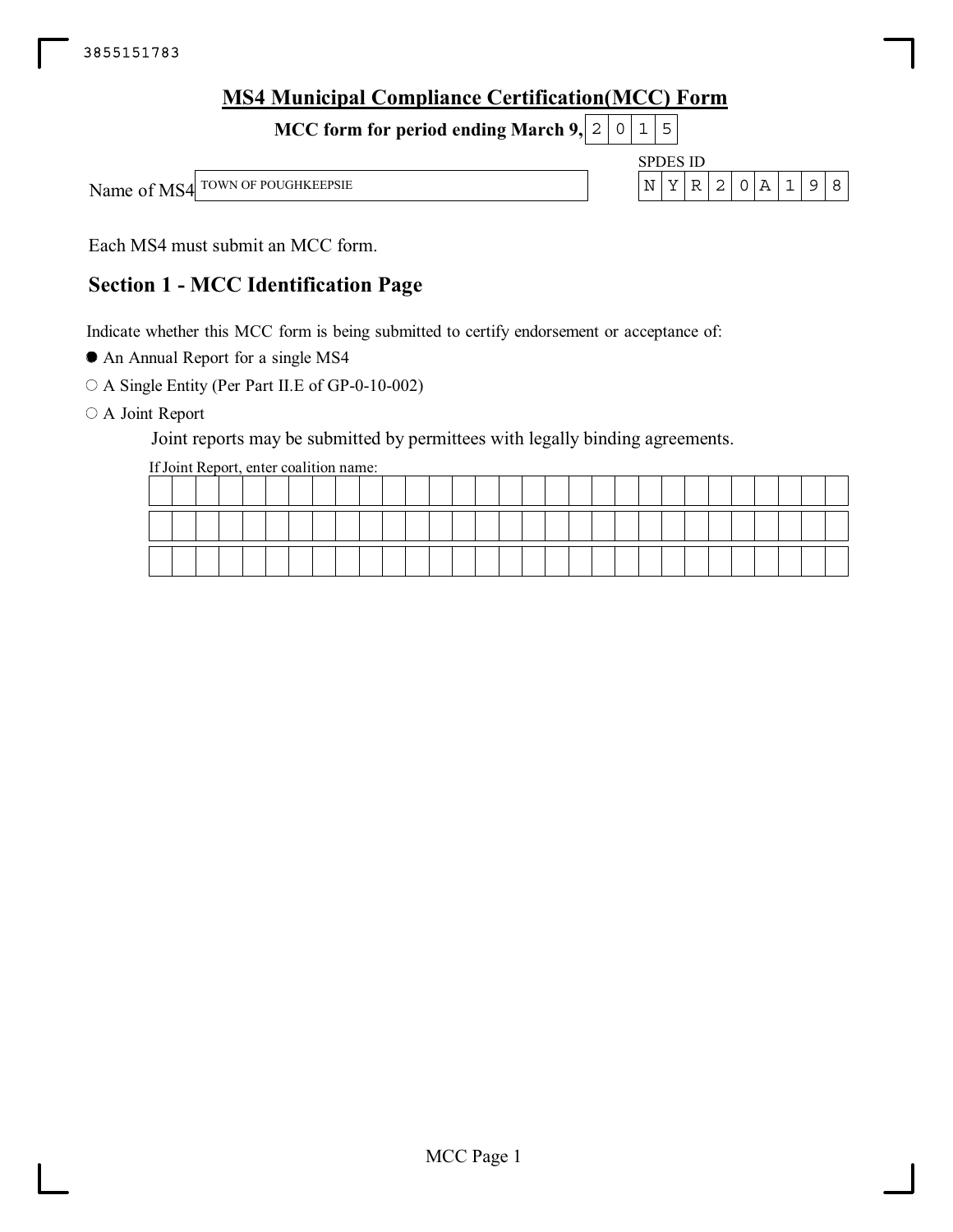## **MS4 Municipal Compliance Certification(MCC) Form**

**MCC form for period ending March 9,**  $0|1|5$ 

SPDES ID Name of MS4 <sup>TOWN OF POUGHKEEPSIE</sup>  $N \mid Y \mid R \mid 2 \mid 0 \mid A \mid 1 \mid 9 \mid 8$ 

## **Section 2 - Contact Information**

Important Instructions - Please Read

Contact information must be provided for *each* of the following positions as indicated below:

- 1. Principal Executive Officer, Chief Elected Official or other qualified individual (per GP-0-08-002 Part VI.J).
- 2. Duly Authorized Representative (Information for this contact must only be submitted if a Duly Authorized Representative is signing this form)
- 3. The Local Stormwater Public Contact (required per GP-0-08-002 Part VII.A.2.c & Part VIII.A.2.c).
- 4. The Stormwater Management Program (SWMP) Coordinator (Individual responsible for coordination/implementation of SWMP).
- 5. Report Preparer (Consultants may provide company name in the space provided).

A separate sheet must be submitted for each position listed above unless more than one position is filled by the same individual. If one individual fills multiple roles, provide the contact information once and check all positions that apply to that individual.

If a new Duly Authorized Representative is signing this report, their contact information must be provided and a signature authorization form, signed by the Principal Executive Officer or Chief Elected Official must be attached.

For each contact, select all that apply:

- Principal Executive Officer/Chief Elected Official
- O Duly Authorized Representative
- Local Stormwater Public Contact
- $\circ$  Stormwater Management Program (SWMP) Coordinator
- O Report Preparer

|                                                                                                                                                                                                                                                                           | First Name      |                  |   |   |             |             |             |                |                           |   |         |   |         |   | MI          |              |   | Last Name |   |             |              |             |             |             |         |   |   |                          |   |   |           |   |           |
|---------------------------------------------------------------------------------------------------------------------------------------------------------------------------------------------------------------------------------------------------------------------------|-----------------|------------------|---|---|-------------|-------------|-------------|----------------|---------------------------|---|---------|---|---------|---|-------------|--------------|---|-----------|---|-------------|--------------|-------------|-------------|-------------|---------|---|---|--------------------------|---|---|-----------|---|-----------|
| T                                                                                                                                                                                                                                                                         | $\circ$         | $\mathbf D$<br>D |   |   |             |             |             |                |                           |   |         |   |         |   |             |              |   | Т         | Α | $\mathbb N$ | $\mathsf{C}$ | $\mathbb R$ | $\mathbf E$ | $\mathbf D$ | ᠇       |   |   |                          |   |   |           |   |           |
| Title                                                                                                                                                                                                                                                                     |                 |                  |   |   |             |             |             |                |                           |   |         |   |         |   |             |              |   |           |   |             |              |             |             |             |         |   |   |                          |   |   |           |   |           |
| Ι<br>S<br>Ρ<br>$\mathbf E$<br>$\mathbb R$<br>V<br>S<br>$\mathbb R$<br>U<br>$\circ$<br>Address<br>$\circ$<br>$\mathbf V$<br>$\mathbf{E}% _{t}$<br>$\mathbb R$<br>$\circ$<br>$\mathsf{C}$<br>$\mathbb R$<br>$\circ$<br>A<br>K<br>Ε<br>$\circ$<br>Е<br>R<br>D<br>$\mathbf N$ |                 |                  |   |   |             |             |             |                |                           |   |         |   |         |   |             |              |   |           |   |             |              |             |             |             |         |   |   |                          |   |   |           |   |           |
|                                                                                                                                                                                                                                                                           |                 |                  |   |   |             |             |             |                |                           |   |         |   |         |   |             |              |   |           |   |             |              |             |             |             |         |   |   |                          |   |   |           |   |           |
| Zip<br>City<br>State<br>$\mathfrak{Z}$<br>K<br>$\rm P$<br>$\mathbf N$<br>$\mathbf{1}$<br>$\rm P$<br>$\mathbf U$<br>G<br>H<br>$\mathbf E$<br>$\mathbf E$<br>Ι<br>Y<br>$\overline{2}$<br>6<br>$\mathsf{O}\xspace$<br>$\mathbf E$<br>Ο<br>$\overline{\phantom{0}}$           |                 |                  |   |   |             |             |             |                |                           |   |         |   |         |   |             |              |   |           |   |             |              |             |             |             |         |   |   |                          |   |   |           |   |           |
| $\rm S$                                                                                                                                                                                                                                                                   |                 |                  |   |   |             |             |             |                |                           |   |         |   |         |   |             |              |   |           |   |             |              |             |             |             |         |   |   |                          |   |   |           |   |           |
|                                                                                                                                                                                                                                                                           |                 |                  |   |   |             |             |             |                |                           |   |         |   |         |   |             |              |   |           |   |             |              |             |             |             |         |   |   |                          |   |   |           |   |           |
|                                                                                                                                                                                                                                                                           | eMail           |                  |   |   |             |             |             |                |                           |   |         |   |         |   |             |              |   |           |   |             |              |             |             |             |         |   |   |                          |   |   |           |   |           |
| Т                                                                                                                                                                                                                                                                         | T               | $\mathbb A$      | N | C | $\mathbb R$ | $\mathbf E$ | $\mathbf D$ | $\mathbf I$    | $^\text{\textregistered}$ | T | $\circ$ | W | $\rm N$ | O | $\mathbf F$ | $\, {\bf P}$ | O | U         | G | $\rm H$     | K            | $\mathbf E$ | $\mathbf E$ | $\rm P$     | $\rm S$ | I | Е | $\overline{\phantom{a}}$ | N | Y | $\bullet$ | G | <b>OV</b> |
|                                                                                                                                                                                                                                                                           | Phone<br>County |                  |   |   |             |             |             |                |                           |   |         |   |         |   |             |              |   |           |   |             |              |             |             |             |         |   |   |                          |   |   |           |   |           |
|                                                                                                                                                                                                                                                                           | 8               | 4                | 5 |   | 4           | 8           | 5           | $\blacksquare$ | 3                         | 6 | 0       | 3 |         |   |             |              |   | D         | U | Т           | $\mathsf{C}$ | Η           | Ε           | $\rm S$     | S       |   |   |                          |   |   |           |   |           |
|                                                                                                                                                                                                                                                                           |                 |                  |   |   |             |             |             |                |                           |   |         |   |         |   |             |              |   |           |   |             |              |             |             |             |         |   |   |                          |   |   |           |   |           |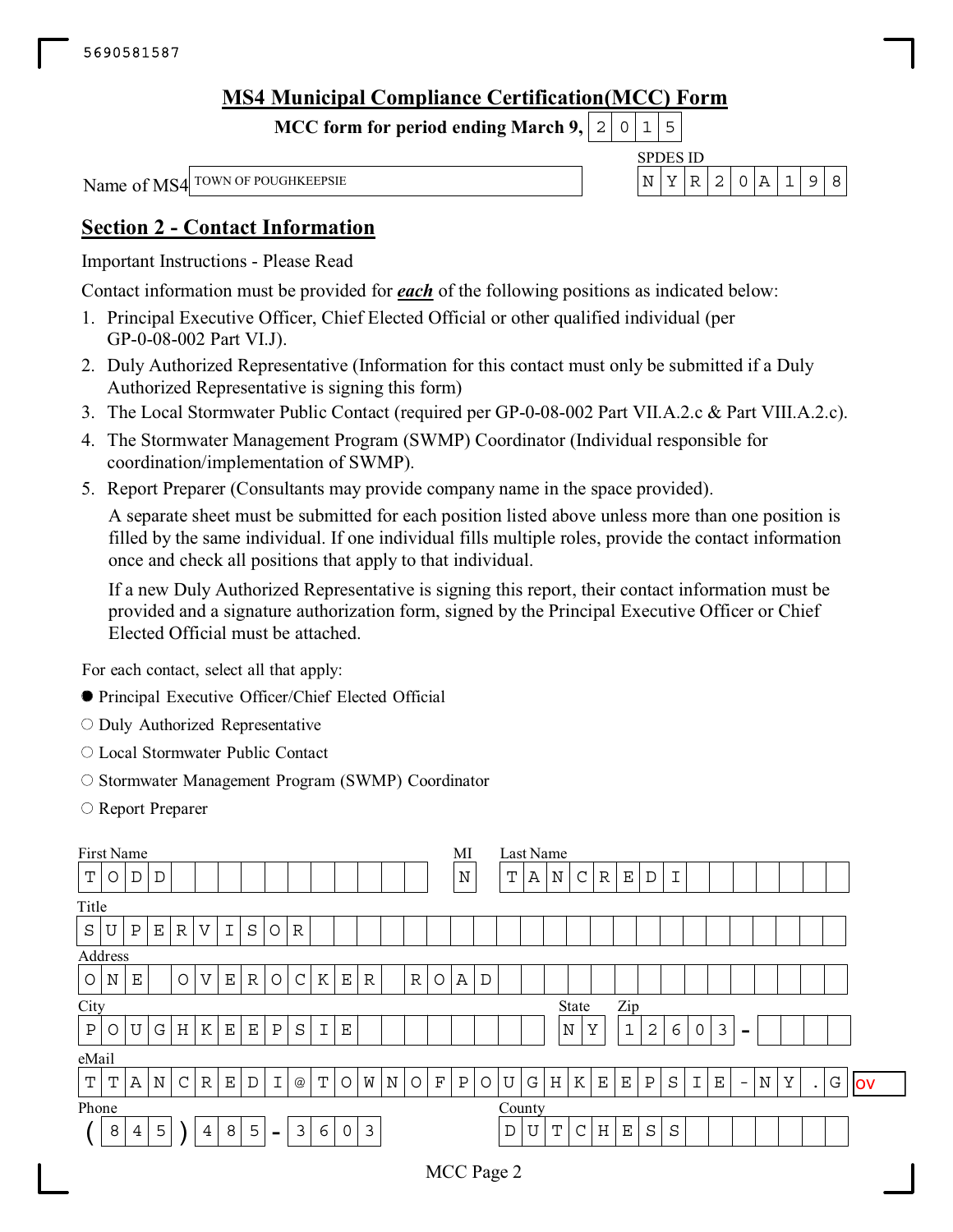## **MS4 Municipal Compliance Certification(MCC) Form**

**MCC form for period ending March 9,**  $0|1|5$ 

Name of MS4 <sup>TOWN OF POUGHKEEPSIE</sup>  $N \mid Y \mid R \mid 2 \mid 0 \mid A \mid 1 \mid 9 \mid 8$ 

SPDES ID

## **Section 2 - Contact Information**

Important Instructions - Please Read

Contact information must be provided for *each* of the following positions as indicated below:

- 1. Principal Executive Officer, Chief Elected Official or other qualified individual (per GP-0-08-002 Part VI.J).
- 2. Duly Authorized Representative (Information for this contact must only be submitted if a Duly Authorized Representative is signing this form)
- 3. The Local Stormwater Public Contact (required per GP-0-08-002 Part VII.A.2.c & Part VIII.A.2.c).
- 4. The Stormwater Management Program (SWMP) Coordinator (Individual responsible for coordination/implementation of SWMP).
- 5. Report Preparer (Consultants may provide company name in the space provided).

A separate sheet must be submitted for each position listed above unless more than one position is filled by the same individual. If one individual fills multiple roles, provide the contact information once and check all positions that apply to that individual.

If a new Duly Authorized Representative is signing this report, their contact information must be provided and a signature authorization form, signed by the Principal Executive Officer or Chief Elected Official must be attached.

For each contact, select all that apply:

 $\circ$  Principal Executive Officer/Chief Elected Official

- O Duly Authorized Representative
- Local Stormwater Public Contact
- $\circ$  Stormwater Management Program (SWMP) Coordinator
- O Report Preparer

|                                                                                                                                                                                       | First Name                                                                                                                                                                      |             |             |   |             |   |             |                           |         |             |             |             |   |             |              | MI          |             |   | Last Name       |   |         |             |              |                |   |                |          |                          |   |           |   |   |    |
|---------------------------------------------------------------------------------------------------------------------------------------------------------------------------------------|---------------------------------------------------------------------------------------------------------------------------------------------------------------------------------|-------------|-------------|---|-------------|---|-------------|---------------------------|---------|-------------|-------------|-------------|---|-------------|--------------|-------------|-------------|---|-----------------|---|---------|-------------|--------------|----------------|---|----------------|----------|--------------------------|---|-----------|---|---|----|
| Ε                                                                                                                                                                                     | ${\mathbb R}$                                                                                                                                                                   | I           | $\mathsf C$ |   |             |   |             |                           |         |             |             |             |   |             |              | $\mathbf F$ |             | H | O               | L | Г       | М           | Α            | N              |   |                |          |                          |   |           |   |   |    |
| Title                                                                                                                                                                                 |                                                                                                                                                                                 |             |             |   |             |   |             |                           |         |             |             |             |   |             |              |             |             |   |                 |   |         |             |              |                |   |                |          |                          |   |           |   |   |    |
| ${\bf P}$                                                                                                                                                                             | L                                                                                                                                                                               | A           | $\rm N$     | N | $\mathbf E$ | R |             |                           |         |             |             |             |   |             |              |             |             |   |                 |   |         |             |              |                |   |                |          |                          |   |           |   |   |    |
|                                                                                                                                                                                       | $\mathsf C$<br>$\mathbb R$<br>Α<br>$\circ$<br>$\boldsymbol{\mathrm{V}}$<br>$\mathbf E$<br>${\mathbb R}$<br>$\circ$<br>K<br>$\circ$<br>N<br>$\mathbf E$<br>$\mathbf E$<br>R<br>D |             |             |   |             |   |             |                           |         |             |             |             |   |             |              |             |             |   |                 |   |         |             |              |                |   |                |          |                          |   |           |   |   |    |
| Address<br>$\circ$<br>City<br>Zip<br>State                                                                                                                                            |                                                                                                                                                                                 |             |             |   |             |   |             |                           |         |             |             |             |   |             |              |             |             |   |                 |   |         |             |              |                |   |                |          |                          |   |           |   |   |    |
|                                                                                                                                                                                       |                                                                                                                                                                                 |             |             |   |             |   |             |                           |         |             |             |             |   |             |              |             |             |   |                 |   |         |             |              |                |   |                |          |                          |   |           |   |   |    |
| $\, {\bf P}$                                                                                                                                                                          | O                                                                                                                                                                               | $\mathbf U$ | G           | Η | К           | Е | $\mathbf E$ | $\rm P$                   | $\rm S$ | $\mathbf I$ | $\mathbf E$ |             |   |             |              |             |             |   |                 |   | $\rm N$ | Υ           | $1\,$        | $\overline{c}$ | 6 | $\overline{0}$ | 3        | $\overline{\phantom{a}}$ |   |           |   |   |    |
| eMail                                                                                                                                                                                 |                                                                                                                                                                                 |             |             |   |             |   |             |                           |         |             |             |             |   |             |              |             |             |   |                 |   |         |             |              |                |   |                |          |                          |   |           |   |   |    |
| $\mathbf E$                                                                                                                                                                           | H                                                                                                                                                                               | $\circ$     | L           | L | $\mathbb M$ | Α | N           | $^\text{\textregistered}$ | Т       | $\circ$     | W           | $\mathbf N$ | O | $\mathbf F$ | $\, {\bf P}$ | $\circ$     | $\mathbf U$ | G | H               | К | Ε       | $\mathbf E$ | $\, {\bf P}$ | $\rm S$        | I | $\mathbf E$    | $\equiv$ | $\rm N$                  | Υ | $\bullet$ | G | Ο | ΙV |
|                                                                                                                                                                                       |                                                                                                                                                                                 |             |             |   |             |   |             |                           |         |             |             |             |   |             |              |             |             |   |                 |   |         |             |              |                |   |                |          |                          |   |           |   |   |    |
| Phone<br>County<br>5<br>8<br>$\mathbf{3}$<br>8<br>5<br>5<br>8<br>$\mathcal{C}$<br>$\rm H$<br>$\mathbf E$<br>$\rm S$<br>6<br>T<br>S<br>$\overline{4}$<br>D<br>U<br>4<br>$\blacksquare$ |                                                                                                                                                                                 |             |             |   |             |   |             |                           |         |             |             |             |   |             |              |             |             |   |                 |   |         |             |              |                |   |                |          |                          |   |           |   |   |    |
|                                                                                                                                                                                       |                                                                                                                                                                                 |             |             |   |             |   |             |                           |         |             |             |             |   |             |              |             |             |   | MCC Page $2 A $ |   |         |             |              |                |   |                |          |                          |   |           |   |   |    |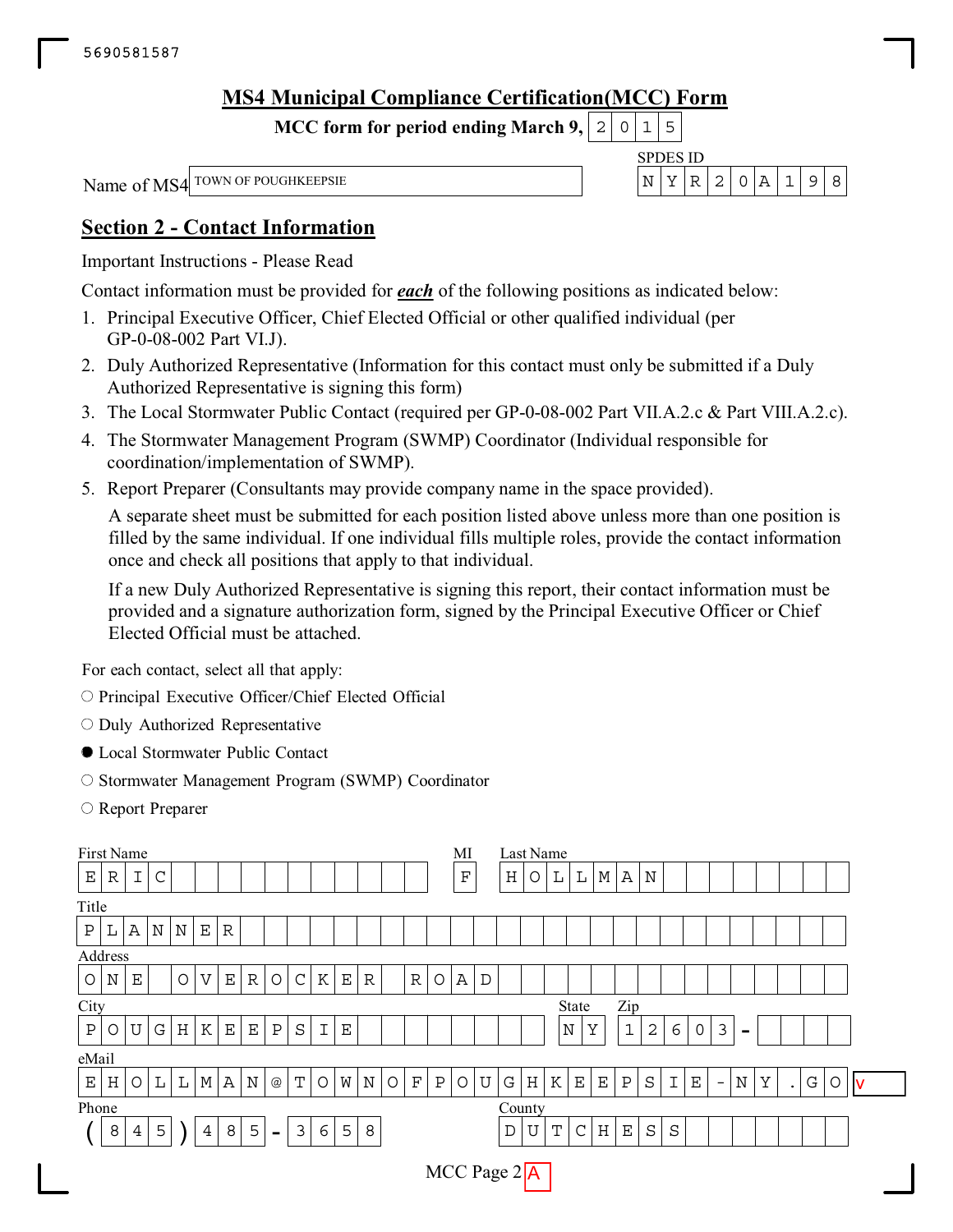## **MS4 Municipal Compliance Certification(MCC) Form**

**MCC form for period ending March 9,**  $0|1|5$ 

SPDES ID Name of MS4 <sup>TOWN OF POUGHKEEPSIE</sup>  $N \mid Y \mid R \mid 2 \mid 0 \mid A \mid 1 \mid 9 \mid 8$ 

## **Section 2 - Contact Information**

Important Instructions - Please Read

Contact information must be provided for *each* of the following positions as indicated below:

- 1. Principal Executive Officer, Chief Elected Official or other qualified individual (per GP-0-08-002 Part VI.J).
- 2. Duly Authorized Representative (Information for this contact must only be submitted if a Duly Authorized Representative is signing this form)
- 3. The Local Stormwater Public Contact (required per GP-0-08-002 Part VII.A.2.c & Part VIII.A.2.c).
- 4. The Stormwater Management Program (SWMP) Coordinator (Individual responsible for coordination/implementation of SWMP).
- 5. Report Preparer (Consultants may provide company name in the space provided).

A separate sheet must be submitted for each position listed above unless more than one position is filled by the same individual. If one individual fills multiple roles, provide the contact information once and check all positions that apply to that individual.

If a new Duly Authorized Representative is signing this report, their contact information must be provided and a signature authorization form, signed by the Principal Executive Officer or Chief Elected Official must be attached.

For each contact, select all that apply:

- $\circ$  Principal Executive Officer/Chief Elected Official
- O Duly Authorized Representative
- Local Stormwater Public Contact
- Stormwater Management Program (SWMP) Coordinator
- Report Preparer

| First Name                                                                                                                                                                                                                                                                                               |                            |             |   |   |   |   |   |         |   |             |             |   |             |   |             | MI           |             |   | Last Name |   |   |             |             |             |         |             |             |                          |             |   |           |   |           |
|----------------------------------------------------------------------------------------------------------------------------------------------------------------------------------------------------------------------------------------------------------------------------------------------------------|----------------------------|-------------|---|---|---|---|---|---------|---|-------------|-------------|---|-------------|---|-------------|--------------|-------------|---|-----------|---|---|-------------|-------------|-------------|---------|-------------|-------------|--------------------------|-------------|---|-----------|---|-----------|
| S                                                                                                                                                                                                                                                                                                        | Ε                          | Α           | N |   |   |   |   |         |   |             |             |   |             |   |             | $\mathbf F$  |             | C | R         | Ι | М | M           | Ι           | $\mathbf N$ | S       |             |             |                          |             |   |           |   |           |
| Title                                                                                                                                                                                                                                                                                                    |                            |             |   |   |   |   |   |         |   |             |             |   |             |   |             |              |             |   |           |   |   |             |             |             |         |             |             |                          |             |   |           |   |           |
| $\, {\bf A}$                                                                                                                                                                                                                                                                                             | $\rm S$                    | $\rm S$     | I | S | Т | A | N | m       |   | $\mathbf E$ | $\mathbf N$ | G | I           | Ν | $\mathbf E$ | $\mathbf E$  | $\mathbb R$ |   |           |   |   |             |             |             |         |             |             |                          |             |   |           |   |           |
|                                                                                                                                                                                                                                                                                                          |                            |             |   |   |   |   |   |         |   |             |             |   |             |   |             |              |             |   |           |   |   |             |             |             |         |             |             |                          |             |   |           |   |           |
| Address<br>$\circlearrowright$<br>$\mathcal{C}$<br>K<br>$\mathbf E$<br>$\circ$<br>V<br>$\mathbf{E}% _{t}\left  \mathbf{1}\right\rangle =\mathbf{1}_{t}\left  \mathbf{1}\right\rangle$<br>$\mathbb R$<br>$\circ$<br>$\mathbf E$<br>$\mathbb R$<br>Α<br>$\mathbf N$<br>$\mathbb R$<br>$\circ$<br>D<br>City |                            |             |   |   |   |   |   |         |   |             |             |   |             |   |             |              |             |   |           |   |   |             |             |             |         |             |             |                          |             |   |           |   |           |
|                                                                                                                                                                                                                                                                                                          | Zip<br><b>State</b>        |             |   |   |   |   |   |         |   |             |             |   |             |   |             |              |             |   |           |   |   |             |             |             |         |             |             |                          |             |   |           |   |           |
| $\rm P$<br>$\mathbf{1}$<br>3<br>U<br>$\rm S$<br>$\mathbf T$<br>$\mathbf N$<br>Υ<br>G<br>$\mathbf H$<br>K<br>$\mathbf E$<br>${\bf P}$<br>$\mathbf E$<br>$\mathbf{2}$<br>6<br>Ε<br>0<br>O<br>$\overline{\phantom{0}}$                                                                                      |                            |             |   |   |   |   |   |         |   |             |             |   |             |   |             |              |             |   |           |   |   |             |             |             |         |             |             |                          |             |   |           |   |           |
| eMail                                                                                                                                                                                                                                                                                                    |                            |             |   |   |   |   |   |         |   |             |             |   |             |   |             |              |             |   |           |   |   |             |             |             |         |             |             |                          |             |   |           |   |           |
| $\rm S$                                                                                                                                                                                                                                                                                                  | $\mathsf{C}$               | $\mathbb R$ | Ι | М | М | I | N | $\rm S$ | @ | T           | O           | W | $\mathbf N$ | O | $\mathbf F$ | $\, {\bf P}$ | $\circ$     | U | G         | H | K | $\mathbf E$ | $\mathbf E$ | $\rm P$     | $\rm S$ | $\mathbf I$ | $\mathbf E$ | $\overline{\phantom{a}}$ | $\mathbf N$ | Υ | $\bullet$ | G | <b>OV</b> |
|                                                                                                                                                                                                                                                                                                          |                            |             |   |   |   |   |   |         |   |             |             |   |             |   |             |              |             |   |           |   |   |             |             |             |         |             |             |                          |             |   |           |   |           |
| Phone<br>County<br>$\rm S$<br>8<br>5<br>7<br>9<br>$\mathbf 0$<br>7<br>8<br>U<br>С<br>Η<br>$\mathbf E$<br>$\overline{4}$<br>$\overline{4}$<br>D<br>T<br>S<br>4<br>$\overline{\phantom{0}}$                                                                                                                |                            |             |   |   |   |   |   |         |   |             |             |   |             |   |             |              |             |   |           |   |   |             |             |             |         |             |             |                          |             |   |           |   |           |
|                                                                                                                                                                                                                                                                                                          | MCC Page $2 \overline{B} $ |             |   |   |   |   |   |         |   |             |             |   |             |   |             |              |             |   |           |   |   |             |             |             |         |             |             |                          |             |   |           |   |           |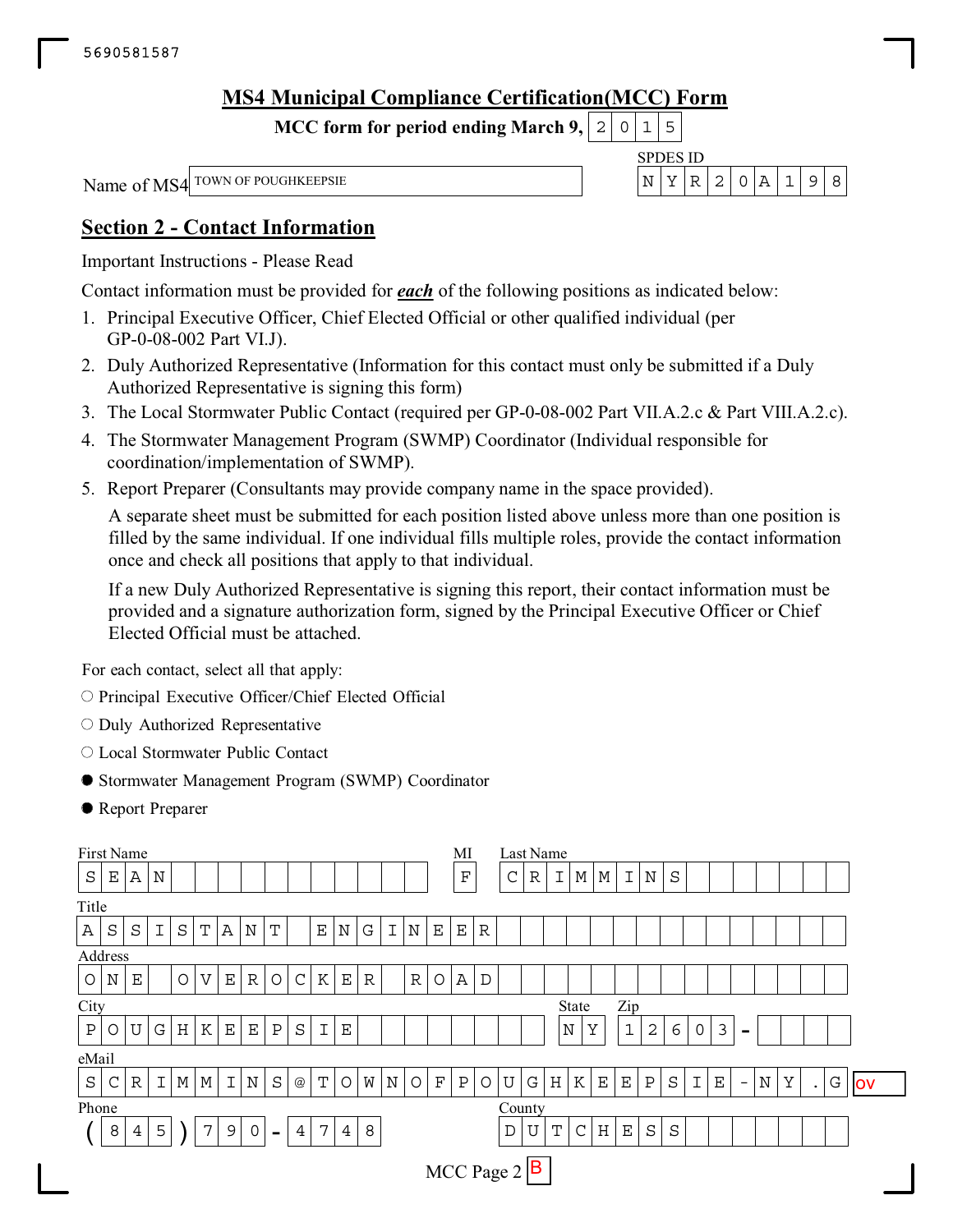## **MS4 Municipal Compliance Certification (MCC) Form**

SPDES ID

**MCC form for period ending March 9, 2 0 1 5** 

Name of MS4 <sup>TOWN OF POUGHKEEPSIE</sup>  $N \mid Y \mid R \mid 2 \mid 0 \mid A \mid 1 \mid 9 \mid 8$ 

## **Section 3 - Partner Information**

Did your MS4 work with partners/coalition to complete some or all permit requirements during this reporting period? See Section 2021 2022 2023 2023 2024 2022 203 203 204 205 205 206 207 208 208 209 209 209 20

If Yes, complete information below.

Submit a separate sheet for each partner. Information provided in other formats will not be accepted. If your MS4 cooperated with a coalition, submit one sheet with the name of the coalition. It is not necessary to include a separate sheet for each MS4 in the coalition.

If No, proceed to Section 4 - Certification Statement.

|                | Partner/CoalitionName                          |                |             |              |                |              |                 |               |                    |                |              |                          |                          |             |             |                           |                          |             |                |         |                                         |             |              |         |             |                |   |         |               |             |                                  |                                                                                                        |
|----------------|------------------------------------------------|----------------|-------------|--------------|----------------|--------------|-----------------|---------------|--------------------|----------------|--------------|--------------------------|--------------------------|-------------|-------------|---------------------------|--------------------------|-------------|----------------|---------|-----------------------------------------|-------------|--------------|---------|-------------|----------------|---|---------|---------------|-------------|----------------------------------|--------------------------------------------------------------------------------------------------------|
| D              | U                                              | Т              | C           | H            | Е              | S            | $\rm S$         |               | C                  | O              | U            | N                        | $\mathbf T$              | Υ           |             | М                         | S                        | 4           |                | C       | O                                       | $\circ$     | R            | D       | I           | N              | Α | Т       | I             | O           | N                                |                                                                                                        |
|                | Partner/Coalition Name (con't.)                |                |             |              |                |              |                 |               |                    |                |              |                          |                          |             |             |                           |                          |             |                |         |                                         |             |              |         |             |                |   |         |               |             | SPDES Partner ID - If applicable |                                                                                                        |
| $\mathsf{C}$   | O                                              | M              | М           | I            | $\mathbf T$    | Т            | $\mathbf E$     | Ε             |                    |                |              |                          |                          |             |             |                           |                          |             |                |         |                                         |             |              |         |             |                |   |         |               |             |                                  |                                                                                                        |
|                | Address                                        |                |             |              |                |              |                 |               |                    |                |              |                          |                          |             |             |                           |                          |             |                |         |                                         |             |              |         |             |                |   |         |               |             |                                  |                                                                                                        |
| $\overline{2}$ | 7                                              | $\mathbf 1$    | 5           |              | $\mathbb R$    | $\mathbf T$  | $\mathbf E$     |               | 4                  | $\overline{4}$ | $\mathbf{r}$ |                          | $\rm S$                  | U           | $\mathbf I$ | $\mathbf T$               | Ε                        |             | $\mathfrak{Z}$ |         |                                         |             |              |         |             |                |   |         |               |             |                                  |                                                                                                        |
| City           |                                                |                |             |              |                |              |                 |               |                    |                |              |                          |                          |             |             |                           |                          |             |                |         | <b>State</b>                            |             | Zip          |         |             |                |   |         |               |             |                                  |                                                                                                        |
| М              | Ι                                              | L              | L           | $\, {\bf B}$ | $\, {\bf R}$   | $\circ$      | $\bigcirc$      | K             |                    |                |              |                          |                          |             |             |                           |                          |             |                | Ν       | Υ                                       |             | $\mathbf{1}$ | 2       | 5           | $\overline{4}$ | 5 |         |               |             |                                  |                                                                                                        |
| eMail          |                                                |                |             |              |                |              |                 |               |                    |                |              |                          |                          |             |             |                           |                          |             |                |         |                                         |             |              |         |             |                |   |         |               |             |                                  |                                                                                                        |
| $\mathbf E$    | R                                              | I.             | $\mathbf N$ |              | $\rm S$        | O            | М               | $\mathbb M$   | $\mathbf{E}% _{0}$ | $\, {\bf R}$   | V            | $\mathbf I$              | $\mathbf L$              | $\mathbf L$ | $\mathbf E$ | $^\text{\textregistered}$ | $\mathbf N$              | Υ           |                | $\rm N$ | Α                                       | $\mathsf C$ | $\mathbb D$  | $\rm N$ | $\mathbf E$ | $\mathbf T$    |   | $\rm N$ | $\mathbf E$   | $\mathbf T$ |                                  |                                                                                                        |
| Phone          |                                                |                |             |              |                |              |                 |               |                    |                |              |                          |                          |             |             |                           |                          |             |                |         | Legally Binding Agreement in accordance |             |              |         |             |                |   |         |               |             |                                  |                                                                                                        |
|                | 8                                              | $\overline{4}$ | 5           |              | $\epsilon$     | 7            | $\overline{7}$  |               | 8                  | $\mathsf{O}$   | $\mathbf{1}$ | $\mathbf{1}$             |                          |             |             |                           |                          |             |                |         | with GP-0-08-002 Part IV.G.?            |             |              |         |             |                |   |         | $\bullet$ Yes |             |                                  | $\bigcirc$ No                                                                                          |
|                |                                                |                |             |              |                |              |                 |               |                    |                |              |                          |                          |             |             |                           |                          |             |                |         |                                         |             |              |         |             |                |   |         |               |             |                                  |                                                                                                        |
|                |                                                |                |             |              |                |              |                 |               |                    |                |              |                          |                          |             |             |                           |                          |             |                |         |                                         |             |              |         |             |                |   |         |               |             |                                  | What tasks/responsibilities are shared with this partner (e.g. MM1 School Programs or Multiple Tasks)? |
|                | $\bullet$ MM1                                  |                | $\mathbf B$ | $\mathbb R$  | $\circ$        | $\mathsf{C}$ | $H_{\parallel}$ | U             | R                  | Е              | $\rm S$      |                          | $\overline{\phantom{0}}$ |             | М           | U                         | $\mathbf L$              | $\mathbf T$ | I              | Ρ       | L                                       | Ε           |              | T       | Α           | S              | K | S       |               |             |                                  |                                                                                                        |
|                |                                                |                |             |              |                |              |                 |               |                    |                |              |                          |                          |             |             |                           |                          |             |                |         |                                         |             |              |         |             |                |   |         |               |             |                                  |                                                                                                        |
|                | $\bullet$ MM2                                  |                | М           | U            | L              | $\mathbf T$  | $\mathbbm{I}$   | $\, {\bf P}$  | L                  | $\mathbf E$    |              | $\mathbf T$              | Α                        | $\rm S$     | K           | S                         |                          |             |                |         |                                         |             |              |         |             |                |   |         |               |             |                                  |                                                                                                        |
|                | OMM3                                           |                | $\mathbb T$ | R            | $\mathcal{A}$  | I.           | N               | I             | N                  | G              |              |                          | М                        | U           | $\mathbf L$ | $\mathbf T$               | I                        | $\mathbf P$ | L              | Ε       |                                         | T           | $\mathbb{A}$ | S       | K           | S              |   |         |               |             |                                  |                                                                                                        |
|                |                                                |                |             |              |                |              |                 |               |                    |                |              |                          |                          |             |             |                           |                          |             |                |         |                                         |             |              |         |             |                |   |         |               |             |                                  |                                                                                                        |
|                | $\bullet$ MM4                                  |                | T           | R            | Α              | I            | $\mathbf N$     | $\mathbbm{I}$ | N                  | G              |              | $\overline{\phantom{0}}$ |                          | М           | U           | $\mathbf L$               | $\mathbf T$              | $\mathbf I$ | Ρ              | L       | Е                                       |             | T            | Α       | $\rm S$     | K              | S |         |               |             |                                  |                                                                                                        |
|                | $\bullet$ MM5                                  |                | М           | ${\bf U}$    | $\mathbf L$    | $\mathbf T$  | $\mathbf I$     | $\, {\bf P}$  | L                  | $\mathbf E$    |              | $\mathbf T$              | Α                        | S           | K           | $\rm S$                   |                          |             |                |         |                                         |             |              |         |             |                |   |         |               |             |                                  |                                                                                                        |
|                |                                                |                |             |              |                |              |                 |               |                    |                |              |                          |                          |             |             |                           |                          |             |                |         |                                         |             |              |         |             |                |   |         |               |             |                                  |                                                                                                        |
|                | $\bullet$ MM6                                  |                | $\rm S$     | Т            | Α              | F            | $_{\rm F}$      |               | Т                  | R              | Α            | I                        | N                        | I           | $\mathbf N$ | G                         | $\overline{\phantom{a}}$ | М           | U              | L       | T                                       | Ι           | Ρ            | L       | Ε           |                | T | Α       | S             | Κ           | S                                |                                                                                                        |
|                | $\mathbf{A}$ and $\mathbf{A}$ and $\mathbf{A}$ |                | $-1$        |              | $\blacksquare$ |              |                 | 14.141.1      |                    |                |              |                          |                          |             |             |                           |                          |             |                |         |                                         |             |              |         |             |                |   |         |               |             |                                  |                                                                                                        |

Additional tasks/responsibilities

 $\bigcirc$ *Watershed Improvement Strategy Best Management Practices* required for MS4s in impaired watersheds included in GP-0-08-002 Part IX.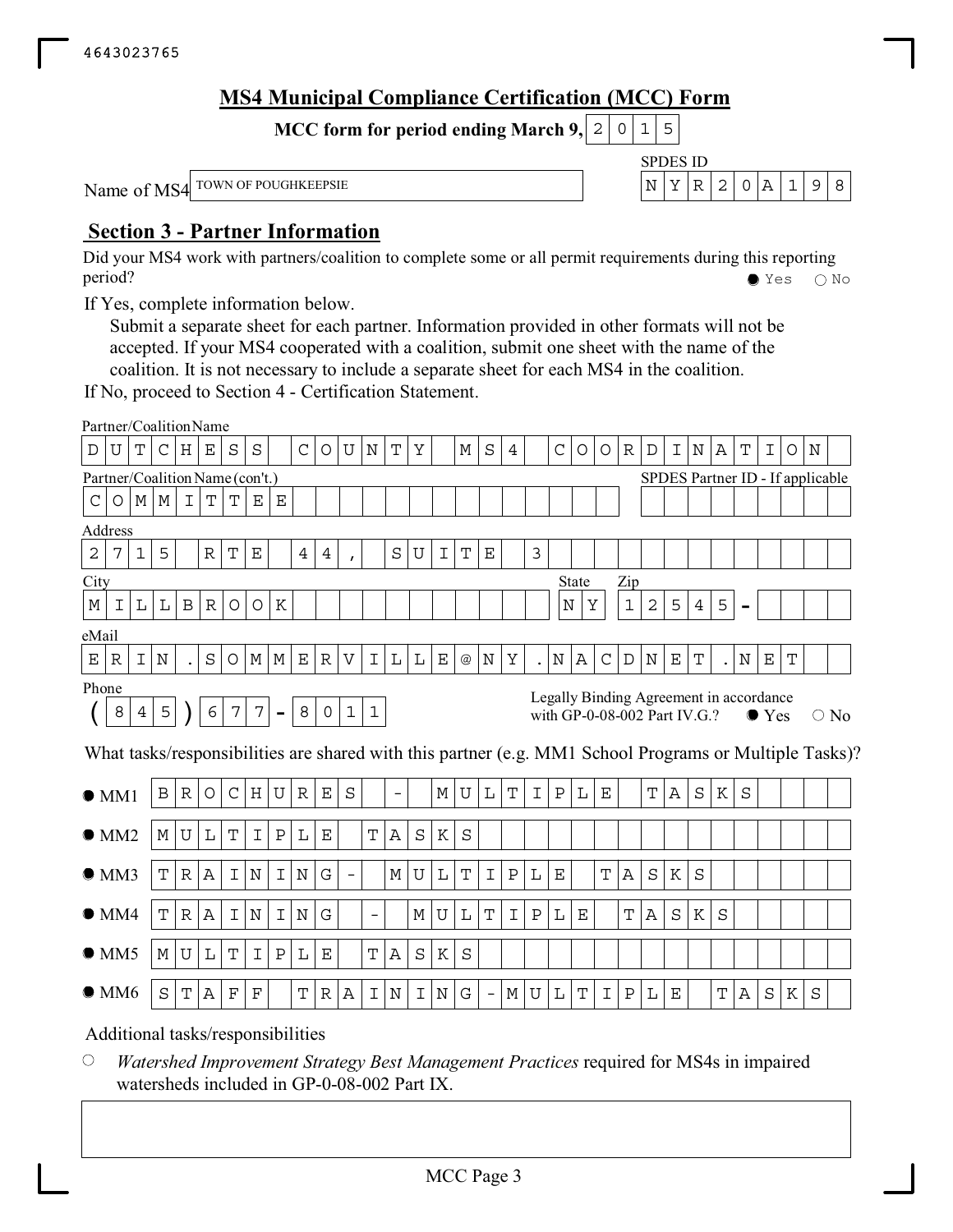| <b>MS4 Municipal Compliance Certification (MCC) Form</b> |  |                 |         |             |  |   |
|----------------------------------------------------------|--|-----------------|---------|-------------|--|---|
| MCC form for period ending March 9, $ 2 0 1 5 $          |  |                 |         |             |  |   |
|                                                          |  | <b>SPDES ID</b> |         |             |  |   |
| Name of MS4 TOWN OF POUGHKEEPSIE                         |  | N               | $R$   2 | $ 0 A 1 9 $ |  | R |

## **Section 4 - Certification Statement**

"I certify under penalty of law that this document and all attachments were prepared under my direction or supervision in accordance with a system designed to assure that qualified personnel properly gathered and evaluated the information submitted. Based on my inquiry of the person or persons who manage the system, or those persons directly responsible for gathering the information, the information submitted is, the best of my knowledge and belief, true, accurate, and complete. I am aware that there are significant penalties for submitting false information, including the possibility of fine and imprisonment for knowing violations."

This form must be signed by either a principal executive officer or ranking elected official, or duly authorized representative of that person as described in GP-0-08-002 Part VI.J.

| First Name<br>Т<br>D<br>D<br>O                                                       | MI<br>N | Last Name<br>N<br>$\mathsf{C}$<br>$\mathbb R$<br>Ι<br>Т<br>Α<br>Е<br>D |
|--------------------------------------------------------------------------------------|---------|------------------------------------------------------------------------|
| (Clearly print title of individual signing report)<br>Title                          |         |                                                                        |
| S<br>$\mathbbm{I}$<br>$\circ$<br>S<br>Е<br>$\mathbb R$<br>V<br>U<br>Ρ<br>$\mathbb R$ |         |                                                                        |
| Signature                                                                            |         | Date                                                                   |

Send completed form and any attachments to the DEC Central Office at:

MS4 Permit Coordinator Division of Water 4th Floor 625 Broadway Albany, New York 12233-3505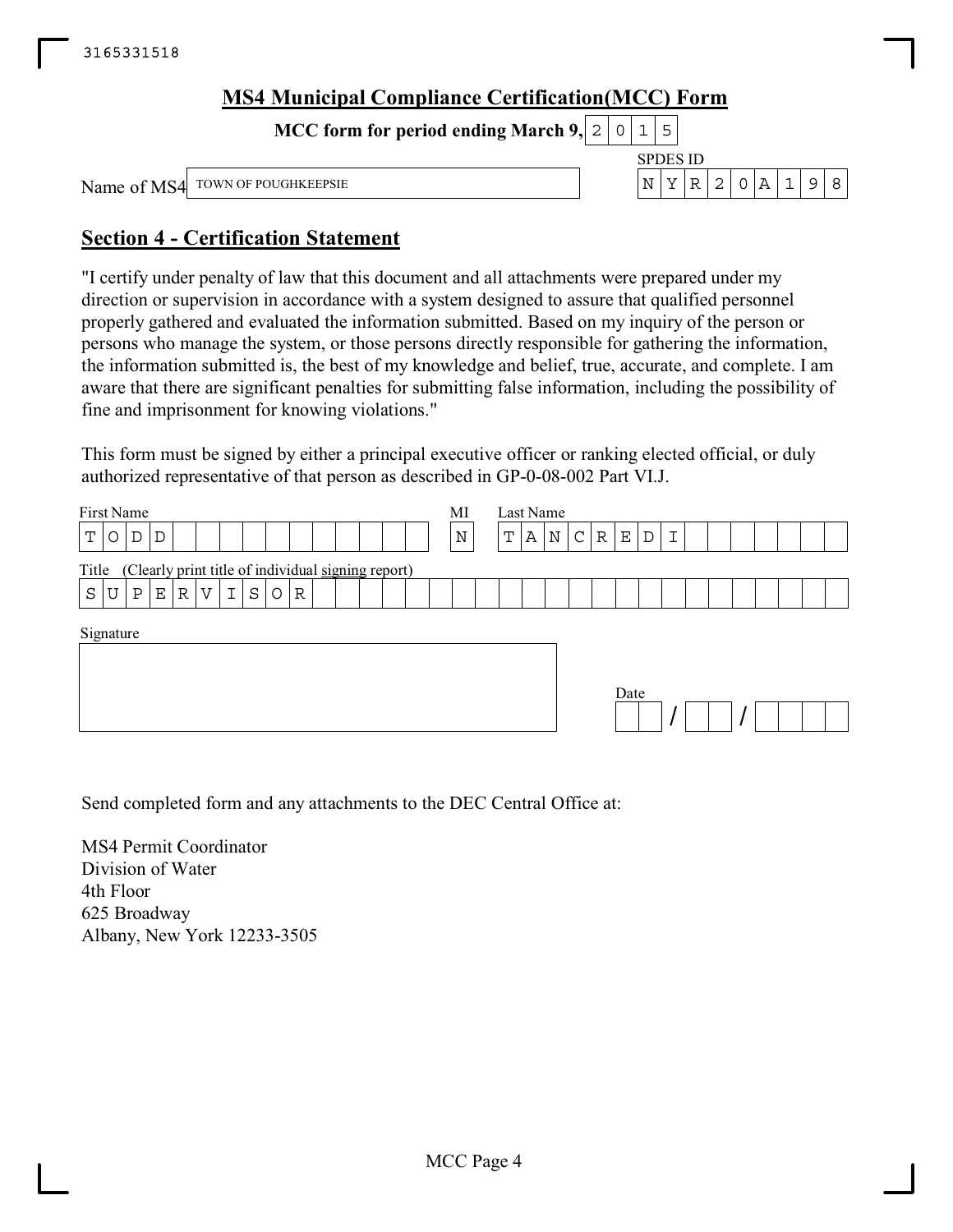#### **This report is being submitted for the reporting period ending March 9,**  $2|0|1|5$

If submitting this form as part of a joint report on behalf of a coalition leave SPDES ID blank.

Name of MS4/Coalition

TOWN OF POUGHKEEPSIE  $\vert N \vert Y \vert R \vert 2 \vert 0 \vert A \vert 1 \vert 9 \vert 8$ 

## **Water Quality Trends**

The information in this section is being reported (check one):

 $\bullet$  On behalf of an individual MS4

 $\circ$  On behalf of a coalition

How many MS4s are contributed to this report?

### **1. Has this MS4/Coalition produced any reports documenting water quality trends related to stormwater? If not, answer No and proceed to Minimum Control Measure One.**

If Yes, choose one of the following

 $\circ$  Report(s) attached to the annual report

 $\circ$  Web Page(s) where report(s) is/are provided below

Please provide specific address of page where report(s) can be accessed - not home page.

| URL |  |  |  |  |  |  |  |  |  |  |  |  |  |  |
|-----|--|--|--|--|--|--|--|--|--|--|--|--|--|--|
|     |  |  |  |  |  |  |  |  |  |  |  |  |  |  |
|     |  |  |  |  |  |  |  |  |  |  |  |  |  |  |
|     |  |  |  |  |  |  |  |  |  |  |  |  |  |  |
| URL |  |  |  |  |  |  |  |  |  |  |  |  |  |  |
|     |  |  |  |  |  |  |  |  |  |  |  |  |  |  |
|     |  |  |  |  |  |  |  |  |  |  |  |  |  |  |
|     |  |  |  |  |  |  |  |  |  |  |  |  |  |  |
| URL |  |  |  |  |  |  |  |  |  |  |  |  |  |  |
|     |  |  |  |  |  |  |  |  |  |  |  |  |  |  |
|     |  |  |  |  |  |  |  |  |  |  |  |  |  |  |
|     |  |  |  |  |  |  |  |  |  |  |  |  |  |  |
| URL |  |  |  |  |  |  |  |  |  |  |  |  |  |  |
|     |  |  |  |  |  |  |  |  |  |  |  |  |  |  |
|     |  |  |  |  |  |  |  |  |  |  |  |  |  |  |
|     |  |  |  |  |  |  |  |  |  |  |  |  |  |  |
|     |  |  |  |  |  |  |  |  |  |  |  |  |  |  |

 $\circ$  Yes  $\bullet$  No

SPDES ID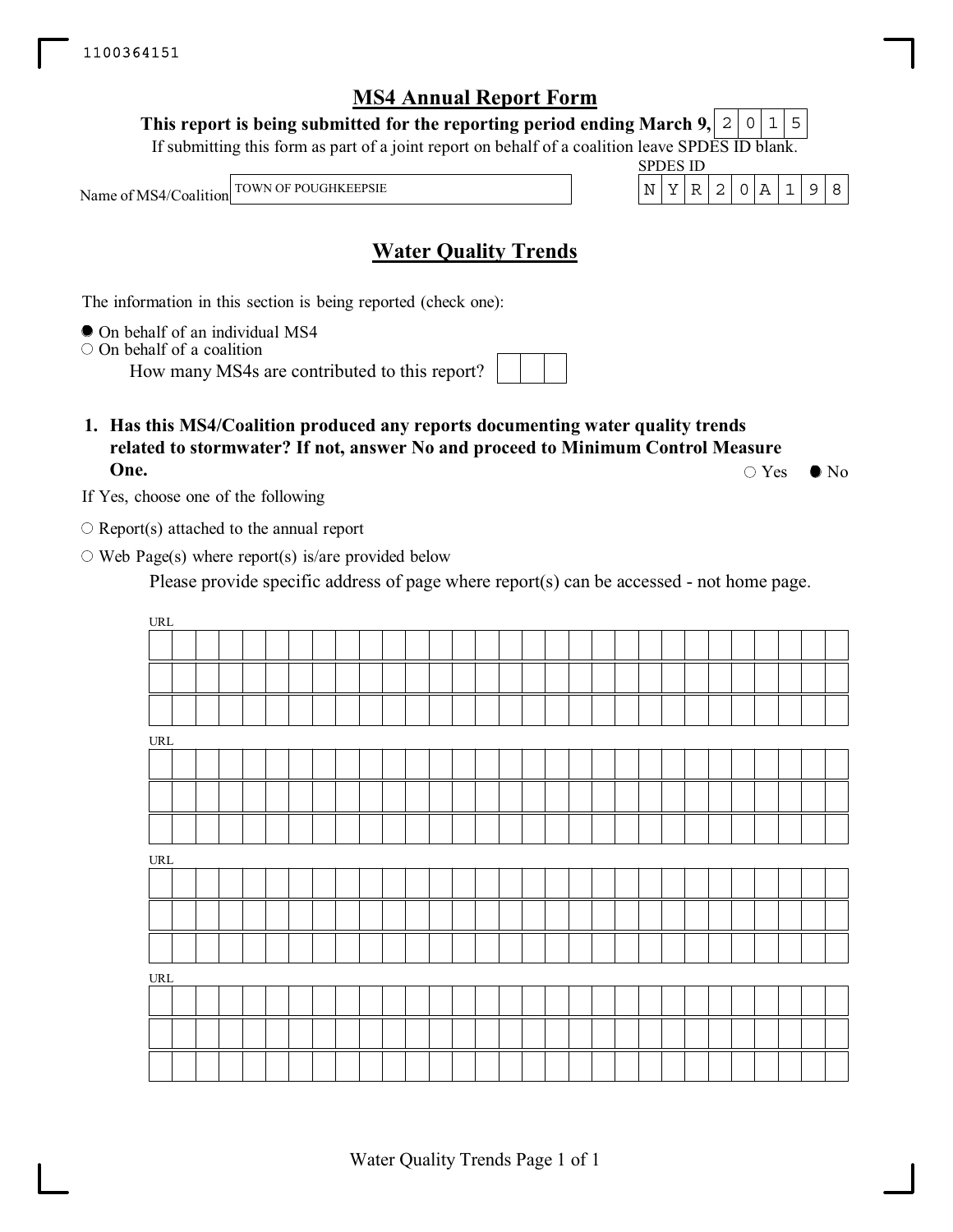#### **This report is being submitted for the reporting period ending March 9,**  $0|1|5$

If submitting this form as part of a joint report on behalf of a coalition leave SPDES ID blank.

Name of MS4/Coalition

SPDES ID TOWN OF POUGHKEEPSIE  $\vert N \vert Y \vert R \vert 2 \vert 0 \vert A \vert 1 \vert 9 \vert 8$ 

## **Minimum Control Measure 1. Public Education and Outreach**

The information in this section is being reported (check one):

- $\bullet$  On behalf of an individual MS4
- $\circ$  On behalf of a coalition

How many MS4s contributed to this report?

## **1. Targeted Public Education and Outreach Best Management Practices**

Check all topics that were included in Education and Outreach during this reporting period:

| Construction Sites                                         |                                                                                            | • Pesticide and Fertilizer Application                                                |
|------------------------------------------------------------|--------------------------------------------------------------------------------------------|---------------------------------------------------------------------------------------|
|                                                            | General Stormwater Management Information                                                  | ● Pet Waste Management                                                                |
| ● Household Hazardous Waste Disposal                       |                                                                                            | $\bullet$ Recycling                                                                   |
| Illicit Discharge Detection and Elimination                |                                                                                            | Riparian Corridor Protection/Restoration                                              |
| O Infrastructure Maintenance                               |                                                                                            | • Trash Management                                                                    |
| ○ Smart Growth                                             |                                                                                            | • Vehicle Washing                                                                     |
| $\circ$ Storm Drain Marking                                |                                                                                            | • Water Conservation                                                                  |
|                                                            | • Green Infrastructure/Better Site Design/Low Impact Development                           | • Wetland Protection                                                                  |
| ○ Other:<br>Other                                          | 2. Specific audiences targeted during this reporting period:                               | $\bigcirc$ None                                                                       |
| ● Public Employees                                         | ● Contractors                                                                              |                                                                                       |
| Residential                                                | • Developers                                                                               |                                                                                       |
| <b>•</b> Businesses                                        | General Public                                                                             |                                                                                       |
| $\circ$ Restaurants                                        | <b>Industries</b>                                                                          |                                                                                       |
| ● Other:                                                   | $\circ$ Agricultural                                                                       |                                                                                       |
| $\, {\bf B}$<br>$\mathbb R$<br>L<br>$\circ$<br>Β<br>I<br>L | C<br>$A \mid M$<br>G<br>$\overline{\mathbb{N}}$<br>D<br>Ρ<br>  A<br>I.<br>$\rm N$<br>L   A | $\rm S$<br>$\mathsf{C}$<br>$\mathbb D$<br>  A<br>$\mathbf P$<br>$\mathbb R$<br>S<br>Е |

Other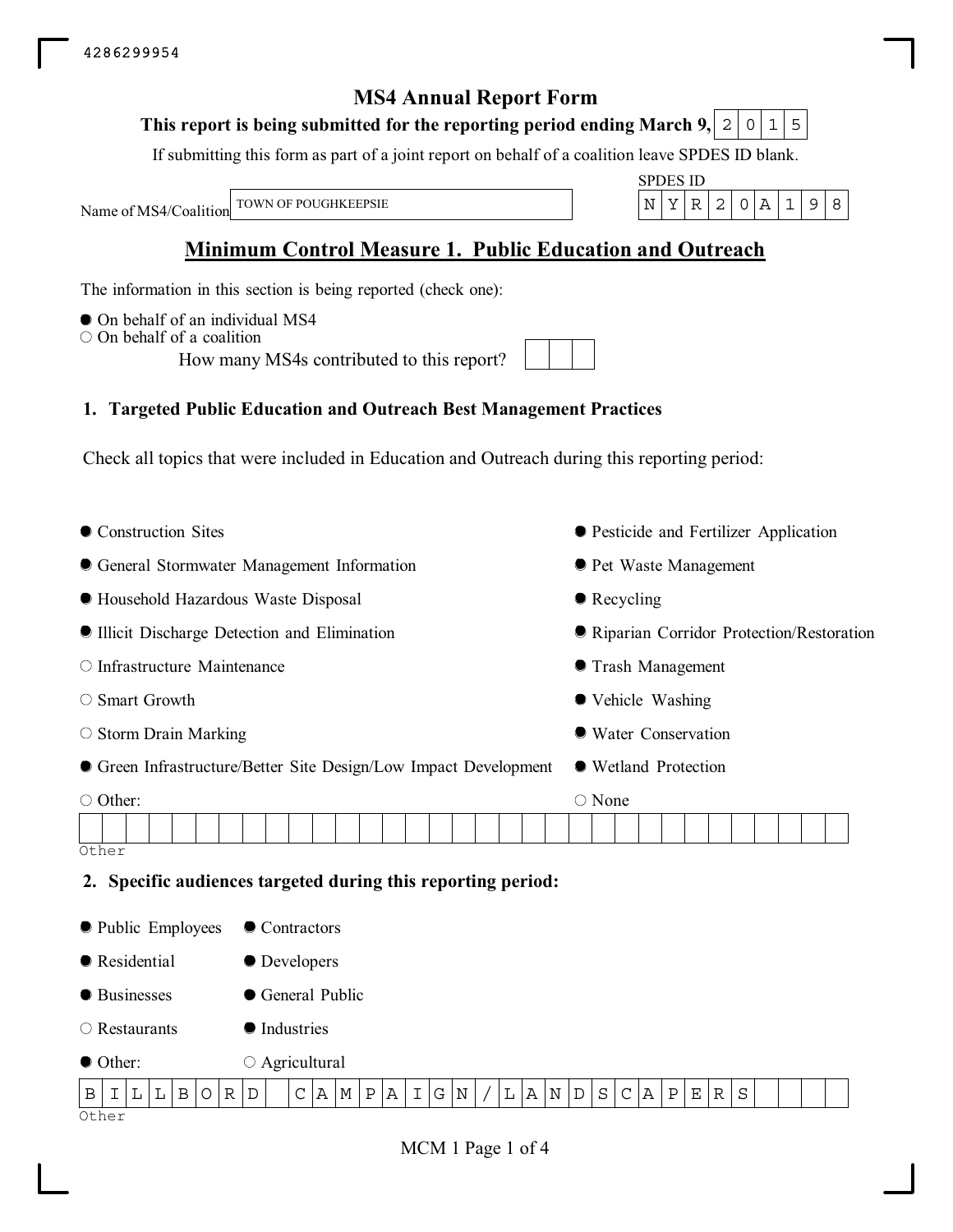**This report is being submitted for the reporting period ending March 9,**  $2|0|1|5$ 

If submitting this form as part of a joint report on behalf of a coalition leave SPDES ID blank.

Name of MS4/Coalition TOWN OF POUGHKEEPSIE

| SPD 1 | 88 H D |  |  |  |
|-------|--------|--|--|--|
|       |        |  |  |  |

**3. What strategies did your MS4/Coalition use to achieve education and outreach goals during this reporting period?** Check all that apply:

| Construction Site Operators Trained | $#T^i$ rained       |   |   | 5       | $\mathbf 1$ |
|-------------------------------------|---------------------|---|---|---------|-------------|
| $\circ$ Direct Mailings             | $#$ Mailings        |   |   |         | $\circ$     |
| Kiosks or Other Displays            | $#$ Locations       |   |   |         | 6           |
| $\bullet$ List-Serves               | $#$ In List         |   | 3 | $\circ$ | 4           |
| $\circ$ Mailing List                | $#$ In List         |   |   |         | $\circ$     |
| • Newspaper Ads or Articles         | #Days Run           |   |   | 2       | 1           |
| lacktriangleright Presentations     | # Attendees         | 1 | 9 | 6       | $\mathbf 1$ |
| $\circ$ School Program              | # Attendees         |   |   |         | $\circ$     |
| $\circ$ TV Spot/Program             | # Days Run          |   |   |         | 0           |
| ● Printed Materials:                | Total # Distributed | 1 | 9 | 8       | $\circ$     |

Locations (e.g. libraries, town offices, kiosks)

| ௱             | W | N |     | H   | Α |    |   |   | M | ı U | L | $\top$ |   | P |   | F. |  |
|---------------|---|---|-----|-----|---|----|---|---|---|-----|---|--------|---|---|---|----|--|
| D             |   | S | O   |     |   |    | W | А | т | Е   | R |        | D |   | S | Ͳ  |  |
| Α             | А | М | S   |     | F | Α  |   | R |   | P   |   | Κ      |   |   |   |    |  |
| $\mathcal{D}$ | Т |   | C H | ΙE. | S | -S |   |   |   |     | F | Α      |   | R |   |    |  |
| .             |   |   |     |     |   |    |   |   |   |     |   |        |   |   |   |    |  |

O Other:

 $F|A|C|E|B|O|O|K$   $|C|A|M|P|A|I|G|N$ 

Web Page:

**UPL** 

Provide specific web addresses - not home page. Continue on next page if additional space is needed.

| UNL |   |        |           |             |                           |               |           |   |           |           |               |         |              |                    |   |   |                   |   |   |                    |   |   |        |   |             |   |   |   |           |                       |        |
|-----|---|--------|-----------|-------------|---------------------------|---------------|-----------|---|-----------|-----------|---------------|---------|--------------|--------------------|---|---|-------------------|---|---|--------------------|---|---|--------|---|-------------|---|---|---|-----------|-----------------------|--------|
| . . | ◡ | J      | p         |             |                           |               | W         | W | W         | $\bullet$ | J             | $\circ$ | W            | n                  | U |   | $\mathbf{r}$<br>◡ | Ô | u | g                  | h | ĸ | e      | e | p           | S | ı | e | $\bullet$ | $\sim$<br>$\check{ }$ | O      |
| m   |   | ∽<br>◡ | <b>__</b> | а           | $\mathbf{r}$<br><b>TT</b> | $\sim$<br>. . | <b>__</b> | n |           |           | S             | ◡       | $\mathsf{C}$ | $\sim$<br><b>.</b> | m | W | a                 | ັ | e | $\sim$<br><b>_</b> |   | S | ÷<br>◡ | Ő | $\sim$<br>ᅩ | m | W | а | ÷<br>ب    | e                     | $\sim$ |
|     |   | n      | ᅩ         | $\check{ }$ | $\sim$<br><b>.</b>        | m             | a         | ◡ | <b>__</b> | ◡         | $\sim$<br>TT. |         | .            | -<br>J             |   |   |                   |   |   |                    |   |   |        |   |             |   |   |   |           |                       |        |

URL

| h | ັ   |  |   |              |   | ult | C | h e s s             |         |  | $S \mid$ |     | W C | d |                            | $\sim$ |  | ാ | $\mathbf{P}$ | A | G |        |               |
|---|-----|--|---|--------------|---|-----|---|---------------------|---------|--|----------|-----|-----|---|----------------------------|--------|--|---|--------------|---|---|--------|---------------|
|   |     |  |   |              |   |     |   |                     |         |  |          |     |     |   |                            |        |  |   |              |   |   |        |               |
|   | WWW |  | e | $\mathsf{C}$ | n | У   |   | $\cdot$  g  $\circ$ | $\circ$ |  |          | c h |     |   | $ e \mathfrak{m} $ i $ c $ | а      |  | 8 |              |   | 8 | 그그 그 나 | $\mathsf{Im}$ |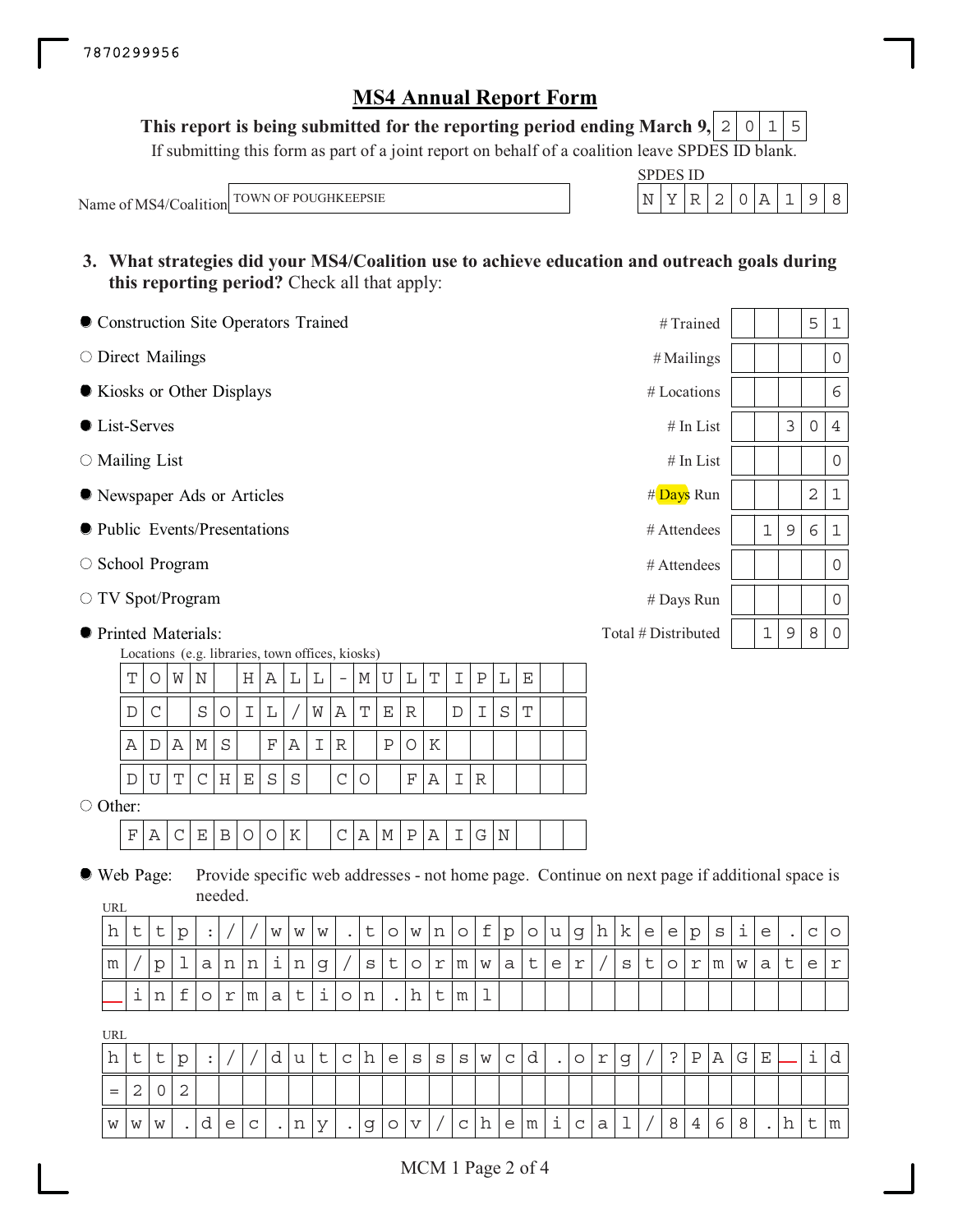### This report is being submitted for the reporting period ending March 9,  $\mid$  2  $\mid$  0  $\mid$  1  $\mid$  5

If submitting this form as part of a joint report on behalf of a coalition leave SPDES ID blank.

Name of MS4/Coalition

SPDES ID TOWN OF POUGHKEEPSIE  $\vert N \vert Y \vert R \vert 2 \vert 0 \vert A \vert 1 | 9 \vert 8$ 

3. Web Page con't.: Provide specific web addresses - not home page. URL URL URL **URI URI** URL URL vation-District/233433366701331  $\mathtt{h}\mathtt{l}\mathtt{t}\mathtt{l}\mathtt{p}|\mathtt{:}\mathtt{l}/\mathtt{l}/\mathtt{w}\mathtt{w}|\mathtt{w}|\mathtt{.}\mathtt{l}\mathtt{d}\mathtt{u}\mathtt{l}\mathtt{t}\mathtt{l}\mathtt{c}\mathtt{l}\mathtt{h}\mathtt{l}\mathtt{e}|\mathtt{s}|\mathtt{s}\mathtt{w}\mathtt{l}\mathtt{a}\mathtt{l}\mathtt{t}\mathtt{l}\mathtt{e}\mathtt{l}\mathtt{r}|\mathtt{s}\mathtt{l}\mathtt{h}\mathtt{l}\mathtt{e}\mathtt{l}\mathtt{d}|\mathtt{s}|\mathtt{.}\mathtt{l}\mathtt{o}\mathtt{l}\mathtt{$ g  $\mathtt{h}\mathtt{l}\mathtt{t}\mathtt{|}\mathtt{t}\mathtt{|}\mathtt{p}\mathtt{|}\mathtt{:}\mathtt{|}/\mathtt{|}/\mathtt{|}\mathtt{w}\mathtt{|}\mathtt{w}\mathtt{|}\mathtt{.}\mathtt{|}\mathtt{t}\mathtt{|}\mathtt{o}\mathtt{|}\mathtt{w}\mathtt{|}\mathtt{n}\mathtt{|}\mathtt{o}\mathtt{|}\mathtt{t}\mathtt{|}\mathtt{p}\mathtt{|}\mathtt{o}\mathtt{|}\mathtt{u}\mathtt{|}\mathtt{g}\mathtt{|}\mathtt{h}\mathtt{|}\mathtt{k}\mathtt{|}\mathtt{e}\mathtt{|}\mathtt{p}\mathtt{|}\mathtt{s}\mathtt{|}\mathtt{i}\mathtt{|}\mat$ m | / |p | 1 | a |n |n | i |n |g | / | s | t | o | r |m | w | a | t | e | r | / | 2 | 0 | 0 | 9 | / | S | e | e |— | Y  $\circ$  | u |  $\!\!-\!\!$  |  $\!$  | f | t | e |  $\!r$  |  $\!-\!\!$  |  $\!$  | e |  $\!-\!\!$  |  $\!$  | t |  $\!$  |  $\!r$  |  $\!m$  | . |  $\!p$  | d |  $\!f$  $\mathtt{h}\mathtt{l}\mathtt{t}\mathtt{|}\mathtt{t}\mathtt{|}\mathtt{p}\mathtt{|}\mathtt{:}\mathtt{|}/\mathtt{|}/\mathtt{|}\mathtt{w}\mathtt{|}\mathtt{w}\mathtt{|}\mathtt{.}\mathtt{|}\mathtt{t}\mathtt{|}\mathtt{o}\mathtt{|}\mathtt{w}\mathtt{|}\mathtt{n}\mathtt{|}\mathtt{o}\mathtt{|}\mathtt{t}\mathtt{|}\mathtt{p}\mathtt{|}\mathtt{o}\mathtt{|}\mathtt{u}\mathtt{|}\mathtt{g}\mathtt{|}\mathtt{h}\mathtt{|}\mathtt{k}\mathtt{|}\mathtt{e}\mathtt{|}\mathtt{p}\mathtt{|}\mathtt{s}\mathtt{|}\mathtt{i}\mathtt{|}\mat$ m | / |p | 1 | a | n | n | i | n | g | / | s | t | o | r | m | w | a | t | e | r | / | 2 | 0 | 0 | 9 | / | H | o | m | e | o  $w \, | \, \texttt{n} \, | \, \texttt{e} \, | \, \texttt{r} \, | \, \texttt{\_B} \, | \, \texttt{r} \, | \, \texttt{o} \, | \, \texttt{c} \, | \, \texttt{h} \, | \, \texttt{u} \, | \, \texttt{r} \, | \, \texttt{e} \, | \, \, . \, | \, \texttt{p} \, | \, \texttt{d} \, | \, \texttt{f} \,$  $\mathtt{h}\,|\mathtt{t}\,|\mathtt{t}\,|\mathtt{p}|:|/|/|\mathtt{c}\,|\mathtt{f}\,|\mathtt{p}\,|\mathtt{u}\,|\mathtt{b}\,|\mathtt{1}|$  .  $|\mathtt{e}\,|\mathtt{p}\,|\mathtt{a}|$  .  $|\mathtt{g}\,|\mathtt{o}\,|\mathtt{v}\,|/\,|\mathtt{n}\,|\mathtt{p}\,|\mathtt{d}\,|\mathtt{e}\,|\mathtt{s}\,|/\,|\mathtt{h}\,|\mathtt{o}\,|\mathtt{m}\,|\mathtt{e}\,|\mathtt{f}\,|\mathtt{f}\,|\mathtt{f}\,|\mathtt{f}\,|\mathtt$ .  $|c| f |m|$  ?  $|p| r |o| g |r| a |m| |i| d = 6$  $\mathtt{h}\mathtt{l}\mathtt{t}\mathtt{|}\mathtt{t}\mathtt{|}\mathtt{p}\mathtt{|}\mathtt{:}\mathtt{|}/\mathtt{|}/\mathtt{|}\mathtt{w}\mathtt{|}\mathtt{w}\mathtt{|}\mathtt{.}\mathtt{|}\mathtt{t}\mathtt{|}\mathtt{o}\mathtt{|}\mathtt{w}\mathtt{|}\mathtt{n}\mathtt{|}\mathtt{o}\mathtt{|}\mathtt{t}\mathtt{|}\mathtt{p}\mathtt{|}\mathtt{o}\mathtt{|}\mathtt{u}\mathtt{|}\mathtt{g}\mathtt{|}\mathtt{h}\mathtt{|}\mathtt{k}\mathtt{|}\mathtt{e}\mathtt{|}\mathtt{p}\mathtt{|}\mathtt{s}\mathtt{|}\mathtt{i}\mathtt{|}\mat$  $\lfloor m\rfloor/\lfloor p\rfloor1$  | a  $\lfloor n\rfloor$   $\lfloor n\rfloor$   $\lfloor g\rfloor/\lfloor s\rfloor$  t  $\lfloor o\rfloor$   $\lfloor m\rfloor$   $\lfloor w\rfloor$  a  $\lfloor t\rfloor$   $\lfloor c\rfloor$   $\lfloor r\rfloor/\lfloor 2\rfloor$   $0$   $\lfloor 0\rfloor$   $g\rfloor/\lfloor H\rfloor$   $e\lfloor a\rfloor1$   $\lfloor t\rfloor$  $\mathtt{h}\!\left|\bot\!\right|$ o  $\mathtt{f}\!\left|\bot\!\right|$ t  $\!\left|\mathtt{h}\!\left|\mathtt{e}\!\left|\bot\!\left|\mathtt{c}\!\left|\mathtt{a}\!\left|\mathtt{s}\!\left|\mathtt{p}\!\left|\mathtt{e}\!\left|\mathtt{r}\!\left|\mathtt{k}\!\left|\mathtt{i}\!\left|\mathtt{l}\!\left|\mathtt{l}\right|\right.\right|\right.\right.\right|$  $\mathtt{h}\mathtt{l}\mathtt{t}\mathtt{|}\mathtt{t}\mathtt{|}\mathtt{p}\mathtt{|}\mathtt{:}\mathtt{|}/\mathtt{|}/\mathtt{|}\mathtt{w}\mathtt{|}\mathtt{w}\mathtt{|}\mathtt{.}\mathtt{|}\mathtt{t}\mathtt{|}\mathtt{o}\mathtt{|}\mathtt{w}\mathtt{|}\mathtt{n}\mathtt{|}\mathtt{o}\mathtt{|}\mathtt{t}\mathtt{|}\mathtt{p}\mathtt{|}\mathtt{o}\mathtt{|}\mathtt{u}\mathtt{|}\mathtt{g}\mathtt{|}\mathtt{h}\mathtt{|}\mathtt{k}\mathtt{|}\mathtt{e}\mathtt{|}\mathtt{p}\mathtt{|}\mathtt{s}\mathtt{|}\mathtt{i}\mathtt{|}\mat$  $\lfloor m\rfloor/\lfloor p\rfloor1$  | a  $\lfloor n\rfloor$  n  $\lfloor n\rfloor$  g  $\rfloor/\lfloor s\rfloor$  t  $\lfloor o\rfloor$  r  $\lfloor m\rfloor$  w  $\lfloor a\rfloor$  t  $\lfloor e\rfloor$  r  $\rfloor/\lfloor 2\rfloor$  0  $\lfloor 0\rfloor$  9  $\rfloor/\lfloor c\rfloor$  o  $\lfloor n\rfloor$   $s\rfloor$  t  $r|u|c|t|$ i $|o|n|$  b  $r|o|c|h|u|r|e|$  .  $|p|d|f$ h | t | t | p | s | ː | / | / | w | w | w | . | f | a | c | e | b | o | o | k | . | c | o | m | / | p | a | g | e | s | / | D u |t |c |h |e |s |s |- |C |o |u |n |t |y |- |S |o |i |l |- |W |a |t |e |r |- |C |o |n |s |e |r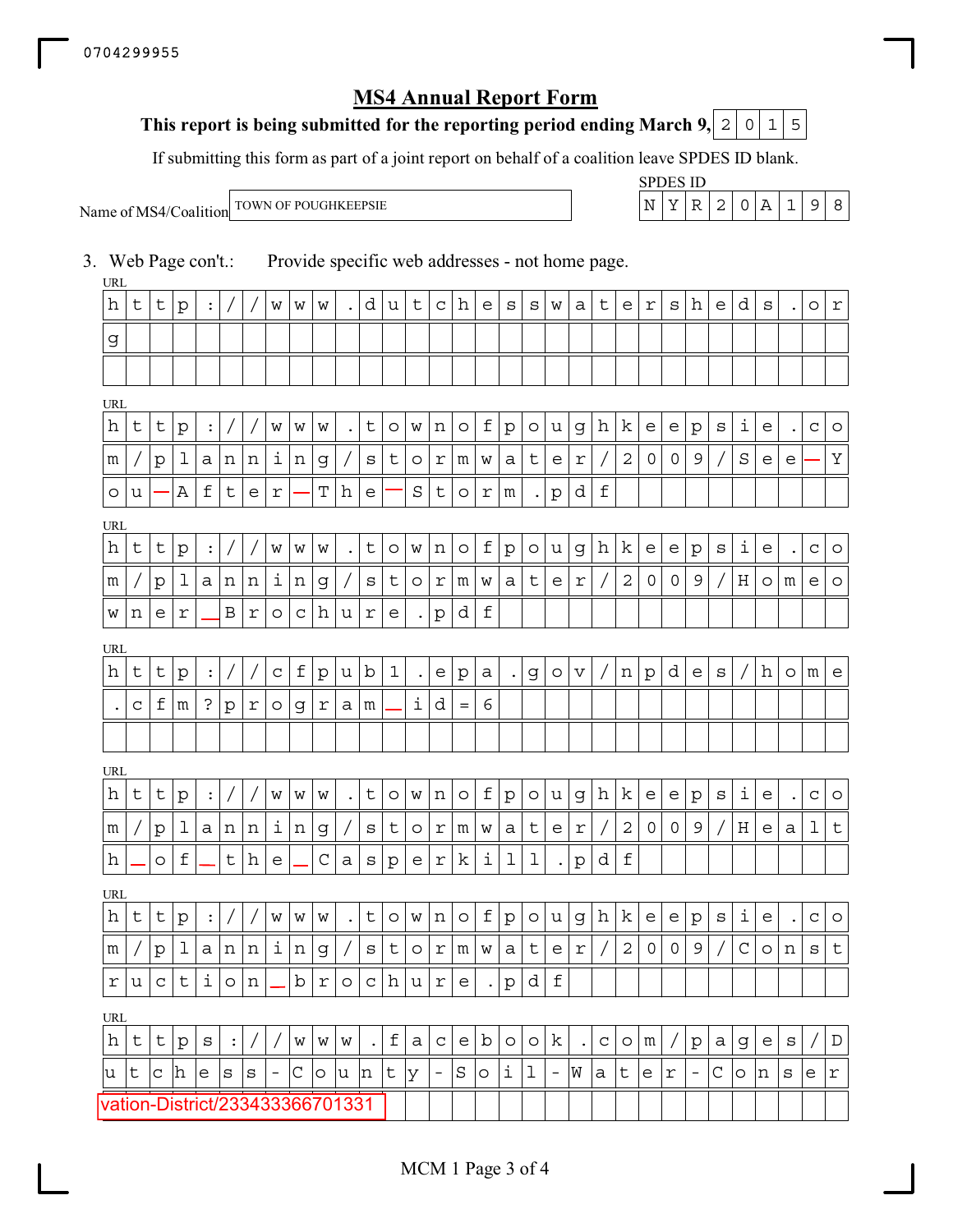#### This report is being submitted for the reporting period ending March 9,  $\mid$  2  $\mid$  0  $\mid$  1  $\mid$  5

If submitting this form as part of a joint report on behalf of a coalition leave SPDES ID blank.

SPDES ID

Name of MS4/Coalition TOWN OF POUGHKEEPSIE  $\vert N \vert Y \vert R \vert 2 \vert 0 \vert A \vert 1 \vert 9 \vert 8$ 

#### **4. Evaluating Progress Toward Measurable Goals MCM 1**

Use this page to report on your progress and project plans toward achieving measurable goals identified in your Stormwater Management Program Plan (SWMPP), including requirements in Part III.C.1. Submit additional pages as needed.

#### **A. Briefly summarize the Measurable Goal identified in the SWMPP in this reporting period.**

-Continued involvement with the Dutchess County MS4 Committee\* on educational functions and trainings for the 2014-2015 year.

\*-Complete billboard campaign

\*-Continue to sponsor public involvement campaigns (ex. Trout Unlimited)

#### **B. Briefly summarize the observations that indicated the overall effectiveness of this Measurable Goal.**

-Via MS4 committee, continued stormwater educational programs and printed material throughout Dutchess County, e.g, Adams Spring Landscaping Event in Poughkeepsie (1), Dutchess County Fair (1), (2) Contractor training sessions, Envirothon in Fishkill (1) 2014 Southeast NY Stormwater Conference in Beacon, NY (1) and the Arlington Street Fair (1). Attendance at presentations and quantity of distributed educational materials are generally consistent with previous reporting periods.

#### **C. How many times was this observation measured or evaluated in this reporting period?**

*(ex.: samples/participants/events)* 7

#### **D. Has your MS4 made progress toward this Measurable Goal during this reporting period?**

 $\bullet$  Yes  $\circ$  No

**E.** Is your MS4 on schedule to meet the deadline set forth in the SWMPP?  $\bullet$  Yes  $\circ$  No

#### **F. Briefly summarize the stormwater activities planned to meet the goals of this MCM during the next reporting cycle (including an implementation schedule).**

--Continued involvement with the Dutchess County MS4 Committee, Casperkill Watershed Association and Wappinger Creek Inter-municipal Council on educational functions and trainings for the 2015-2016 year.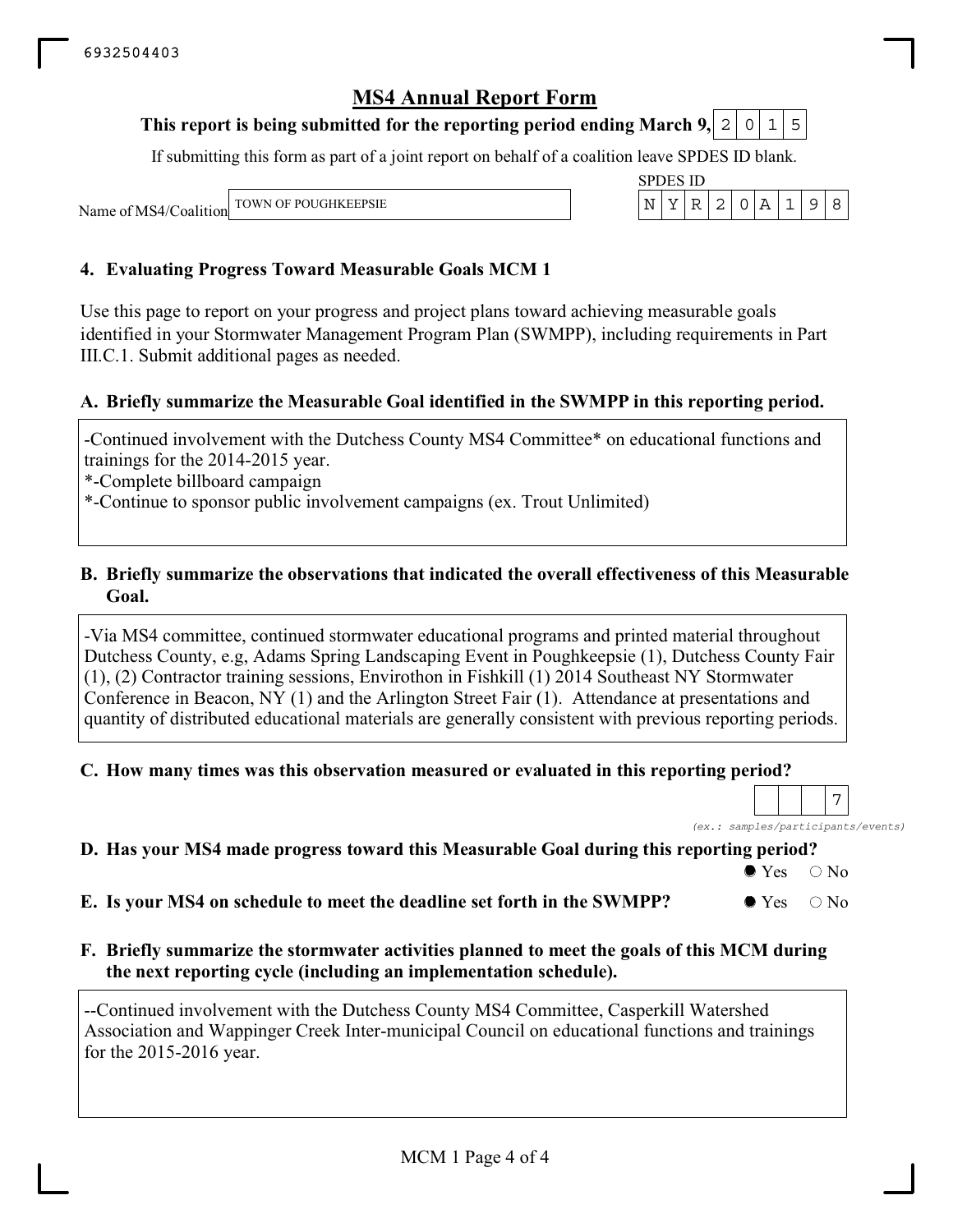#### This report is being submitted for the reporting period ending March 9,  $\mid$  2  $\mid$  0  $\mid$  1  $\mid$  5

If submitting this form as part of a joint report on behalf of a coalition leave SPDES ID blank.

Name of MS4/Coalition

SPDES ID TOWN OF POUGHKEEPSIE  $\vert N \vert Y \vert R \vert 2 \vert 0 \vert A \vert 1 \vert 9 \vert 8$ 

## **Minimum Control Measure 2. Public Involvement/Participation**

The information in this section is being reported (check one):

 $\bullet$  On behalf of an individual MS4

 $\circ$  On behalf of a coalition

How many MS4s contributed to this report?

**1. What opportunities were provided for public participation in implementation, development, evaluation and improvement of the Stormwater Management Program (SWMP) Plan during this reporting period? Check all that apply:**

| • Cleanup Events                                                                                                                    | # Events<br>$\overline{4}$                                                                        |
|-------------------------------------------------------------------------------------------------------------------------------------|---------------------------------------------------------------------------------------------------|
| Comments on SWMP Received                                                                                                           | $\mathbf{1}$<br># Comments                                                                        |
| Community Hotlines                                                                                                                  | 7<br>5<br>9<br>8<br>Phone#<br>8<br>0<br>$\overline{4}$<br>4<br>4<br>7<br>$\overline{\phantom{0}}$ |
| $\epsilon$<br>$\,8\,$<br>5<br>$\mathfrak{Z}$<br>5<br>5<br>$\,8\,$<br>Phone#<br>$\overline{4}$<br>8<br>4<br>$\overline{\phantom{0}}$ | Phone#<br>$\overline{\phantom{a}}$                                                                |
| 5<br>7<br>$\overline{7}$<br>6<br>8<br>$\mathbf 1$<br>$\mathbf{1}$<br>Phone#<br>8<br>0<br>4<br>$\blacksquare$                        | Phone#<br>-                                                                                       |
| Phone#<br>-                                                                                                                         | Phone#<br>-                                                                                       |
| Phone#<br>$\overline{\phantom{0}}$                                                                                                  | Phone#<br>-                                                                                       |
| Phone#<br>$\overline{\phantom{0}}$                                                                                                  | Phone#<br>-                                                                                       |
| • Community Meetings                                                                                                                | $\overline{2}$<br>6<br># Attendees<br>$\overline{0}$                                              |
| ● Plantings                                                                                                                         | $\overline{2}$<br>2<br>7<br>$\overline{c}$<br>9<br>Sq. Ft.                                        |
| $\circ$ Storm Drain Markings                                                                                                        | $#$ Drains                                                                                        |
| • Stakeholder Meetings                                                                                                              | $\overline{2}$<br>$\overline{7}$<br>9<br># Attendees                                              |
| ● Volunteer Monitoring                                                                                                              | 1<br># Events<br>0<br>4                                                                           |
| $\circ$ Other:                                                                                                                      |                                                                                                   |

#### **2. Was public notice of availability of this annual report and Stormwater Management Program (SWMP) Plan provided?**  $\bullet$  Yes  $\circ$  No

| Trogram (S W MI ) I fail provided: |         |     |  |   |                |     |                  |             |   |          |  |             |   |       |   |              |              |   |   | $\sim$ 1 $\circ$ |   |             | $\sim$ 190 |
|------------------------------------|---------|-----|--|---|----------------|-----|------------------|-------------|---|----------|--|-------------|---|-------|---|--------------|--------------|---|---|------------------|---|-------------|------------|
| • List-Serve                       |         |     |  |   |                |     |                  |             |   |          |  |             |   |       |   |              | $#$ In List  |   |   |                  |   |             | 6          |
| $\circ$ Newspaper Advertising      |         |     |  |   |                |     |                  |             |   |          |  |             |   |       |   |              | $#$ Days Run |   |   |                  |   |             |            |
| $\circ$ TV/Radio Notices           |         |     |  |   |                |     |                  |             |   |          |  |             |   |       |   |              | # Days Run   |   |   |                  |   |             |            |
| $\bullet$ Other: $\vert T \vert$   | $\circ$ | W N |  | W | E <sub>1</sub> | B S | , $\mathtt{I}^+$ | $\mathbf T$ | E | $\delta$ |  | $T$ O $W$ N | B | O   A | R | $\mathsf{D}$ |              | Α | G | Е                | N | $\mathbf D$ | $A \mid$   |
|                                    |         |     |  |   |                |     |                  |             |   |          |  |             |   |       |   |              |              |   |   |                  |   |             |            |

Web Page URL: Enter URL(s) on the following two pages.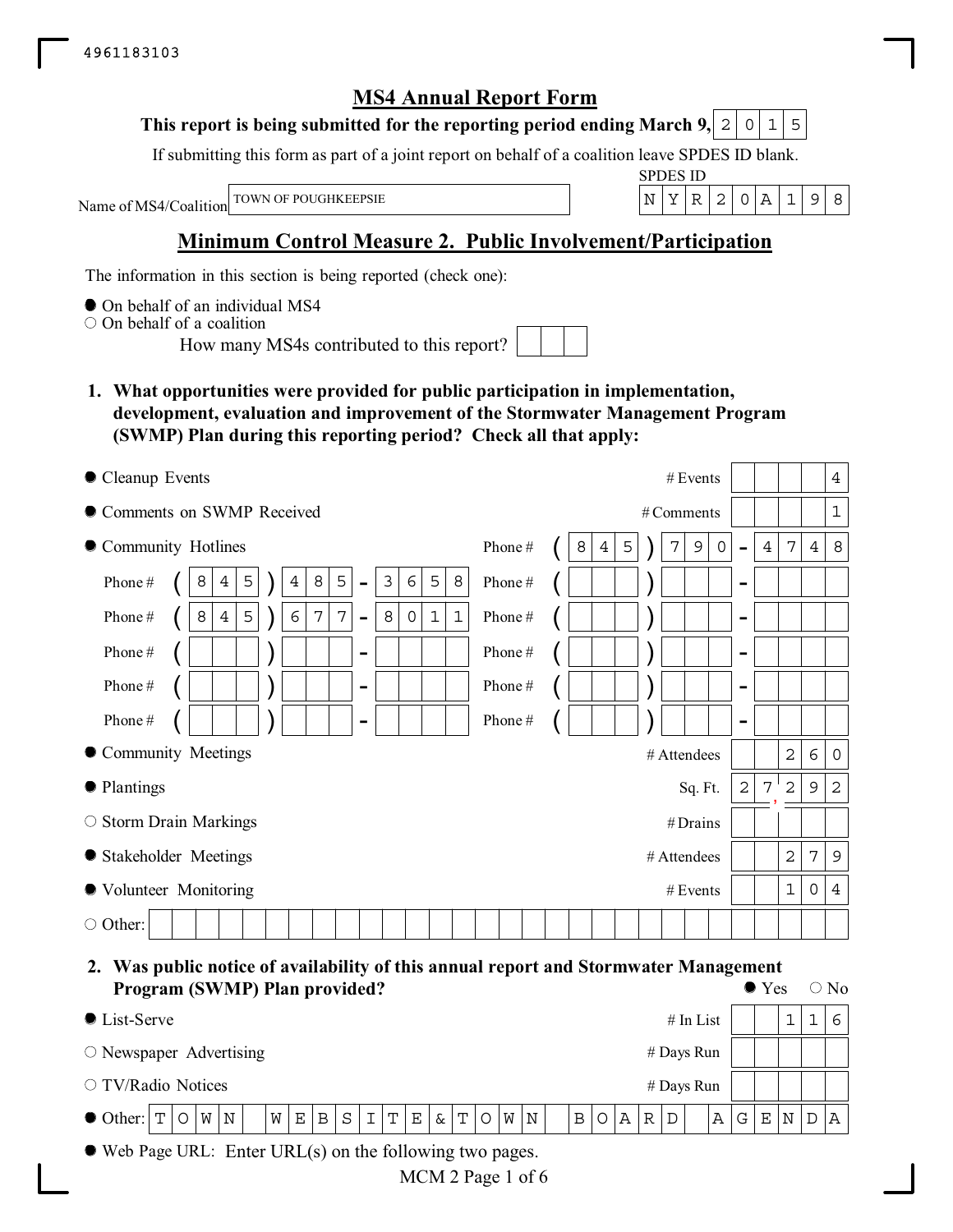#### This report is being submitted for the reporting period ending March 9,  $\mid$  2  $\mid$  0  $\mid$  1  $\mid$  5

If submitting this form as part of a joint report on behalf of a coalition leave SPDES ID blank.

| Vame of MS4/Coalition TOWN OF POUGHKEEPSL |
|-------------------------------------------|
|                                           |

|                                                              | CDF                | $\overline{\phantom{0}}$<br>∼ |     |   |     |     |  |
|--------------------------------------------------------------|--------------------|-------------------------------|-----|---|-----|-----|--|
| TOWN OF<br><b>EEPSIE</b><br>D <sub>0</sub><br>мı<br>÷НК<br>◡ | $\sim$ $\sim$<br>N | v                             | . . | ↩ | . . | . . |  |

## **2. URL(s) con't.:**

**Please provide specific address(es) where notice(s) can be accessed - not home page.**

URL

| h          | $\sf t$            | $\sf t$      | $\rm p$      | $\ddot{\cdot}$   |              |                 | W                        | W              | W                   |                      | $\sf t$        | $\circ$ | W           | $\,$ $\,$ $\,$ | $\circ$         | f           | $\rm p$      | $\circ$ | u            | $\mathsf g$               | h          | $\mathbf k$     | $\mathsf{e}% _{t}\!\left( \mathcal{A}_{t}\right)$ | $\mathsf{e}% _{t}\left( t\right)$ | $\rm p$     | $\rm s$      | i                 | e       | $\bullet$            | $\mathbf C$ | $\circ$      |
|------------|--------------------|--------------|--------------|------------------|--------------|-----------------|--------------------------|----------------|---------------------|----------------------|----------------|---------|-------------|----------------|-----------------|-------------|--------------|---------|--------------|---------------------------|------------|-----------------|---------------------------------------------------|-----------------------------------|-------------|--------------|-------------------|---------|----------------------|-------------|--------------|
| m          |                    | p            | $\mathbf 1$  | $a \mid$         | n            | $\,$ $\,$ $\,$  | $\vert \mathbf{i} \vert$ | n              | g                   | $\sqrt{2}$           | $\mathtt{s}$   | t       | $\circ$     | $\Upsilon$     | ${\mathfrak m}$ | W           | $\mathsf{a}$ | $\sf t$ | e            | $\mathbf r$               | $\bigg)$   | $\mathtt{s}$    | $\sf t$                                           | $\circ$                           | $\mathbf r$ | m            | W                 | a       | $\sf t$              | e           | $\mathtt{r}$ |
|            | $\dot{\mathtt{l}}$ | $\,$ n       | $\verb f $   | $\circ$          | $\Upsilon$   | ${\mathfrak m}$ | a                        | $\mathsf t$    | $\dot{1}$           | $\circ$              | $\,$ $\,$ $\,$ |         | h           | $\sf t$        | ${\mathfrak m}$ | $\mathbf 1$ |              |         |              |                           |            |                 |                                                   |                                   |             |              |                   |         |                      |             |              |
| URL        |                    |              |              |                  |              |                 |                          |                |                     |                      |                |         |             |                |                 |             |              |         |              |                           |            |                 |                                                   |                                   |             |              |                   |         |                      |             |              |
| h          | $\mathsf{t}$       | $\mathsf{t}$ | $\mathtt{p}$ | $\ddot{\bullet}$ | $\bigg)$     | $\overline{ }$  | W                        | $\mathbf W$    | W                   | $\bullet$            | $\sf t$        | $\circ$ | W           | n              | $\circ$         | f           | $\rm p$      | $\circ$ | u            | $\mathsf g$               | h          | $\mathbf k$     | $\mathsf{e}% _{t}\left( t\right)$                 | $\mathsf{e}$                      | $\rm p$     | $\rm s$      | $\mathtt{i}$      | e       | $\bullet$            | $\mathbf C$ | $\circ$      |
| m          |                    | $\rm p$      | $1\,$        | $a \mid$         | $\, {\rm n}$ | $\,$ n          | $\perp$                  | $\,$ $\,$ $\,$ | g                   |                      | $\mathtt{s}$   | $\sf t$ | $\circ$     | $\Upsilon$     | m               | W           | $\mathsf a$  | $\sf t$ | e            | $\ensuremath{\mathbf{r}}$ | $\sqrt{2}$ | $\mathtt{s}$    | $\sf t$                                           | $\circ$                           | $\mathbf r$ | m            | W                 | а       | $\sf t$              | e           | $\mathtt{r}$ |
|            | $\mathtt{i}$       | $\, {\rm n}$ | $\mathbf f$  | $\circ$          | $\mathtt{r}$ | ${\mathfrak m}$ | $\mathsf{a}$             | $\sf t$        | $\dot{\mathtt{l}}$  | $\circ$              | $\,$ n         |         | h           | $\mathsf t$    | ${\mathfrak m}$ | $\mathbf 1$ |              |         |              |                           |            |                 |                                                   |                                   |             |              |                   |         |                      |             |              |
| URL        |                    |              |              |                  |              |                 |                          |                |                     |                      |                |         |             |                |                 |             |              |         |              |                           |            |                 |                                                   |                                   |             |              |                   |         |                      |             |              |
| h          | $\mathsf{t}$       | $\sf t$      | $\mathtt{p}$ | $\ddot{\cdot}$   | $\sqrt{2}$   | $\sqrt{2}$      | W                        | W              | W                   | $\ddot{\phantom{a}}$ | $\sf t$        | $\circ$ | W           | n              | $\circ$         | $f_{\rm}$   | $\rm p$      | $\circ$ | $\mathsf{u}$ | g                         | h          | $\vert k \vert$ | $\mathsf{e}% _{t}\left( t\right)$                 | $\mathsf{e}% _{t}\left( t\right)$ | ${\tt p}$   | $\mathtt{s}$ | $\dot{\mathtt l}$ | e       | $\ddot{\phantom{a}}$ | $\mathbf C$ | $\circ$      |
| m          |                    | $\mathbf C$  | $\mathbf 1$  | $\mathsf{e}$     | $\mathtt{r}$ | k               |                          | $\overline{2}$ | $\mathsf{O}\xspace$ | $\mathbf{1}$         | 5              |         | $\mathbf T$ | $\circ$        | $\mathbf W$     | n           | $\, {\bf B}$ | $\circ$ | $\mathsf{a}$ | $\mathtt{r}$              | d          | $\overline{2}$  | $\mathsf{O}\xspace$                               | $\mathbf 1$                       | 5           | $\mathsf O$  | 5                 | $\circ$ | $\epsilon$           |             | p            |
| d          | $\mathbf f$        |              |              |                  |              |                 |                          |                |                     |                      |                |         |             |                |                 |             |              |         |              |                           |            |                 |                                                   |                                   |             |              |                   |         |                      |             |              |
| URL        |                    |              |              |                  |              |                 |                          |                |                     |                      |                |         |             |                |                 |             |              |         |              |                           |            |                 |                                                   |                                   |             |              |                   |         |                      |             |              |
|            |                    |              |              |                  |              |                 |                          |                |                     |                      |                |         |             |                |                 |             |              |         |              |                           |            |                 |                                                   |                                   |             |              |                   |         |                      |             |              |
|            |                    |              |              |                  |              |                 |                          |                |                     |                      |                |         |             |                |                 |             |              |         |              |                           |            |                 |                                                   |                                   |             |              |                   |         |                      |             |              |
|            |                    |              |              |                  |              |                 |                          |                |                     |                      |                |         |             |                |                 |             |              |         |              |                           |            |                 |                                                   |                                   |             |              |                   |         |                      |             |              |
|            |                    |              |              |                  |              |                 |                          |                |                     |                      |                |         |             |                |                 |             |              |         |              |                           |            |                 |                                                   |                                   |             |              |                   |         |                      |             |              |
| URL        |                    |              |              |                  |              |                 |                          |                |                     |                      |                |         |             |                |                 |             |              |         |              |                           |            |                 |                                                   |                                   |             |              |                   |         |                      |             |              |
|            |                    |              |              |                  |              |                 |                          |                |                     |                      |                |         |             |                |                 |             |              |         |              |                           |            |                 |                                                   |                                   |             |              |                   |         |                      |             |              |
|            |                    |              |              |                  |              |                 |                          |                |                     |                      |                |         |             |                |                 |             |              |         |              |                           |            |                 |                                                   |                                   |             |              |                   |         |                      |             |              |
|            |                    |              |              |                  |              |                 |                          |                |                     |                      |                |         |             |                |                 |             |              |         |              |                           |            |                 |                                                   |                                   |             |              |                   |         |                      |             |              |
| URL        |                    |              |              |                  |              |                 |                          |                |                     |                      |                |         |             |                |                 |             |              |         |              |                           |            |                 |                                                   |                                   |             |              |                   |         |                      |             |              |
|            |                    |              |              |                  |              |                 |                          |                |                     |                      |                |         |             |                |                 |             |              |         |              |                           |            |                 |                                                   |                                   |             |              |                   |         |                      |             |              |
|            |                    |              |              |                  |              |                 |                          |                |                     |                      |                |         |             |                |                 |             |              |         |              |                           |            |                 |                                                   |                                   |             |              |                   |         |                      |             |              |
|            |                    |              |              |                  |              |                 |                          |                |                     |                      |                |         |             |                |                 |             |              |         |              |                           |            |                 |                                                   |                                   |             |              |                   |         |                      |             |              |
| <b>URL</b> |                    |              |              |                  |              |                 |                          |                |                     |                      |                |         |             |                |                 |             |              |         |              |                           |            |                 |                                                   |                                   |             |              |                   |         |                      |             |              |
|            |                    |              |              |                  |              |                 |                          |                |                     |                      |                |         |             |                |                 |             |              |         |              |                           |            |                 |                                                   |                                   |             |              |                   |         |                      |             |              |
|            |                    |              |              |                  |              |                 |                          |                |                     |                      |                |         |             |                |                 |             |              |         |              |                           |            |                 |                                                   |                                   |             |              |                   |         |                      |             |              |
|            |                    |              |              |                  |              |                 |                          |                |                     |                      |                |         |             |                |                 |             |              |         |              |                           |            |                 |                                                   |                                   |             |              |                   |         |                      |             |              |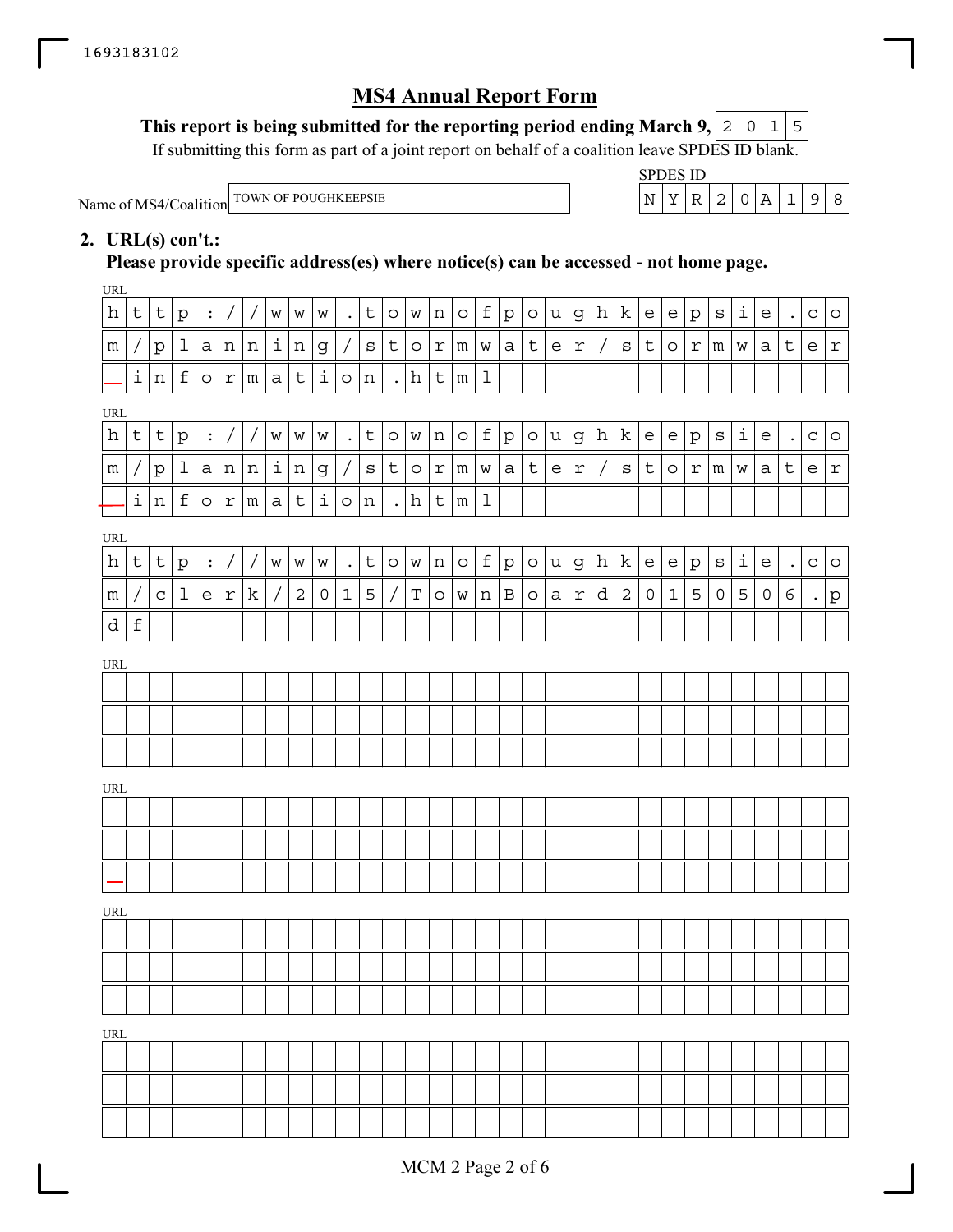#### This report is being submitted for the reporting period ending March 9,  $\mid$  2  $\mid$  0  $\mid$  1  $\mid$  5

If submitting this form as part of a joint report on behalf of a coalition leave SPDES ID blank.

| Name of MS4/Coalition TOWN OF. |  |
|--------------------------------|--|
|                                |  |



#### **2. URL(s) con't.:**

**Please provide specific address(es) where notices can be accessed - not home page.**

| URL   |  |  |  |  |  |  |  |  |  |  |  |  |  |  |  |  |
|-------|--|--|--|--|--|--|--|--|--|--|--|--|--|--|--|--|
|       |  |  |  |  |  |  |  |  |  |  |  |  |  |  |  |  |
|       |  |  |  |  |  |  |  |  |  |  |  |  |  |  |  |  |
|       |  |  |  |  |  |  |  |  |  |  |  |  |  |  |  |  |
|       |  |  |  |  |  |  |  |  |  |  |  |  |  |  |  |  |
| URL   |  |  |  |  |  |  |  |  |  |  |  |  |  |  |  |  |
|       |  |  |  |  |  |  |  |  |  |  |  |  |  |  |  |  |
|       |  |  |  |  |  |  |  |  |  |  |  |  |  |  |  |  |
|       |  |  |  |  |  |  |  |  |  |  |  |  |  |  |  |  |
| URL   |  |  |  |  |  |  |  |  |  |  |  |  |  |  |  |  |
|       |  |  |  |  |  |  |  |  |  |  |  |  |  |  |  |  |
|       |  |  |  |  |  |  |  |  |  |  |  |  |  |  |  |  |
|       |  |  |  |  |  |  |  |  |  |  |  |  |  |  |  |  |
|       |  |  |  |  |  |  |  |  |  |  |  |  |  |  |  |  |
| URL   |  |  |  |  |  |  |  |  |  |  |  |  |  |  |  |  |
|       |  |  |  |  |  |  |  |  |  |  |  |  |  |  |  |  |
|       |  |  |  |  |  |  |  |  |  |  |  |  |  |  |  |  |
|       |  |  |  |  |  |  |  |  |  |  |  |  |  |  |  |  |
| URL   |  |  |  |  |  |  |  |  |  |  |  |  |  |  |  |  |
|       |  |  |  |  |  |  |  |  |  |  |  |  |  |  |  |  |
|       |  |  |  |  |  |  |  |  |  |  |  |  |  |  |  |  |
|       |  |  |  |  |  |  |  |  |  |  |  |  |  |  |  |  |
| URL   |  |  |  |  |  |  |  |  |  |  |  |  |  |  |  |  |
|       |  |  |  |  |  |  |  |  |  |  |  |  |  |  |  |  |
|       |  |  |  |  |  |  |  |  |  |  |  |  |  |  |  |  |
|       |  |  |  |  |  |  |  |  |  |  |  |  |  |  |  |  |
|       |  |  |  |  |  |  |  |  |  |  |  |  |  |  |  |  |
| $URL$ |  |  |  |  |  |  |  |  |  |  |  |  |  |  |  |  |
|       |  |  |  |  |  |  |  |  |  |  |  |  |  |  |  |  |
|       |  |  |  |  |  |  |  |  |  |  |  |  |  |  |  |  |
|       |  |  |  |  |  |  |  |  |  |  |  |  |  |  |  |  |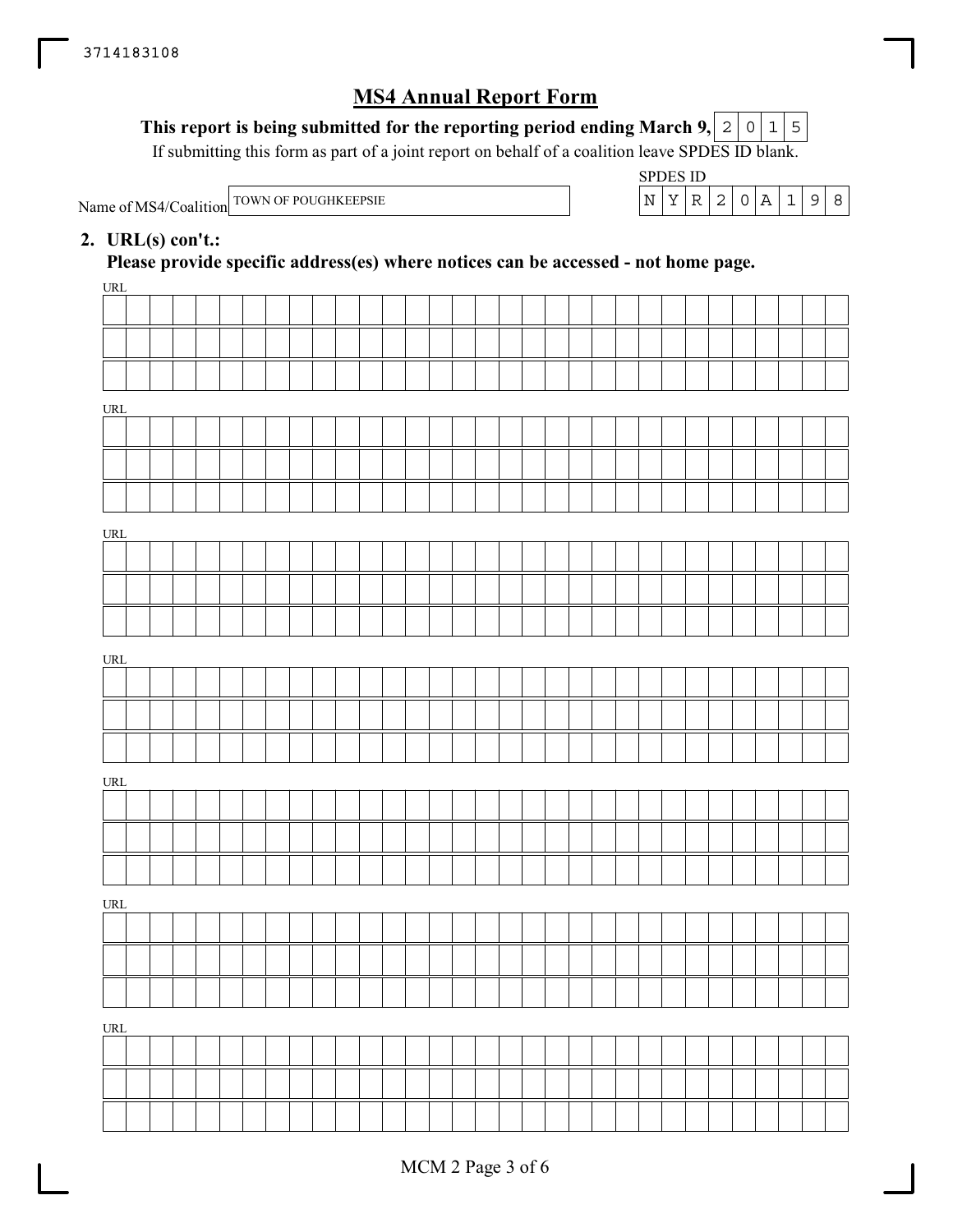$G | O | V$ 

## **MS4 Annual Report Form**

#### **This report is being submitted for the reporting period ending March 9,**  $0|1|5$

If submitting this form as part of a joint report on behalf of a coalition leave SPDES ID blank.

Name of MS4/Coalition

SPDES ID TOWN OF POUGHKEEPSIE  $|N|Y|R|2|0|A|1|9|8$ 

#### **3. Where can the public access copies of this annual report, Stormwater Management Program SWMP) Plan and submit comments on those documents?**

Enter address/contact info and select radio button to indicate which document is available and whether comments may be submitted at that location. Submit additional pages as needed.

| • MS4/Coalition Office |                |                |                |             |             |                |             |                    |                          |                |                          |                                                                                       |                     |             |               |             |              | • Annual Report • SWMP Plan |             |             |             |                                                                                                |                |                                                   |                     |                   |             |                    | • Comments       |         |              |         |
|------------------------|----------------|----------------|----------------|-------------|-------------|----------------|-------------|--------------------|--------------------------|----------------|--------------------------|---------------------------------------------------------------------------------------|---------------------|-------------|---------------|-------------|--------------|-----------------------------|-------------|-------------|-------------|------------------------------------------------------------------------------------------------|----------------|---------------------------------------------------|---------------------|-------------------|-------------|--------------------|------------------|---------|--------------|---------|
|                        | Department     |                |                |             |             |                |             |                    |                          |                |                          |                                                                                       |                     |             |               |             |              |                             |             |             |             |                                                                                                |                |                                                   |                     |                   |             |                    |                  |         |              |         |
|                        | T              | Ω              | W              | $\mathbf N$ |             | $\, {\bf P}$   | $\mathbf L$ | $\, {\bf A}$       | $\mathbf N$              | $\mathbf N$    | $\mathbf I$              | $\mathbf N$                                                                           | ${\bf G}$           |             | $\mathbb D$   | $\mathbf E$ | $\, {\bf P}$ | $\mathbb A$                 | $\mathbb R$ | $\mathbf T$ | $\mathbb M$ | $\mathbf{E}% _{t}\left  \mathbf{1}\right\rangle =\mathbf{1}_{t}\left  \mathbf{1}\right\rangle$ | $\mathbf N$    | $\mathbf T$                                       |                     |                   |             |                    |                  |         |              |         |
|                        |                | <b>Address</b> |                |             |             |                |             |                    |                          |                |                          |                                                                                       |                     |             |               |             |              |                             |             |             |             |                                                                                                |                |                                                   |                     |                   |             |                    |                  |         |              |         |
|                        | Ο              | $\rm N$        | $\mathbf E$    |             | $\circ$     | $\mathbf V$    | $\mathbf E$ | ${\mathbb R}$      | O                        | $\mathsf{C}$   | K                        | $\mathbf E$                                                                           | ${\mathbb R}$       |             | ${\mathbb R}$ | $\mathbf D$ |              |                             |             |             |             |                                                                                                |                |                                                   |                     |                   |             |                    |                  |         |              |         |
|                        | City           |                |                |             |             |                |             |                    |                          |                |                          |                                                                                       |                     |             |               |             |              |                             |             |             |             | $\overline{\mathrm{Zip}}$                                                                      |                |                                                   |                     |                   |             |                    |                  |         |              |         |
|                        | $\overline{P}$ | $\circ$        | $\mathbf U$    | G           | $\mathbf H$ | $\rm K$        | $\mathbf E$ | $\mathbf E$        | $\, {\bf P}$             | $\rm S$        | I                        | $\mathbf E$                                                                           |                     |             |               |             |              |                             | $\mathbf N$ | Υ           |             | $\mathbf{1}$                                                                                   | $\overline{2}$ | 6                                                 | $\mathsf{O}\xspace$ | $\mathfrak{Z}$    |             |                    |                  |         |              |         |
|                        | Phone          |                |                |             |             |                |             |                    |                          |                |                          |                                                                                       |                     |             |               |             |              |                             |             |             |             |                                                                                                |                |                                                   |                     |                   |             |                    |                  |         |              |         |
|                        |                | 8              | $\overline{4}$ | 5           |             | $\overline{4}$ | $\,8\,$     | 5                  | $\blacksquare$           | $\mathfrak{Z}$ | 6                        | 5                                                                                     | $\,8\,$             |             |               |             |              |                             |             |             |             |                                                                                                |                |                                                   |                     |                   |             |                    |                  |         |              |         |
| O Library<br>Address   |                |                |                |             |             |                |             |                    |                          |                |                          |                                                                                       |                     |             |               |             |              | $\circ$ Annual Report       |             |             |             |                                                                                                |                |                                                   |                     | $\circ$ SWMP Plan |             |                    | $\circ$ Comments |         |              |         |
|                        |                |                |                |             |             |                |             |                    |                          |                |                          |                                                                                       |                     |             |               |             |              |                             |             |             |             |                                                                                                |                |                                                   |                     |                   |             |                    |                  |         |              |         |
|                        | City           |                |                |             |             |                |             |                    |                          |                |                          |                                                                                       |                     |             |               |             |              |                             |             |             |             | Zip                                                                                            |                |                                                   |                     |                   |             |                    |                  |         |              |         |
|                        |                |                |                |             |             |                |             |                    |                          |                |                          |                                                                                       |                     |             |               |             |              |                             |             |             |             |                                                                                                |                |                                                   |                     |                   |             |                    |                  |         |              |         |
|                        | Phone          |                |                |             |             |                |             |                    |                          |                |                          |                                                                                       |                     |             |               |             |              |                             |             |             |             |                                                                                                |                |                                                   |                     |                   |             |                    |                  |         |              |         |
|                        |                |                |                |             |             |                |             |                    |                          |                |                          |                                                                                       |                     |             |               |             |              |                             |             |             |             |                                                                                                |                |                                                   |                     |                   |             |                    |                  |         |              |         |
| ● Other                |                | Address        |                |             |             |                |             |                    |                          |                |                          |                                                                                       |                     |             |               |             |              | ● Annual Report             |             |             |             |                                                                                                |                |                                                   |                     | ○ SWMP Plan       |             |                    | ○ Comments       |         |              |         |
|                        | T              | O              | W              | $\mathbb N$ |             | $\mathsf C$    | $\mathbf L$ | $\mathbf E$        | $\mathbb R$              | $\rm K$        | $\overline{\phantom{m}}$ |                                                                                       | $\bigcirc$          | $\mathbf N$ | $\mathbf E$   |             | $\bigcirc$   | $\boldsymbol{\nabla}$       | $\mathbf E$ | $\mathbb R$ | $\bigcirc$  | $\mathsf C$                                                                                    | K              | $\mathbf{E}% _{0}$                                | ${\mathbb R}$       |                   | $\mathbb R$ | $\mathbb D$        |                  |         |              |         |
|                        | City           |                |                |             |             |                |             |                    |                          |                |                          |                                                                                       |                     |             |               |             |              |                             |             |             |             | Zip                                                                                            |                |                                                   |                     |                   |             |                    |                  |         |              |         |
|                        | $\, {\bf P}$   | $\circ$        | $\mathbf U$    | ${\bf G}$   | $\rm H$     | ${\bf K}$      | $\mathbf E$ | $\mathbf E$        | $\, {\bf P}$             | $\rm S$        | I                        | $\mathbf E$                                                                           |                     |             |               |             |              |                             | $\mathbf N$ | Υ           |             | $\mathbf{1}$                                                                                   | $\overline{2}$ | 6                                                 | $\mathsf{O}\xspace$ | $\mathfrak{Z}$    |             |                    |                  |         |              |         |
|                        | Phone          |                |                |             |             |                |             |                    |                          |                |                          |                                                                                       |                     |             |               |             |              |                             |             |             |             |                                                                                                |                |                                                   |                     |                   |             |                    |                  |         |              |         |
|                        |                | 8              | $\overline{4}$ | 5           |             | $\overline{4}$ | $\,8\,$     | 5                  | $\overline{\phantom{a}}$ | $\mathfrak{Z}$ | $\overline{7}$           | $\overline{2}$                                                                        | $\mathsf{O}\xspace$ |             |               |             |              |                             |             |             |             |                                                                                                |                |                                                   |                     |                   |             |                    |                  |         |              |         |
| ● Web Page URL:        |                |                |                |             |             |                |             |                    |                          |                |                          |                                                                                       |                     |             |               |             |              | Annual Report               |             |             |             |                                                                                                |                |                                                   |                     | ● SWMP Plan       |             |                    | $\circ$ Comments |         |              |         |
|                        | h              | $\sf t$        | $\sf t$        | p           | :           |                |             | W                  | W                        | W              |                          | $\sf t$                                                                               | O                   | W           | n             | $\circ$     | $\mathbf f$  | p                           | O           | u           | $\mathsf g$ | h                                                                                              | k              | $\mathsf{e}% _{t}\!\left( \mathcal{A}_{t}\right)$ | е                   | $\rm p$           | $\mathbf s$ | $\dot{\mathtt{l}}$ | e                |         | $\mathsf{C}$ | $\circ$ |
|                        | m              |                | $\mathbf{p}$   | 1           | a           | n              | n           | $\dot{\mathbf{1}}$ | n                        | g              |                          | S                                                                                     | $\sf t$             | $\circ$     | $\Upsilon$    | m           | W            | a                           | $\sf t$     | e           | r           |                                                                                                | S              | $\sf t$                                           | $\circ$             | r                 | m           | W                  | a                | $\sf t$ | r<br>е       |         |
|                        |                | i.             | n              | $\mathbf f$ | $\circ$     | $\Upsilon$     | m           | a                  | $\mathsf t$              | $\dot{1}$      | $\circ$                  | n                                                                                     |                     | $\,$ h      | $\lfloor$ t   | m           | $\mathbf 1$  |                             |             |             |             |                                                                                                |                |                                                   |                     |                   |             |                    |                  |         |              |         |
|                        |                |                |                |             |             |                |             |                    |                          |                |                          |                                                                                       |                     |             |               |             |              |                             |             |             |             |                                                                                                |                |                                                   |                     |                   |             |                    |                  |         |              |         |
|                        |                |                |                |             |             |                |             |                    |                          |                |                          | Please provide specific address of page where report can be accessed - not home page. |                     |             |               |             |              |                             |             |             |             |                                                                                                |                |                                                   |                     |                   |             |                    |                  |         |              |         |
| $\bullet$ eMail        |                |                |                |             |             |                |             |                    |                          |                |                          |                                                                                       |                     |             |               |             |              |                             |             |             |             |                                                                                                |                |                                                   |                     |                   |             |                    | Comments         |         |              |         |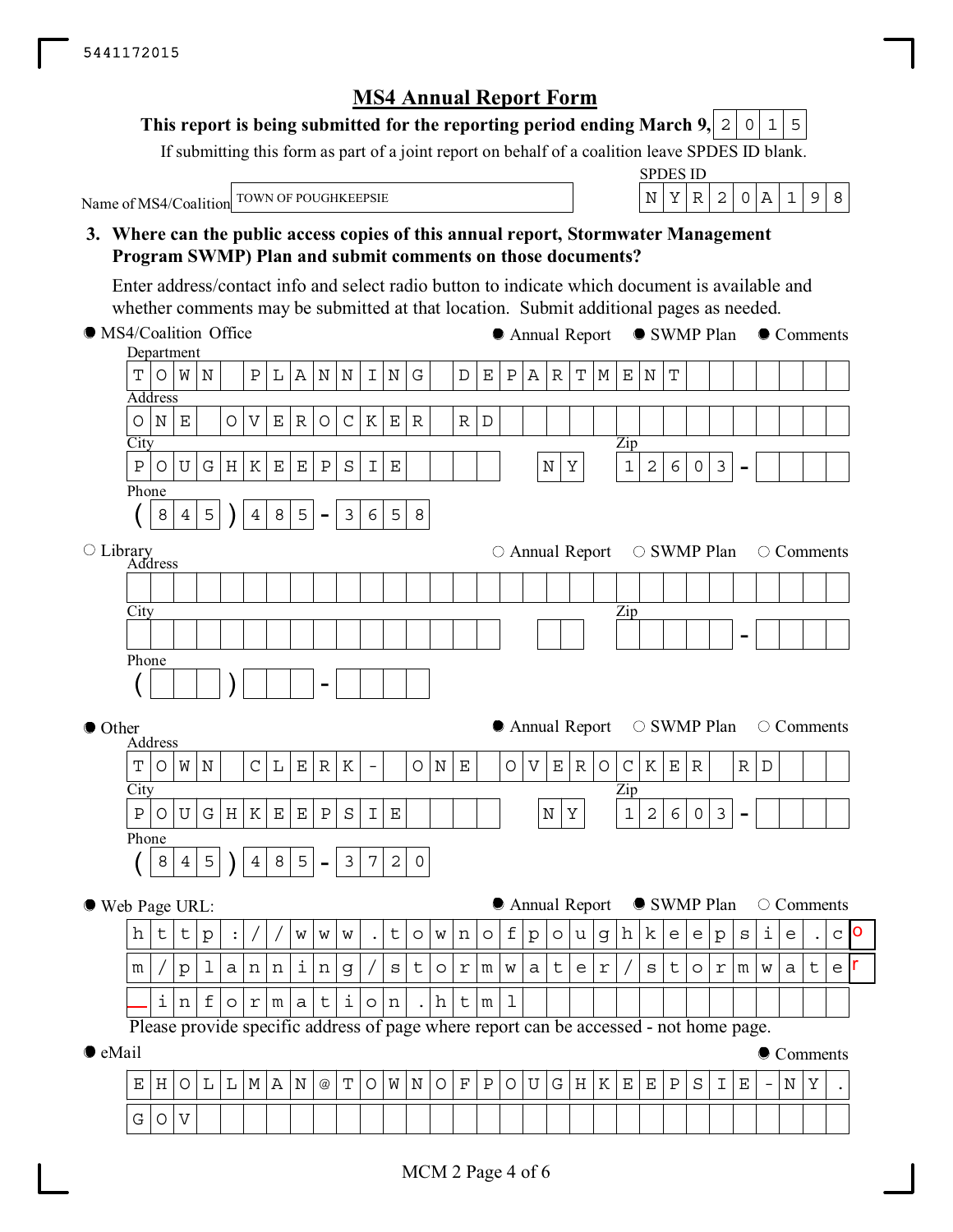#### **This report is being submitted for the reporting period ending March 9, 2 2 0 1 5**

If submitting this form as part of a joint report on behalf of a coalition leave SPDES ID blank.

**5.a. Was an Annual Report public meeting held in this reporting period?** If Yes, what was the date of the meeting? If No, is one planned? SPDES ID Name of MS4/Coalition  $\bullet$  Yes  $\circ$  No  $0 \mid 7$  $\bigcirc$  Yes  $\bigcirc$  No If submitting a report for single MS4, answer 5.a.. If submitting a joint report, answer 5.b.. **5.b. Was an Annual Report public meeting held for all MS4s contributing to this report during this reporting period?**  $\overline{\mathrm{O Y}}$ <sub>s</sub> $N/A$ <sub>s</sub> $N_0$ **4.a. If this report was made available on the internet, what date was it posted?** Leave blank if this report was not posted on the internet. **4.b. For how many days was/will this report be posted?** \*Meeting was for last year's report N/A TOWN OF POUGHKEEPSIE  $|N|Y|R|2|0|A|1|9|8$  $0|5|/|0|1|/|2|0|1|5$  $3|6|5$  $0|5|/|0|7|/|2|0|1|4$ 

If No, is one planned for each?

**6. Were comments received during this reporting period?** If Yes, attach comments, responses and changes made to SWMP in response to comments to this report.

 $\bullet$  Yes  $\circ$  No

N/A

N<sub>o</sub>

\*

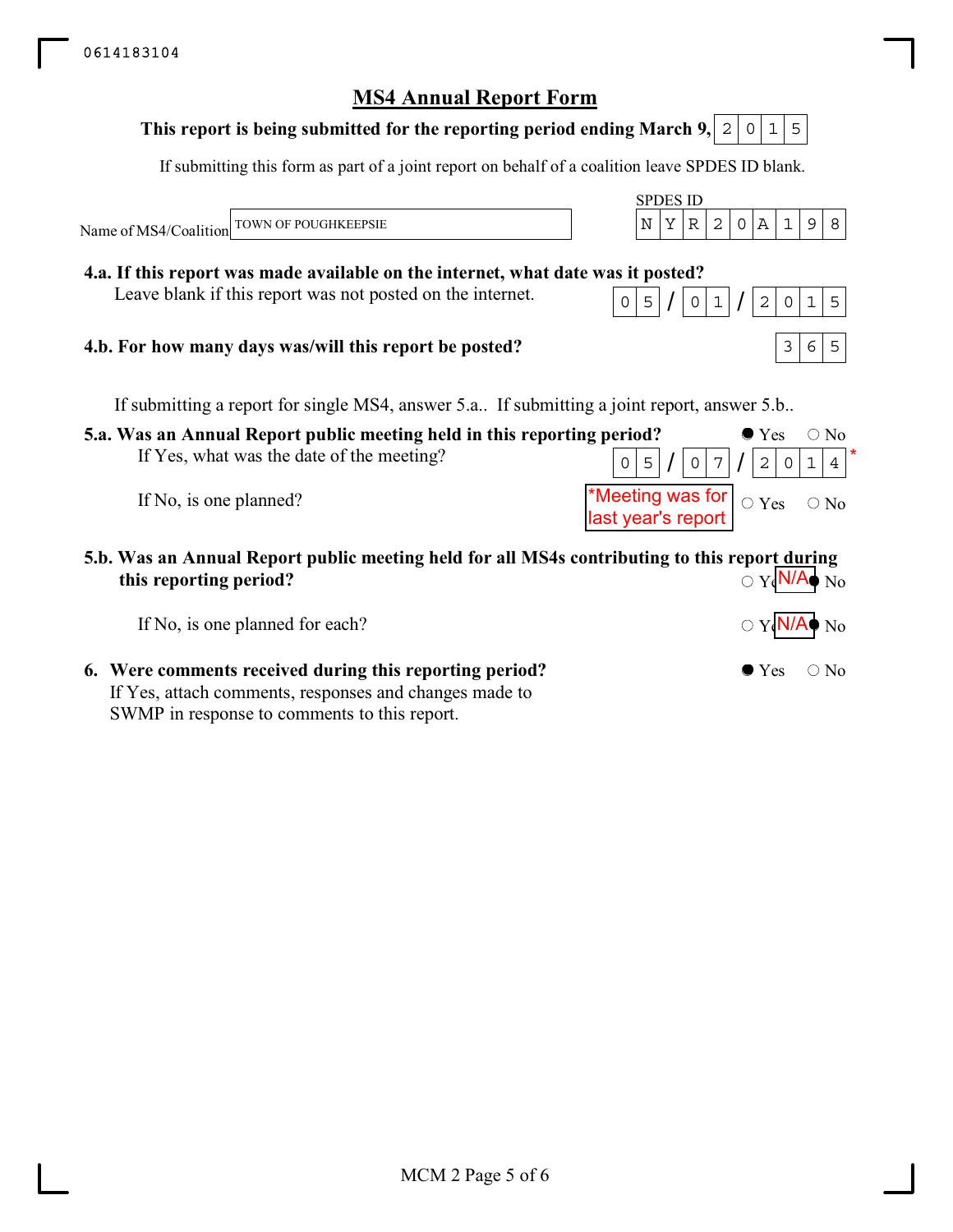#### This report is being submitted for the reporting period ending March 9,  $\mid$  2  $\mid$  0  $\mid$  1  $\mid$  5

If submitting this form as part of a joint report on behalf of a coalition leave SPDES ID blank.

SPDES ID

Name of MS4/Coalition TOWN OF POUGHKEEPSIE  $\vert N \vert Y \vert R \vert 2 \vert 0 \vert A \vert 1 \vert 9 \vert 8$ 

#### **7. Evaluating Progress Toward Measurable Goals MCM 2**

Use this page to report on your progress and project plans toward achieving measurable goals identified in your Stormwater Management Program Plan (SWMPP), including requirements in Part III.C.1. Submit additional pages as needed.

#### **A. Briefly summarize the Measurable Goal identified in the SWMPP in this reporting period.**

-Continue to support Dutchess County MS4 Committee and other watershed groups in the community.

-Continue to enhance content and accessibility of the Town's stormwater page.

#### **B. Briefly summarize the observations that indicated the overall effectiveness of this Measurable Goal.**

-Approximately (279) persons attended the stakeholder meetings

-(1) Public hearing on Annual report held on 5/7/2014

-The Town's website continued to include updated information pertaining to the MS4 (1)

**C. How many times was this observation measured or evaluated in this reporting period?**

*(ex.: samples/participants/events)*  $2|8|1$ 

**D. Has your MS4 made progress toward this measurable goal during this reporting period?**

 $\bullet$  Yes  $\circ$  No

**E. Is your MS4 on schedule to meet the deadline set forth in the SWMPP?**

 $\bullet$  Yes  $\circ$  No

**F. Briefly summarize the stormwater activities planned to meet the goals of this MCM during the next reporting cycle (including an implementation schedule).**

-Continue to support Dutchess County MS4 Committee and other watershed groups in the community.

-Continue to enhance content and accessibility of the Town's stormwater page.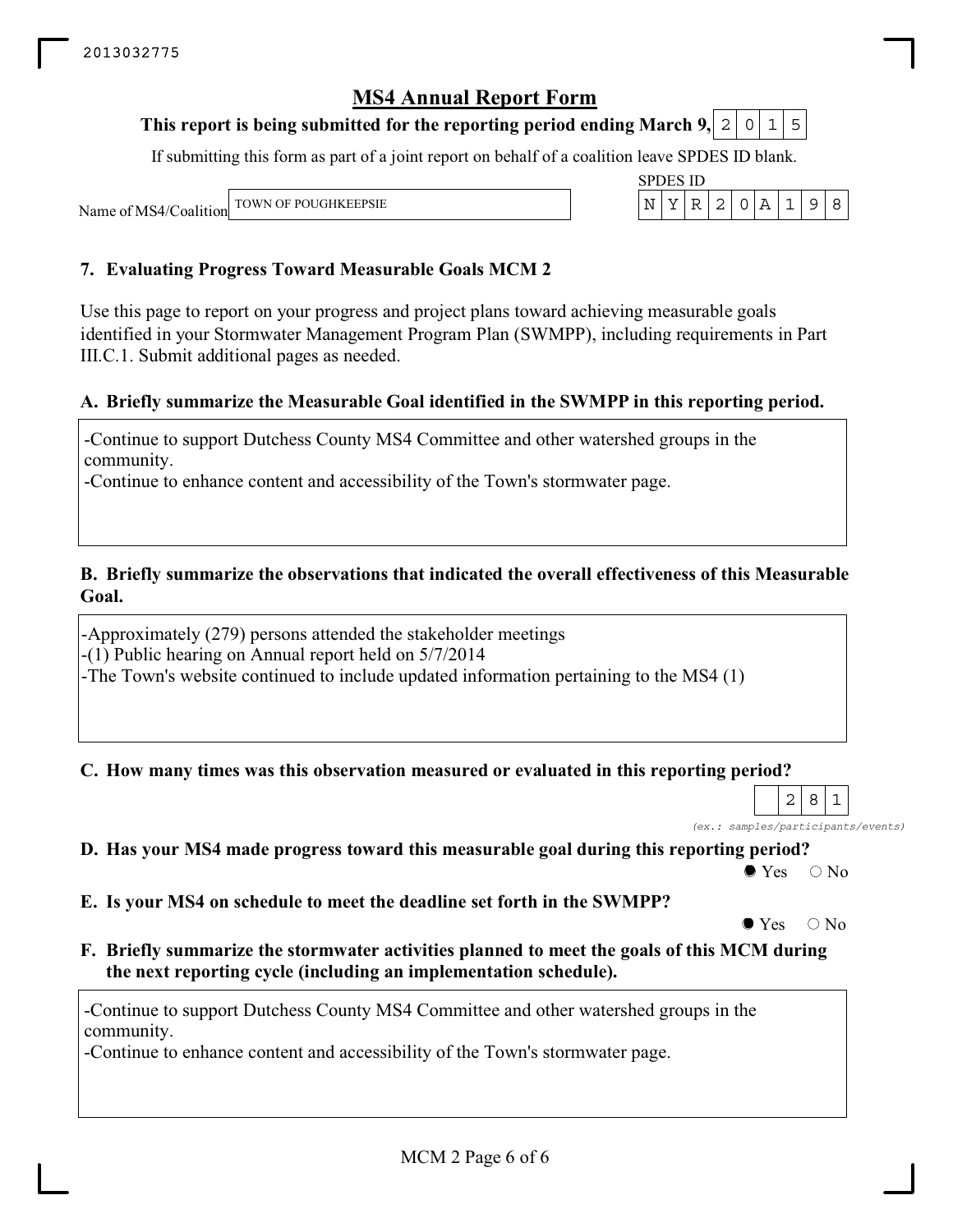#### This report is being submitted for the reporting period ending March 9,  $\mid$  2  $\mid$  0  $\mid$  1  $\mid$  5

If submitting this form as part of a joint report on behalf of a coalition leave SPDES ID blank.

SPDES ID

 $5|9|2|#$ 

 $1 | 0 | 0 | 0$ 

Name of MS4/Coalition TOWN OF POUGHKEEPSIE  $|N|Y|R|2|0|A|1|9|8$ 

## **Minimum Control Measure 3. Illicit Discharge Detection and Elimination**

The information in this section is being reported (check one):

- $\bullet$  On behalf of an individual MS4
- $\circ$  On behalf of a coalition

How many MS4s contributed to this report?

- **1. Enter the number and approx. percent of outfalls mapped:**
- **2. How many of these outfalls have been screened for dry weather discharges during this reporting period (outfall reconnaissance inventory)?**  $1|4|1$
- **3.a.What types of generating sites/sewersheds were targeted for inspection during this reporting period?**

|                   |                                                                    | $\circ$ Auto Recyclers             |   |             |   |                        |   |   |   |             |   |   | $\circ$ Landscaping (Irrigation)                |   |   |   |   |             |             |             |         |              |   |   |   |  |  |
|-------------------|--------------------------------------------------------------------|------------------------------------|---|-------------|---|------------------------|---|---|---|-------------|---|---|-------------------------------------------------|---|---|---|---|-------------|-------------|-------------|---------|--------------|---|---|---|--|--|
|                   |                                                                    | $\circ$ Building Maintenance       |   |             |   |                        |   |   |   |             |   |   | $\circ$ Marinas                                 |   |   |   |   |             |             |             |         |              |   |   |   |  |  |
| $\circ$ Churches  |                                                                    |                                    |   |             |   |                        |   |   |   |             |   |   | $\circ$ Metal Plateing Operations               |   |   |   |   |             |             |             |         |              |   |   |   |  |  |
|                   |                                                                    | $\circ$ Commercial Carwashes       |   |             |   |                        |   |   |   |             |   |   | $\circ$ Outdoor Fluid Storage                   |   |   |   |   |             |             |             |         |              |   |   |   |  |  |
|                   |                                                                    | O Commercial Laundry/Dry Cleaners  |   |             |   |                        |   |   |   |             |   |   | $\circ$ Parking Lot Maintenance                 |   |   |   |   |             |             |             |         |              |   |   |   |  |  |
|                   |                                                                    | ○ Construction Vehicle Washouts    |   |             |   |                        |   |   |   |             |   |   | $\circ$ Printing                                |   |   |   |   |             |             |             |         |              |   |   |   |  |  |
|                   |                                                                    | $\circ$ Cross-Connections          |   |             |   |                        |   |   |   |             |   |   | $\circ$ Residential Carwashing                  |   |   |   |   |             |             |             |         |              |   |   |   |  |  |
|                   |                                                                    |                                    |   |             |   | $\bigcirc$ Restaurants |   |   |   |             |   |   |                                                 |   |   |   |   |             |             |             |         |              |   |   |   |  |  |
|                   | $\circ$ Distribution Centers<br>$\circ$ Food Processing Facilities |                                    |   |             |   |                        |   |   |   |             |   |   | $\circ$ Schools and Universities                |   |   |   |   |             |             |             |         |              |   |   |   |  |  |
|                   |                                                                    | $\circ$ Garbage Truck Washouts     |   |             |   |                        |   |   |   |             |   |   | $\circ$ Septic Maintenance                      |   |   |   |   |             |             |             |         |              |   |   |   |  |  |
| $\circ$ Hospitals |                                                                    |                                    |   |             |   |                        |   |   |   |             |   |   | $\circ$ Swimming Pools                          |   |   |   |   |             |             |             |         |              |   |   |   |  |  |
|                   |                                                                    | $\circ$ Improper RV Waste Disposal |   |             |   |                        |   |   |   |             |   |   | $\circ$ Vehicle Fueling                         |   |   |   |   |             |             |             |         |              |   |   |   |  |  |
|                   |                                                                    | ○ Industrial Process Water         |   |             |   |                        |   |   |   |             |   |   | $\circlearrowright$ Vehicle Maint./Repair Shops |   |   |   |   |             |             |             |         |              |   |   |   |  |  |
| Other:            |                                                                    |                                    |   |             |   |                        |   |   |   |             |   |   | $\circ$ None                                    |   |   |   |   |             |             |             |         |              |   |   |   |  |  |
| S                 | I                                                                  | T<br>Ε                             | S |             | T | Α                      | R | G | Ε | $\mathbf T$ | Ε | D |                                                 | B | Υ | W | Α | $\mathbf T$ | $\mathbf E$ | $\mathbb R$ | $\rm S$ | $\, {\rm H}$ | Ε | D | S |  |  |
|                   |                                                                    | Sewersheds:                        |   |             |   |                        |   |   |   |             |   |   |                                                 |   |   |   |   |             |             |             |         |              |   |   |   |  |  |
| Н                 | U                                                                  | S<br>D                             | O | $\mathbf N$ |   |                        | F | Α | L | L           | K | I | L                                               | L |   | W | Α | Ρ           | Ρ           | I           | N       | G            | Ε | R |   |  |  |
|                   |                                                                    |                                    |   |             |   |                        |   |   |   |             |   |   |                                                 |   |   |   |   |             |             |             |         |              |   |   |   |  |  |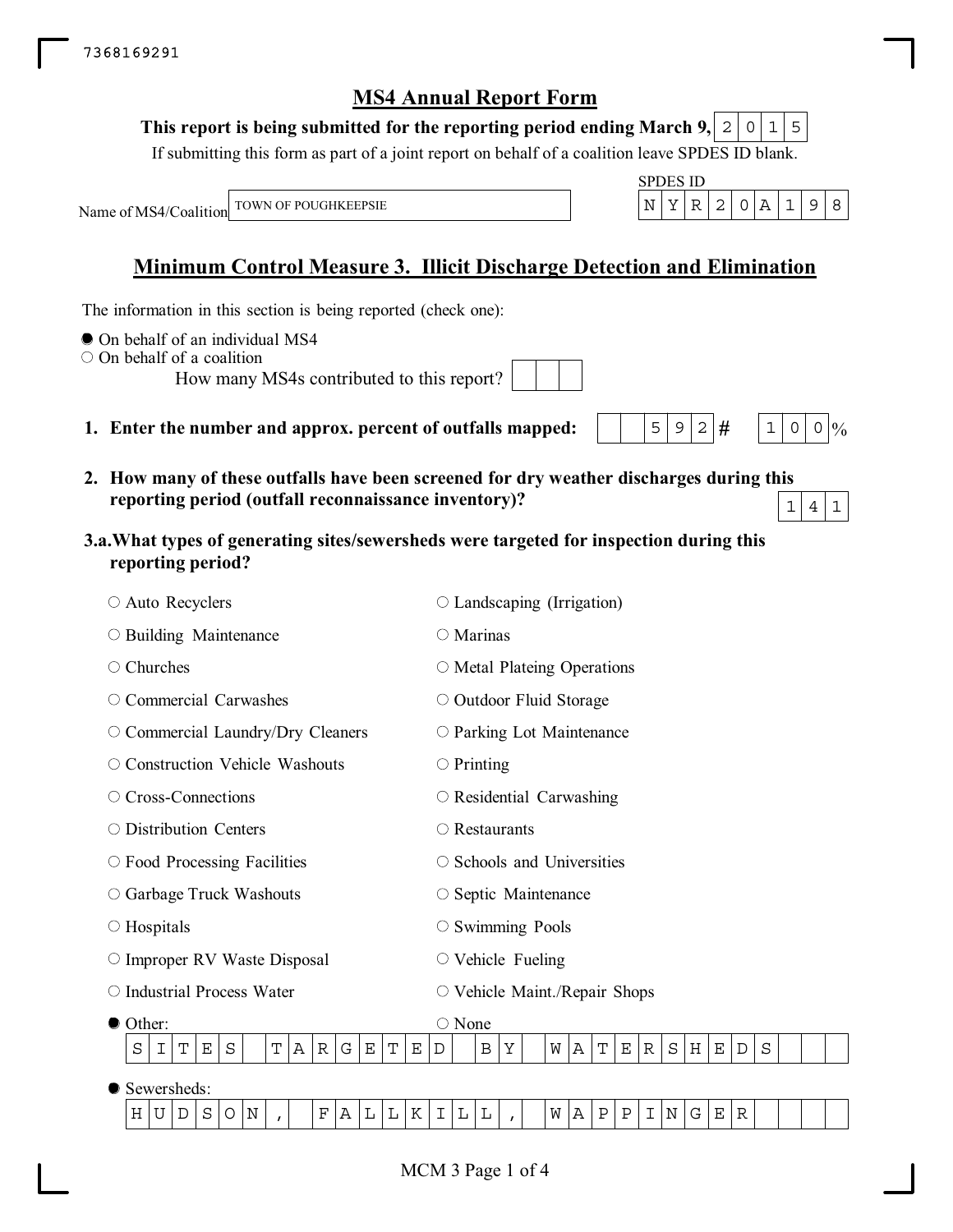|  | This report is being submitted for the reporting period ending March 9, 2 0 1 5 |  |  |  |  |
|--|---------------------------------------------------------------------------------|--|--|--|--|
|--|---------------------------------------------------------------------------------|--|--|--|--|

If submitting this form as part of a joint report on behalf of a coalition leave SPDES ID blank.

|                                                | <b>SPDES ID</b>                                                                             |
|------------------------------------------------|---------------------------------------------------------------------------------------------|
| TOWN OF POUGHKEEPSIE<br>Name of MS4/Coalition  | $\mathbb{A}$<br>$\mathbf{1}$<br>2 <sup>1</sup><br>$\mathsf{O}$<br>9<br>Υ<br>8<br>N<br>R     |
|                                                | 3.b. What types of illicit discharges have been found during this reporting period?         |
| • Broken Lines From Sanitary Sewer             | Industrial Connections                                                                      |
| $\circ$ Cross Connections                      | Inflow/Infiltration<br>$\cup$                                                               |
| • Failing Septic Systems                       | $\circ$ Pump Station Failure                                                                |
| $\circ$ Floor Drains Connected To Storm Sewers | • Sanitary Sewer Overflows                                                                  |
| $\circ$ Illegal Dumping                        | $\circ$ Straight Pipe Sewer Discharges                                                      |
| $\bigcirc$ Other:                              | $\bigcirc$ None                                                                             |
|                                                | 4. How many illicit discharges/potential illegal connections have been detected during this |

- **5. How many illicit discharges have been confirmed during this reporting period?**
- **6. How many illicit discharges/illegal connections have been eliminated during this reporting period?**  $16$
- **7. Has the storm sewershed mapping been completed in this reporting period?** If No, approximately what percent was completed in this reporting period?
- **8. Is the above information available in GIS? Is this information available on the web?** If Yes, provide URL(s):

**reporting period?**

URL Please provide specific address of page where map(s) can be accessed - not home page.

| URL |  |  |  |  |  |  |  |  |  |  |  |  |  |  |  |  |
|-----|--|--|--|--|--|--|--|--|--|--|--|--|--|--|--|--|
|     |  |  |  |  |  |  |  |  |  |  |  |  |  |  |  |  |
|     |  |  |  |  |  |  |  |  |  |  |  |  |  |  |  |  |
|     |  |  |  |  |  |  |  |  |  |  |  |  |  |  |  |  |

 $\circ$  Yes  $\bullet$  No

N/A

 $\bullet$  Yes  $\circ$  No

 $\circ$  Yes  $\bullet$  No

**%**

 $16$ 

 $16$ 

\*

\*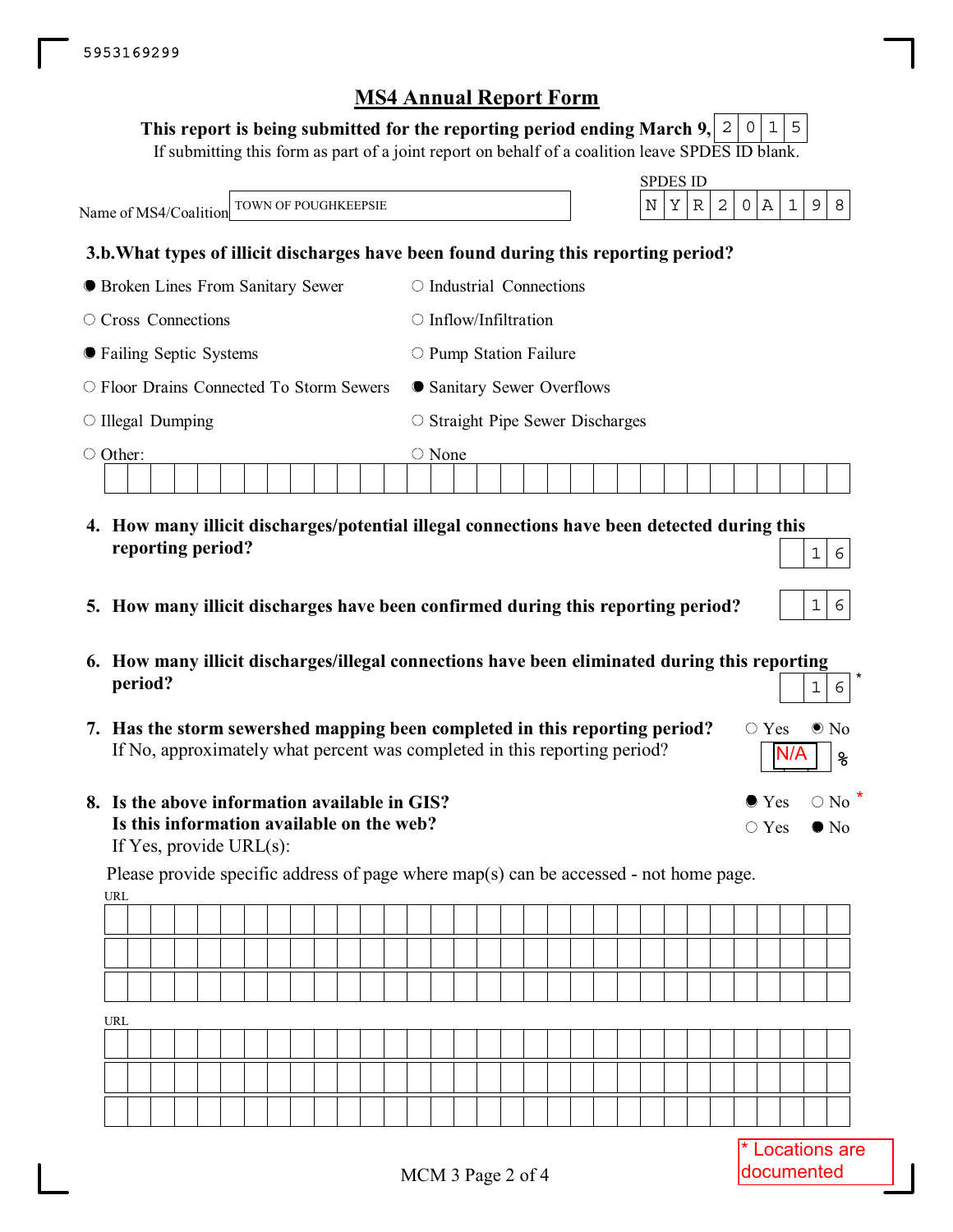#### **This report is being submitted for the reporting period ending March 9,**  $0|1|5$

If submitting this form as part of a joint report on behalf of a coalition leave SPDES ID blank.

Name of MS4/Coalition TOWN OF POUGHKEEPSIE

| SPDES ID. |  |        |   |  |  |
|-----------|--|--------|---|--|--|
|           |  | - 21 + | O |  |  |

#### **8. URL(s) con't.:**

**Please provide specific address of page where map(s) can be accessed - not home page**

| URL                                |  |  |  |  |  |  |  |  |  |  |  |  |  |  |  |  |
|------------------------------------|--|--|--|--|--|--|--|--|--|--|--|--|--|--|--|--|
|                                    |  |  |  |  |  |  |  |  |  |  |  |  |  |  |  |  |
|                                    |  |  |  |  |  |  |  |  |  |  |  |  |  |  |  |  |
|                                    |  |  |  |  |  |  |  |  |  |  |  |  |  |  |  |  |
| URL                                |  |  |  |  |  |  |  |  |  |  |  |  |  |  |  |  |
|                                    |  |  |  |  |  |  |  |  |  |  |  |  |  |  |  |  |
|                                    |  |  |  |  |  |  |  |  |  |  |  |  |  |  |  |  |
|                                    |  |  |  |  |  |  |  |  |  |  |  |  |  |  |  |  |
| URL                                |  |  |  |  |  |  |  |  |  |  |  |  |  |  |  |  |
|                                    |  |  |  |  |  |  |  |  |  |  |  |  |  |  |  |  |
|                                    |  |  |  |  |  |  |  |  |  |  |  |  |  |  |  |  |
|                                    |  |  |  |  |  |  |  |  |  |  |  |  |  |  |  |  |
| URL                                |  |  |  |  |  |  |  |  |  |  |  |  |  |  |  |  |
|                                    |  |  |  |  |  |  |  |  |  |  |  |  |  |  |  |  |
|                                    |  |  |  |  |  |  |  |  |  |  |  |  |  |  |  |  |
|                                    |  |  |  |  |  |  |  |  |  |  |  |  |  |  |  |  |
| $\ensuremath{\mathsf{URL}}\xspace$ |  |  |  |  |  |  |  |  |  |  |  |  |  |  |  |  |
|                                    |  |  |  |  |  |  |  |  |  |  |  |  |  |  |  |  |
|                                    |  |  |  |  |  |  |  |  |  |  |  |  |  |  |  |  |
|                                    |  |  |  |  |  |  |  |  |  |  |  |  |  |  |  |  |
|                                    |  |  |  |  |  |  |  |  |  |  |  |  |  |  |  |  |

- **9. Has an IDDE law been adopted for each traditional MS4 and/or have IDDE procedures been approved for all non-traditional MS4s contributing to this report?**  $\bullet$  Yes  $\circ$  No
- **10. If Yes, has every traditional MS4 contributing to this report certified that this law is equivalent to the NYS Model IDDE Law?**  $\bullet$  Yes  $\circ$  No  $\circ$  NT

**11.What percent of staff in relevant positions and departments has received IDDE training?**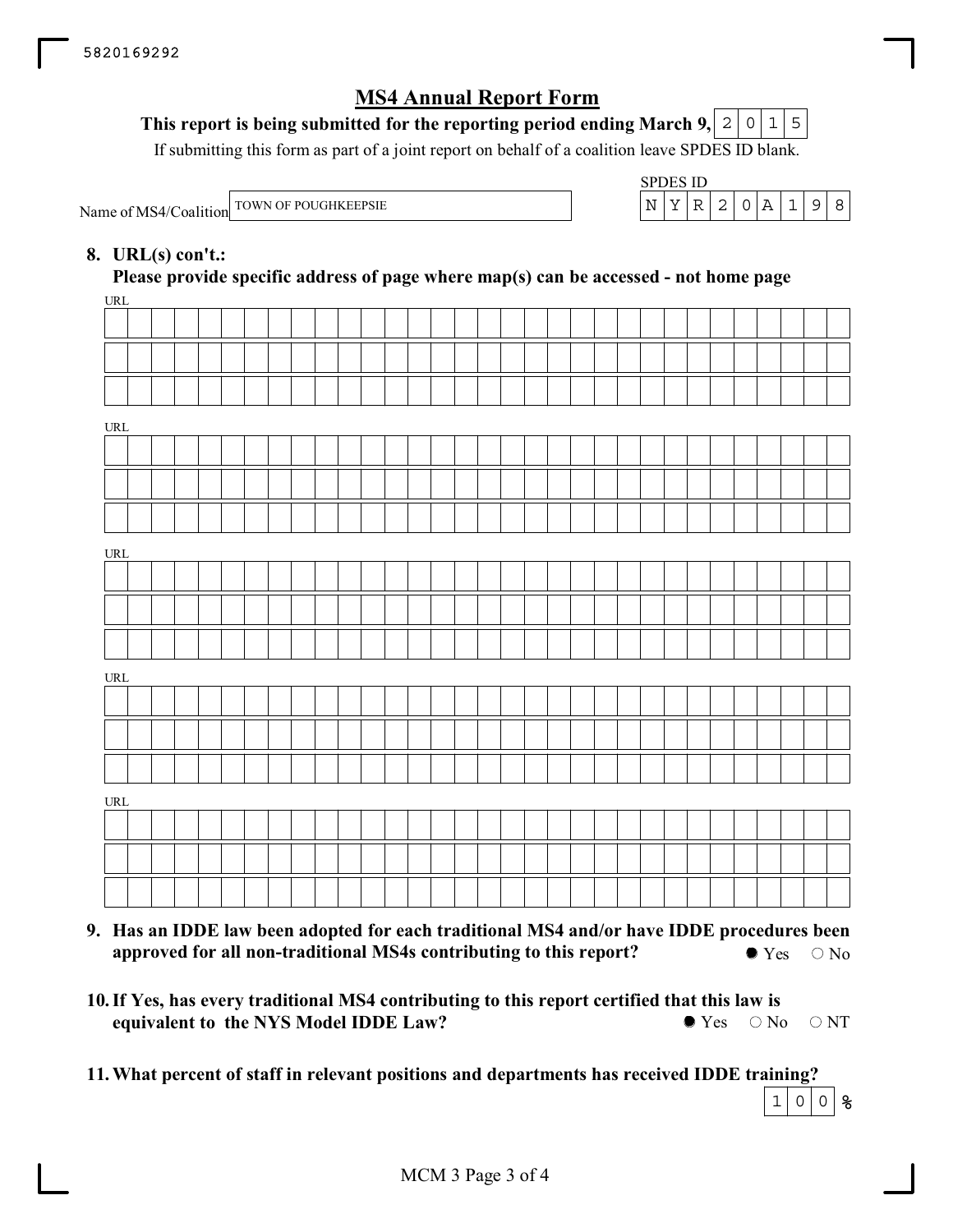#### This report is being submitted for the reporting period ending March 9,  $\mid$  2  $\mid$  0  $\mid$  1  $\mid$  5

If submitting this form as part of a joint report on behalf of a coalition leave SPDES ID blank.

SPDES ID

Name of MS4/Coalition TOWN OF POUGHKEEPSIE  $\vert N \vert Y \vert R \vert 2 \vert 0 \vert A \vert 1 \vert 9 \vert 8$ 

#### **12.Evaluating Progress Toward Measurable Goals MCM 3**

Use this page to report on your progress and project plans toward achieving measurable goals identified in your Stormwater Management Program Plan (SWMPP), including requirements in Part III.C.1. Submit additional pages as needed.

#### **A. Briefly summarize the Measurable Goal identified in the SWMPP in this reporting period.**

 -100% of all staff in relevant positions and departments will receive training (training is valid for a three year period).

-Departments will continue to record IDDE occurrences and maintenance actions

#### **B. Briefly summarize the observations that indicated the overall effectiveness of this Measurable Goal.**

-The Town Engineering department conducted (141) inspections (24%) this last reporting period; Outfalls needing attention were reported to the Town Highway Department -Town Departments continue to observe and report IDDE events (16) -Department and municipal staff were trained in IDDE (42 out of 42 staff in relevant positions)

#### **C. How many times was this observation measured or evaluated in this reporting period?**

*(ex.: samples/participants/events)*  $1|9|9$ 

**D. Has your MS4 made progress toward this measurable goal during this reporting period?**

 $\bullet$  Yes  $\circ$  No

**E. Is your MS4 on schedule to meet the deadline set forth in the SWMPP?**

 $\bullet$  Yes  $\circ$  No

**F. Briefly summarize the stormwater activities planned to meet the goals of this MCM during the next reporting cycle (including an implementation schedule).**

-Departments will continue to record IDDE occurrences and maintenance actions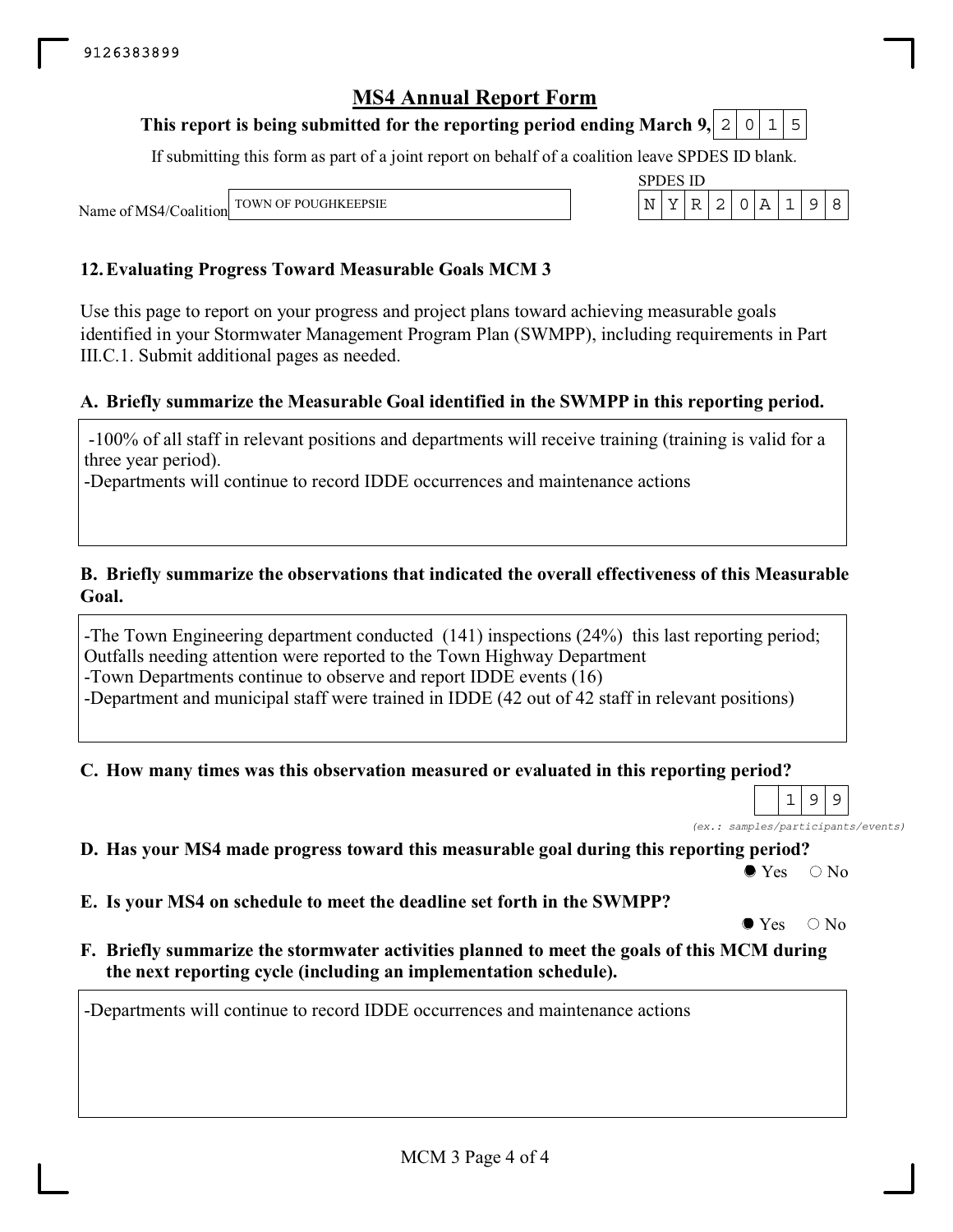#### This report is being submitted for the reporting period ending March 9, $\mid$  2  $\mid$  0  $\mid$  1  $\mid$  5

If submitting this form as part of a joint report on behalf of a coalition leave SPDES ID blank.

Name of MS4/Coalition

SPDES ID TOWN OF POUGHKEEPSIE  $\vert N \vert Y \vert R \vert 2 \vert 0 \vert A \vert 1 \vert 9 \vert 8$ 

## **Minimum Control Measures 4 and 5. Construction Site and Post-Construction Control**

The information in this section is being reported (check one):

- On behalf of an individual MS4
- $\circ$  On behalf of a coalition

How many MS4s contributed to this report?

- **1a.Has each MS4 contributing to this report adopted a law, ordinance or other regulatory mechanism that provides equivalent protection to the NYS SPDES General Permit for Stormwater Discharges from Construction Activities?**  $\bullet$  Yes  $\circ$  No
- **1b.Has each Town, City and/or Village contributing to this report documented that the law is equivalent to a NYSDEC Sample Local Law for Stormwater Management and Erosion and Sediment Control through either an attorney cerfification or using the NYSDEC Gap Analysis Workbook?**  $\bullet$  Yes  $\circ$  No  $\circ$  NT

If Yes, Towns, Cities and Villages provide date of equivalent NYS Sample Local Law.  $\bullet$  09/2004  $\circ$  03/2006  $\circ$  NT

- **2. Does your MS4/Coalition have a SWPPP review procedure in place?**  $\bullet$  Yes  $\circ$  No
- **3. How many Construction Stormwater Pollution Prevention Plans (SWPPPs) have been reviewed in this reporting period?**
- **4. Does your MS4/Coalition have a mechanism for receipt and consideration of public comments related to construction SWPPPs?**  $\bullet$  Yes  $\circ$  No  $\circ$  NT

If Yes, how many public comments were received during this reporting period?

**5. Does your MS4/Coalition provide education and training for contractors about the local SWPPP process?**  $\bullet$  Yes  $\circ$  No

> Comments are generally received during the public hearings, complaints during construction and are verbal rather than written; therefore total is an estimate

\*

 $1 \mid 2$ 

 $2$  0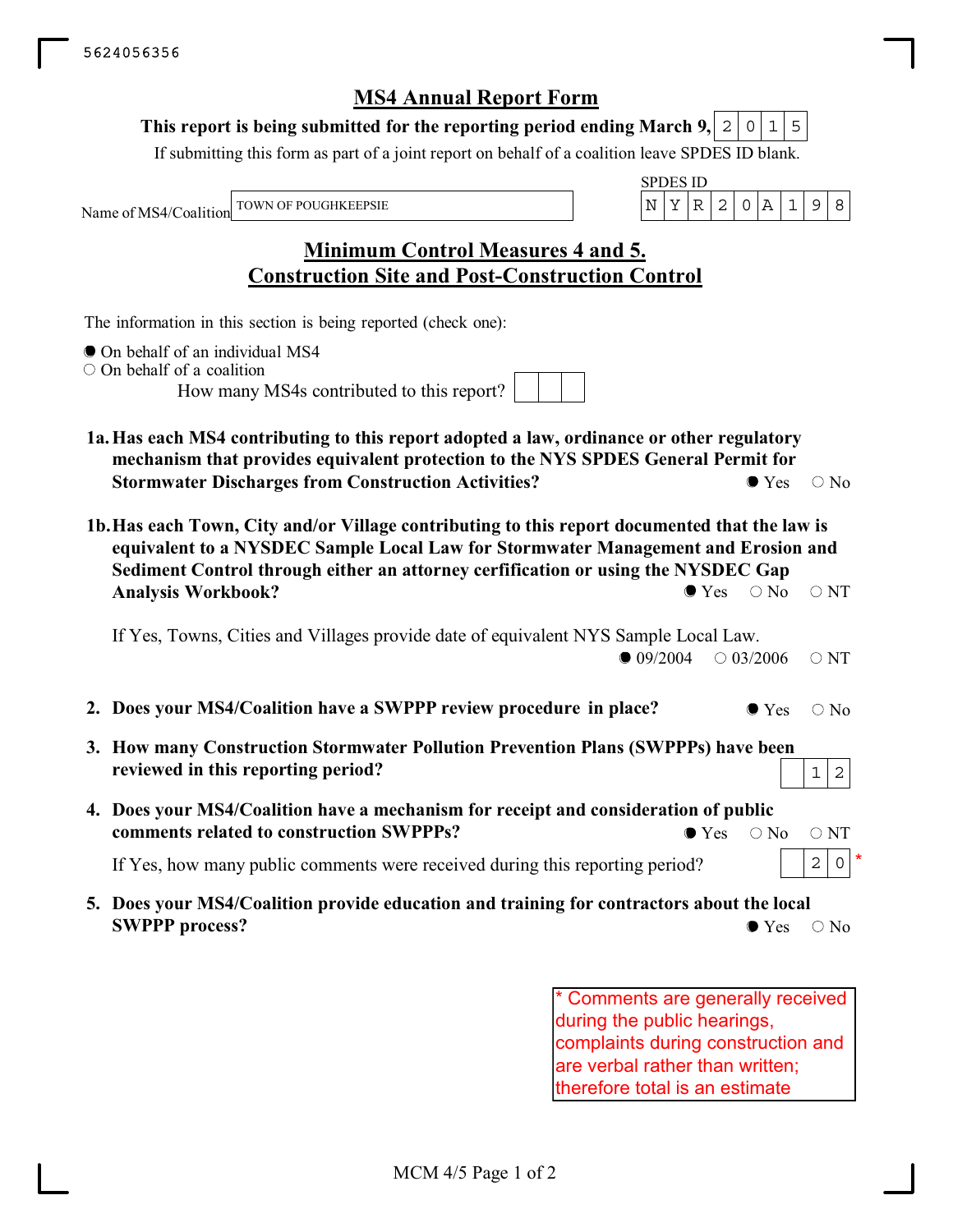**6. Identify which of the following types of enforcement actions you used during the reporting period for construction activities, indicate the number of actions, or note those for which you do not have authority:**

**VERBAL NOTICES:** 

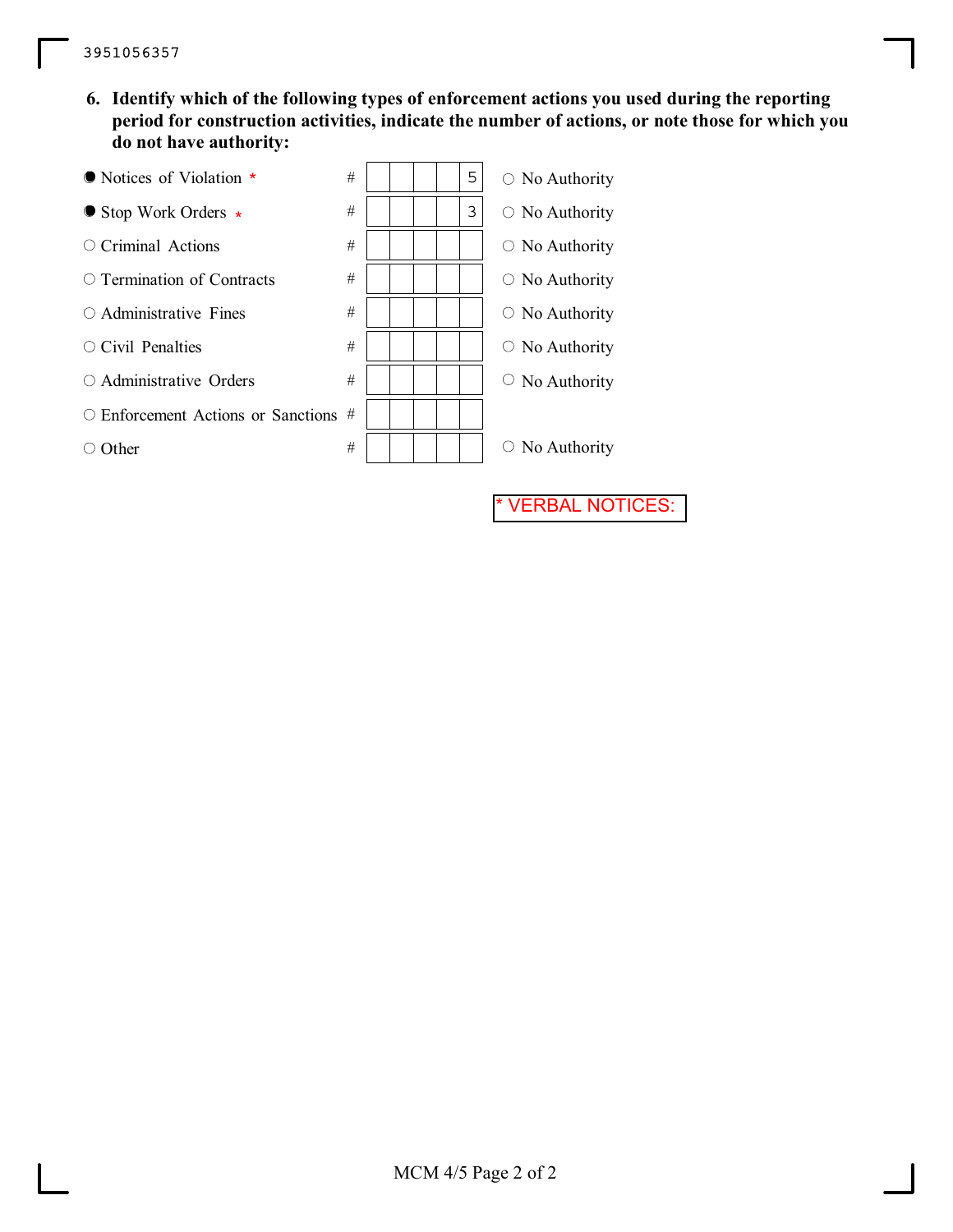#### This report is being submitted for the reporting period ending March 9, $\mid$  2  $\mid$  0  $\mid$  1  $\mid$  5

If submitting this form as part of a joint report on behalf of a coalition leave SPDES ID blank.

SPDES ID

 $1|0|0|\%$ 

 $1|0|0|\%$ 

Name of MS4/Coalition TOWN OF POUGHKEEPSIE  $\vert N \vert Y \vert R \vert 2 \vert 0 \vert A \vert 1 \vert 9 \vert 8$ 

## **Minimum Control Measure 4. Construction Site Stormwater Runoff Control**

The information in this section is being reported (check one):

 $\bullet$  On behalf of an individual MS4

On behalf of a coalition

How many MS4s contributed to this report?

- **1. How many construction projects have been authorized for disturbances of one acre or more during this reporting period?** 4
- **2. How many construction projects disturbing at least one acre were active in your jurisdiction during this reporting period?**  $1 \mid 2$
- 3. What percent of active construction sites were inspected during this reporting period?  $\;\circ$   $_{\rm NT}$
- **4. What percent of active construction sites were inspected more than once?**  $\circ$  NT
- **5. Do all inspectors working on behalf of the MS4s contributing to this report use the NYS Construction Stormwater Inspection Manual?**  $\bullet$  Yes  $\circ$  No  $\circ$  NT
- **6. Does your MS4/Coalition provide public access to Stormwater Pollution Prevention Plans (SWPPPs) of construction projects that are subject to MS4 review and approval?**<br>• Yes  $\bigcirc$  No  $\bigcirc$  NT

**If your MS4 is Non-Traditional, are SWPPPs of construction projects made available for public review?**  $Yes \quad \circ$  No  $N/A$ 

If Yes, use the following page to identify location(s) where SWPPPs can be accessed.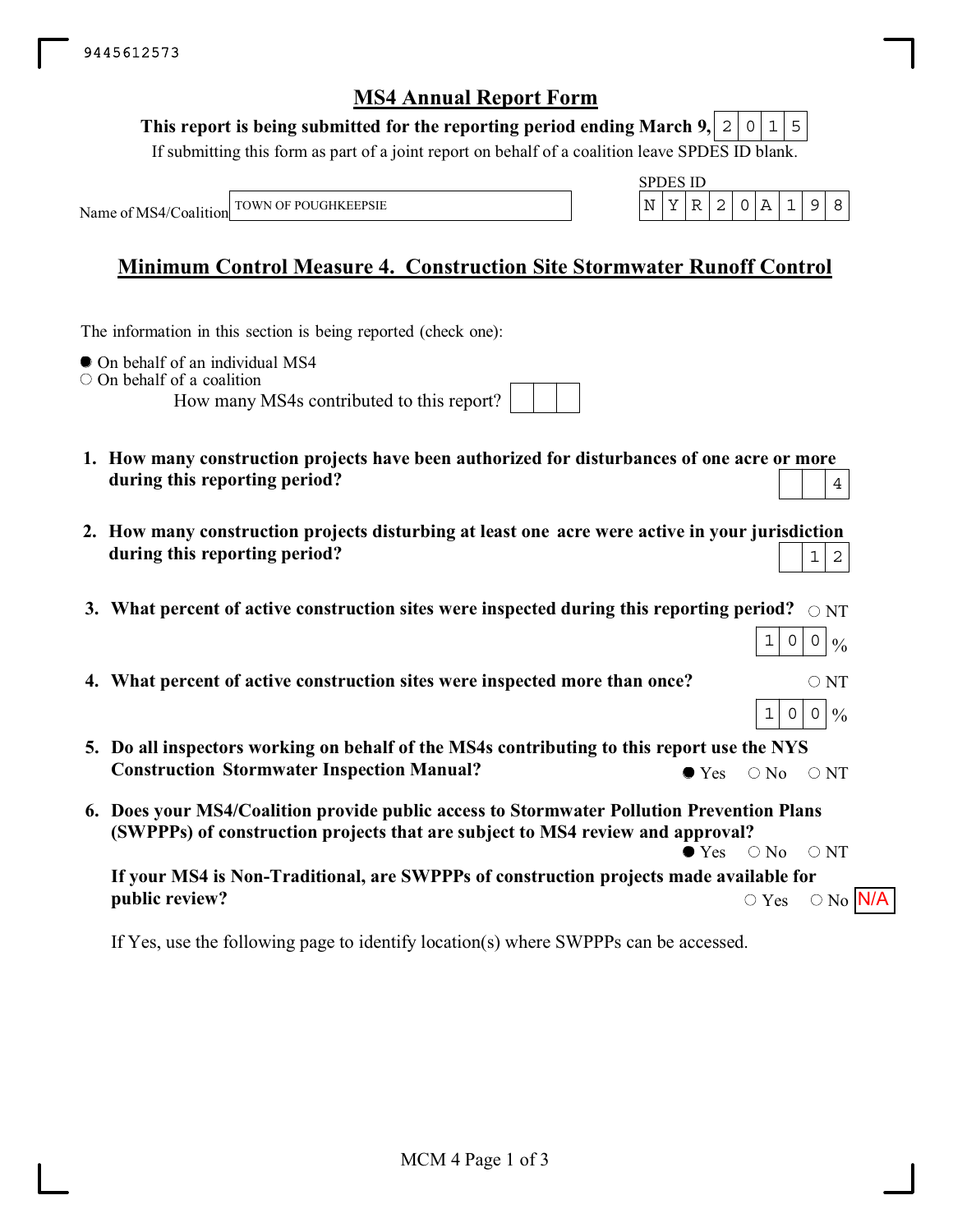### This report is being submitted for the reporting period ending March 9,  $\mid$  2  $\mid$  0  $\mid$  1  $\mid$  5

If submitting this form as part of a joint report on behalf of a coalition leave SPDES ID blank.

Name of MS4/Coalition TOWN OF POUGHKEEPSIE  $N \mid Y \mid R \mid 2 \mid 0 \mid A \mid 1 \mid 9 \mid 8$ 

SPDES ID

#### **6. con't.:**

Submit additional pages as needed.

**City** Department Address Zip - Phone  $( 8 | 4 | 5) 4 | 8 | 5 -$ **City** Address Zip - Phone ( ) - **City** Address Zip - Phone  $(| | | | |)$   $|| | | -$ URL MS4/Coalition Office Library ○ Other  $\circ$  Web Page URL(s): Please provide specific address where SWPPPs can be accessed - not home page. URL  $T$ |O|W|N| |P|L|A|N|N|I|N|G| |D|E|P|A|R|T|M|E|N|T ONE OVEROCKER RD POUGHKEEPSIE NY 12603  $8|4|5|$   $|4|8|5|$  -  $|3|6|5|7$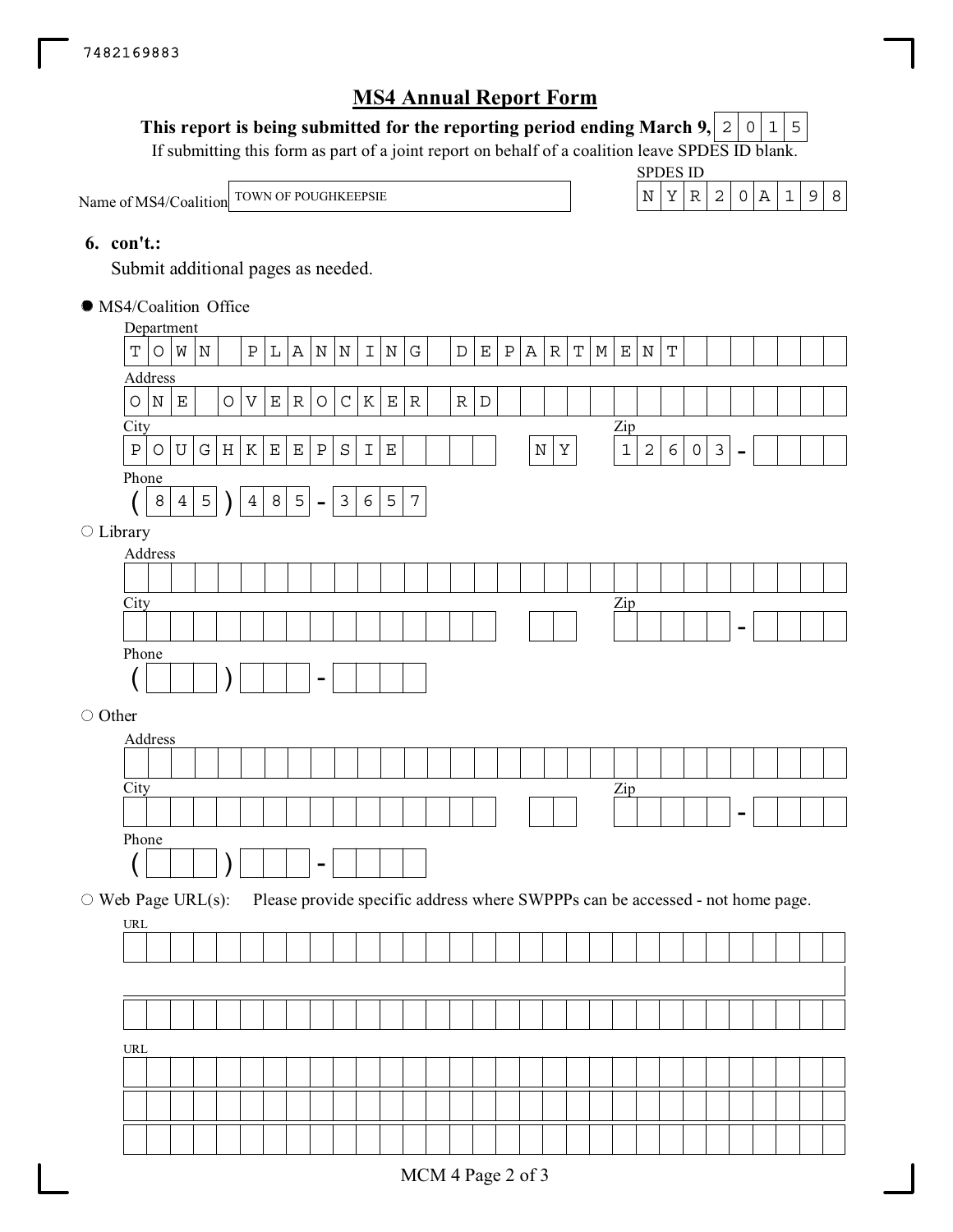#### This report is being submitted for the reporting period ending March 9,  $\mid$  2  $\mid$  0  $\mid$  1  $\mid$  5

If submitting this form as part of a joint report on behalf of a coalition leave SPDES ID blank.

SPDES ID

Name of MS4/Coalition TOWN OF POUGHKEEPSIE  $\vert N \vert Y \vert R \vert 2 \vert 0 \vert A \vert 1 \vert 9 \vert 8$ 

#### **7. Evaluating Progress Toward Measurable Goals MCM 4**

Use this page to report on your progress and project plans toward achieving measurable goals identified in your Stormwater Management Program Plan (SWMPP), including requirements in Part III.C.1. Submit additional pages as needed.

#### **A. Briefly summarize the Measurable Goal identified in the SWMPP in this reporting period.**

-Continue to train and document the certification of contractors/staff throughout the year.

-Continue to inspect and enforce erosion control measures

-Continue to update MS4 inventory of active construction sites.

#### **B. Briefly summarize the observations that indicated the overall effectiveness of this Measurable Goal.**

-(51)-contractors were trained for certifications through Dutchess County Soil and Water

-100% (12) of active construction sites were inspected for compliance by the Town; notices or violations were enforced as needed.

-MS4 inventory of active construction sites were continually updated (4)

-Monthly site conditions certifications by applicant's licensed professional have been obtained.

#### **C. How many times was this observation measured or evaluated in this reporting period?**

 $6 \mid 7$ 

*(ex.: samples/participants/events)*

**D. Has your MS4 made progress toward this measurable goal during this reporting period?**

 $\bullet$  Yes  $\circ$  No

**E. Is your MS4 on schedule to meet the deadline set forth in the SWMPP?**

 $\bullet$  Yes  $\circ$  No

**F. Briefly summarize the stormwater activities planned to meet the goals of this MCM during the next reporting cycle (including an implementation schedule).**

-Continue to train and document the certification of contractors/staff throughout the year.

-Continue to inspect and enforce erosion control measures

-Continue to update MS4 inventory of active construction sites.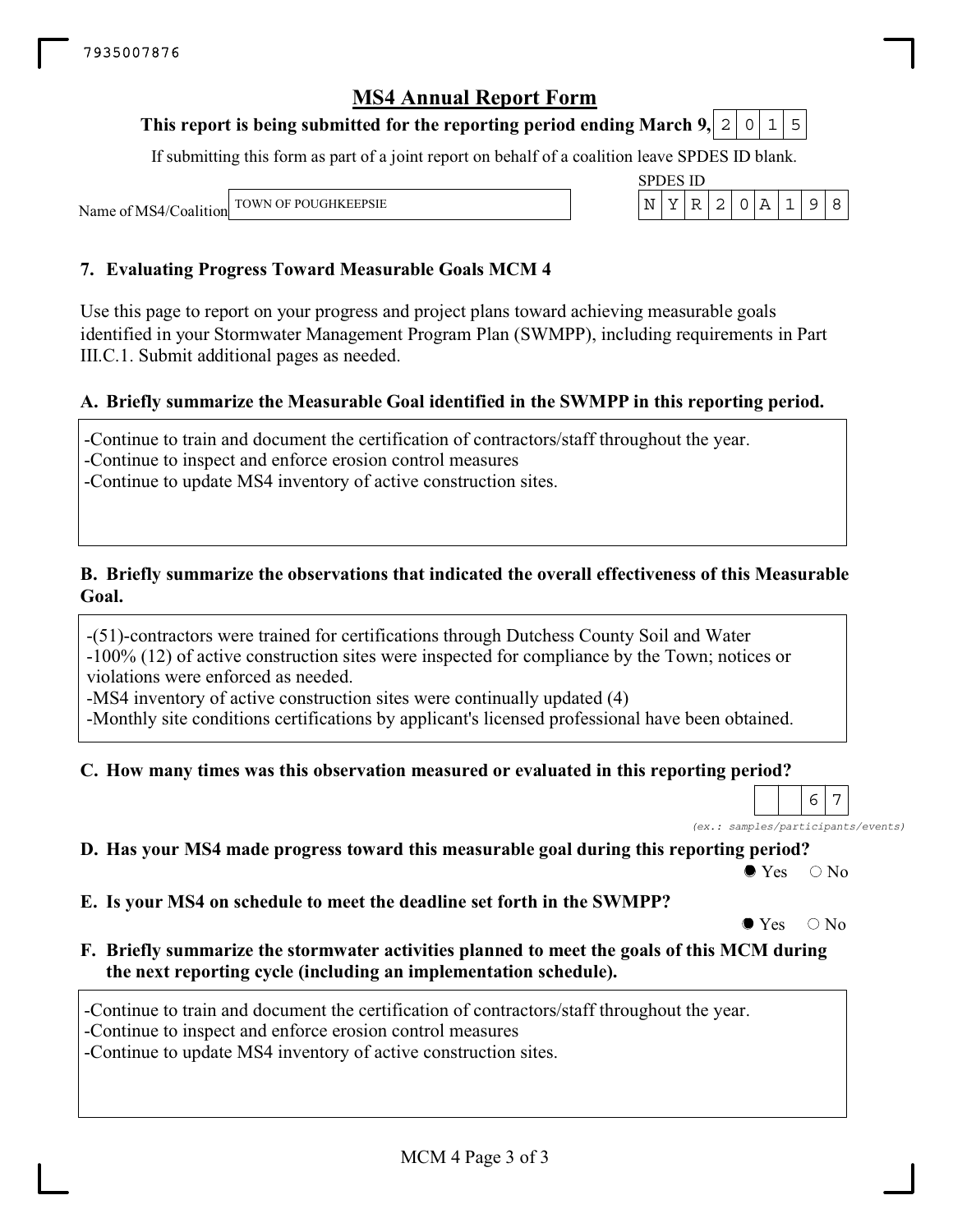### This report is being submitted for the reporting period ending March 9,  $\mid$  2  $\mid$  0  $\mid$  1  $\mid$  5

If submitting this form as part of a joint report on behalf of a coalition leave SPDES ID blank.

SPDES ID

Name of MS4/Coalition TOWN OF POUGHKEEPSIE  $\vert N \vert Y \vert R \vert 2 \vert 0 \vert A \vert 1 \vert 9 \vert 8$ 

## **Minimum Control Measure 5. Post-Construction Stormwater Management**

The information in this section is being reported (check one):

- $\bullet$  On behalf of an individual MS4
- On behalf of a coalition

How many MS4s contributed to this report?

**1. How many and what type of post-construction stormwater management practices has your MS4/Coalition inventoried, inspected and maintained in this reporting period?**

|                         | #<br><b>Inventoried</b> | #<br><b>Inspections</b> | $#$ Times<br>Maintained | <sup>*</sup> Three completed             |
|-------------------------|-------------------------|-------------------------|-------------------------|------------------------------------------|
| • Alternative Practices | 5                       |                         | 5                       | projects added three                     |
| • Filter Systems        | 1<br>$\Omega$           |                         | $\mathbf 1$<br>$\Omega$ | infiltration systems<br>and one roadside |
| • Infiltration Basins   | 9                       |                         | 9                       | open channel.                            |
| • Open Channels         | 5                       |                         | 5                       |                                          |
| $\bullet$ Ponds         | 6<br>1                  |                         | $\mathbf{1}$<br>6       |                                          |
| $\circ$ Wetlands        |                         |                         |                         |                                          |
| • Other                 | 5                       |                         | 5                       |                                          |
|                         |                         |                         |                         |                                          |

- **2. Do you use an electronic tool (e.g. GIS, database, spreadsheet) to track post-construction BMPs, inspections and maintanance?**  $\bullet$  Yes  $\circ$  No
- **3. What types of non-structural practices have been used to implement Low Impact Development/Better Site Design/Green Infrastructure principles?**
- O Building Codes Municipal Comprehensive Plans

Overlay Districts Open Space Preservation Program

- Zoning Local Law or Ordinance
- None Land Use Regulation/Zoning
- Watershed Plans O Other Comprehensive Plan
- Other:

| $\blacksquare$<br>$\tilde{\phantom{a}}$<br>$ -$<br>$\sim$ $\sim$<br><sup>N</sup><br>NL.<br>N<br>. .<br>◡<br>ь<br>. .<br>-<br>◡<br>. .<br>- 12<br><b>. .</b><br>-<br>. .<br>. .<br>. .<br>. .<br>. .<br>-<br>$ -$ | . |  |  |  |  |  |  |  |  |  |  |  |  |  |  |
|------------------------------------------------------------------------------------------------------------------------------------------------------------------------------------------------------------------|---|--|--|--|--|--|--|--|--|--|--|--|--|--|--|
|                                                                                                                                                                                                                  |   |  |  |  |  |  |  |  |  |  |  |  |  |  |  |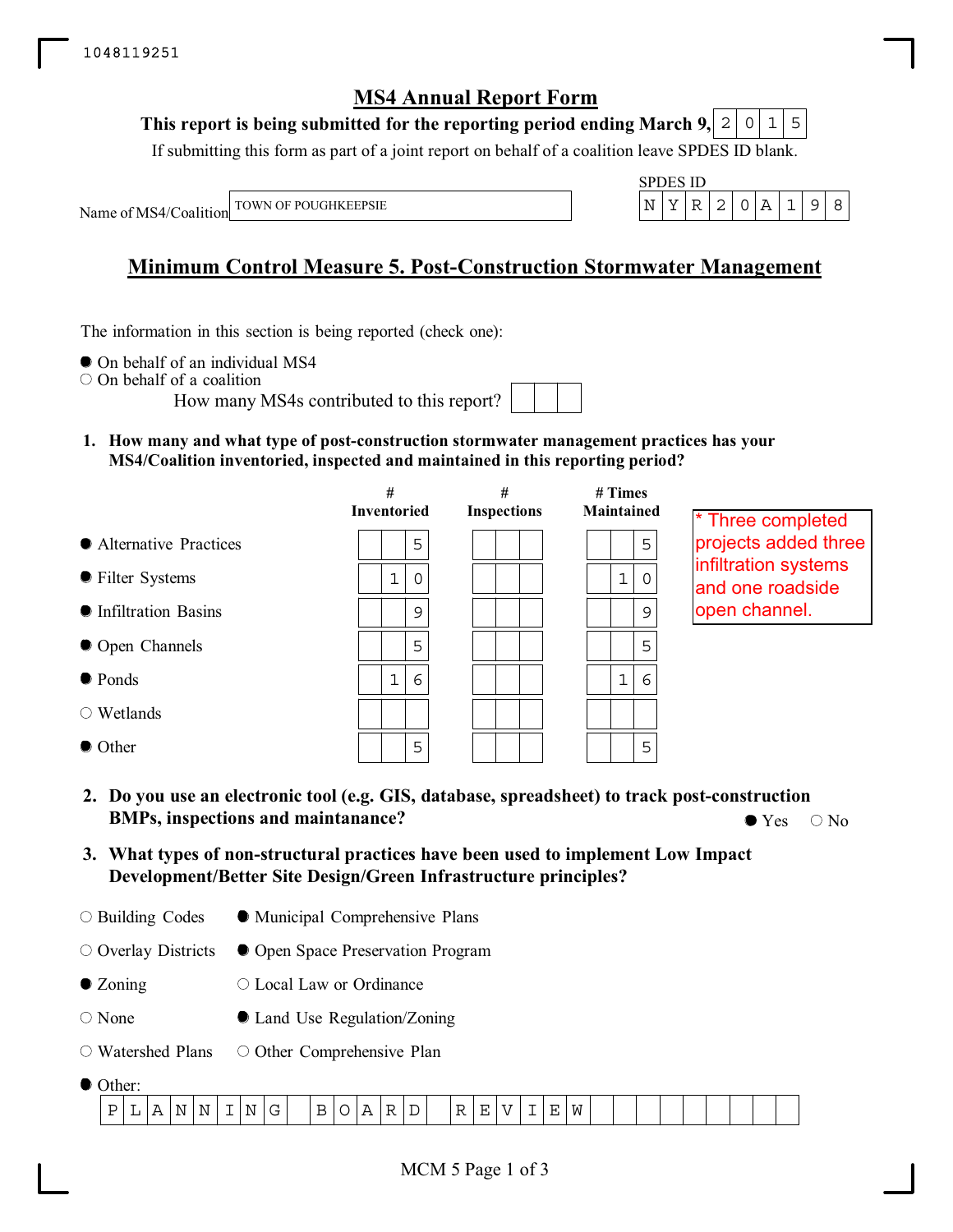#### This report is being submitted for the reporting period ending March 9,  $\mid$  2  $\mid$  0  $\mid$  1  $\mid$  5

If submitting this form as part of a joint report on behalf of a coalition leave SPDES ID blank.

Name of MS4/Coalition TOWN OF POUGHKEEPSIE  $\vert N \vert Y \vert R \vert 2 \vert 0 \vert A \vert 1 \vert 9 \vert 8$ 

**4a. Are the MS4s contributing to this report involved in a regional/watershed wide planning effort?**

 $\bigcirc$  Yes  $\bigcirc$  No

 $\circ$  Yes  $\bullet$  No

SPDES ID

**4b. Does the MS4 have a banking and credit system for stormwater management practices?**

- **4c. Do the SWMP Plans for each MS4 contributing to this report include a protocol for evaluation and approval of banking and credit of alternative siting of a stormwater management practice?**
	- $\circ$  Yes  $\bullet$  No

 $\frac{0}{0}$ 

- **4d. How many stormwater management practices have been implemented as part of this system in this reporting period?** 4
- **5. What percent of municipal officials/MS4 staff responsible for program implementation attended training on Low Impace Development (LID), Better Site Design (BSD) and other Green Infrastructure principles in this reporting period?**  $6$  0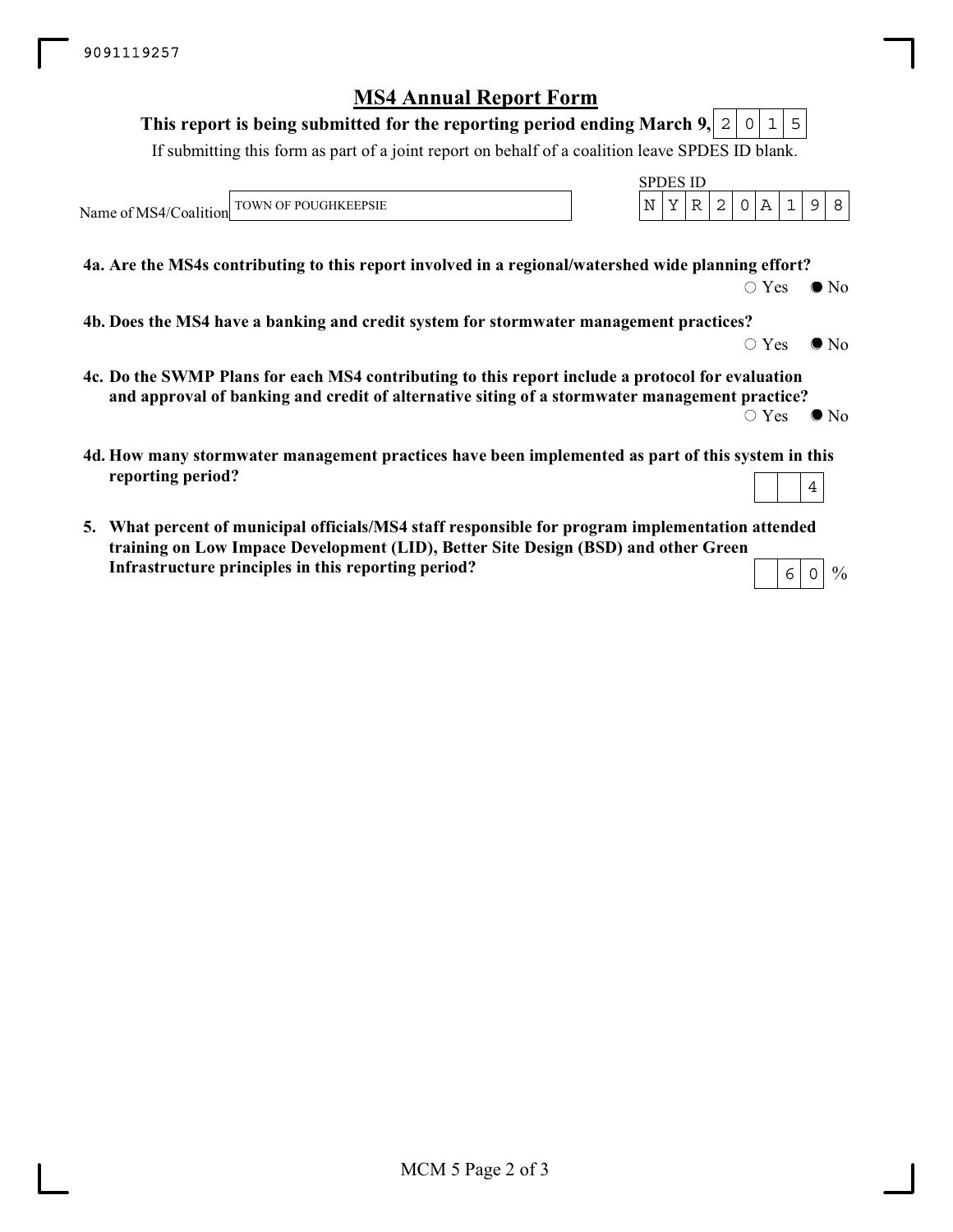#### This report is being submitted for the reporting period ending March 9,  $\mid$  2  $\mid$  0  $\mid$  1  $\mid$  5

If submitting this form as part of a joint report on behalf of a coalition leave SPDES ID blank.

SPDES ID

Name of MS4/Coalition TOWN OF POUGHKEEPSIE  $\vert N \vert Y \vert R \vert 2 \vert 0 \vert A \vert 1 \vert 9 \vert 8$ 

#### **6. Evaluating Progress Toward Measurable Goals MCM 5**

Use this page to report on your progress and project plans toward achieving measurable goals identified in your Stormwater Management Program Plan (SWMPP), including requirements in Part III.C.1. Submit additional pages as needed.

#### **A. Briefly summarize the Measurable Goal identified in the SWMPP in this reporting period.**

-Continue to update database of public and private practices as new facilities are implemented -Continue to inventory construction inspections.

-Private post-construction practices are monitored for the five year threshold before an engineering inspection is warranted.

#### **B. Briefly summarize the observations that indicated the overall effectiveness of this Measurable Goal.**

-(17) All private stormwater agreements that have BMP's that discharge in the Town's MS4 have had documented maintenance activities or an engineered inspection.

-(11) All Town owned BMP's have been inspected or maintained this reporting period.

- (4) Inspections of currently active project construction are continuing and inventoried

-(3) projects entered the post-maintenance period with a signed NOT from the Supervisor

#### **C. How many times was this observation measured or evaluated in this reporting period?**

*(ex.: samples/participants/events)*  $3 \mid 5$ 

**D. Has your MS4 made progress toward this measurable goal during this reporting period?**

 $\bullet$  Yes  $\circ$  No

**E. Is your MS4 on schedule to meet the deadline set forth in the SWMPP?**

 $\bullet$  Yes  $\circ$  No

**F. Briefly summarize the stormwater activities planned to meet the goals of this MCM during the next reporting cycle (including an implementation schedule).**

-Continue to update database of private practices as new facilities are implemented.

-Continue to update database of public practices as new facilities are implemented.

-Continue to inventory construction inspections.

-Private post-construction practices are monitored for the five year threshold before an engineering inspection is warranted from the time of the NOT signature.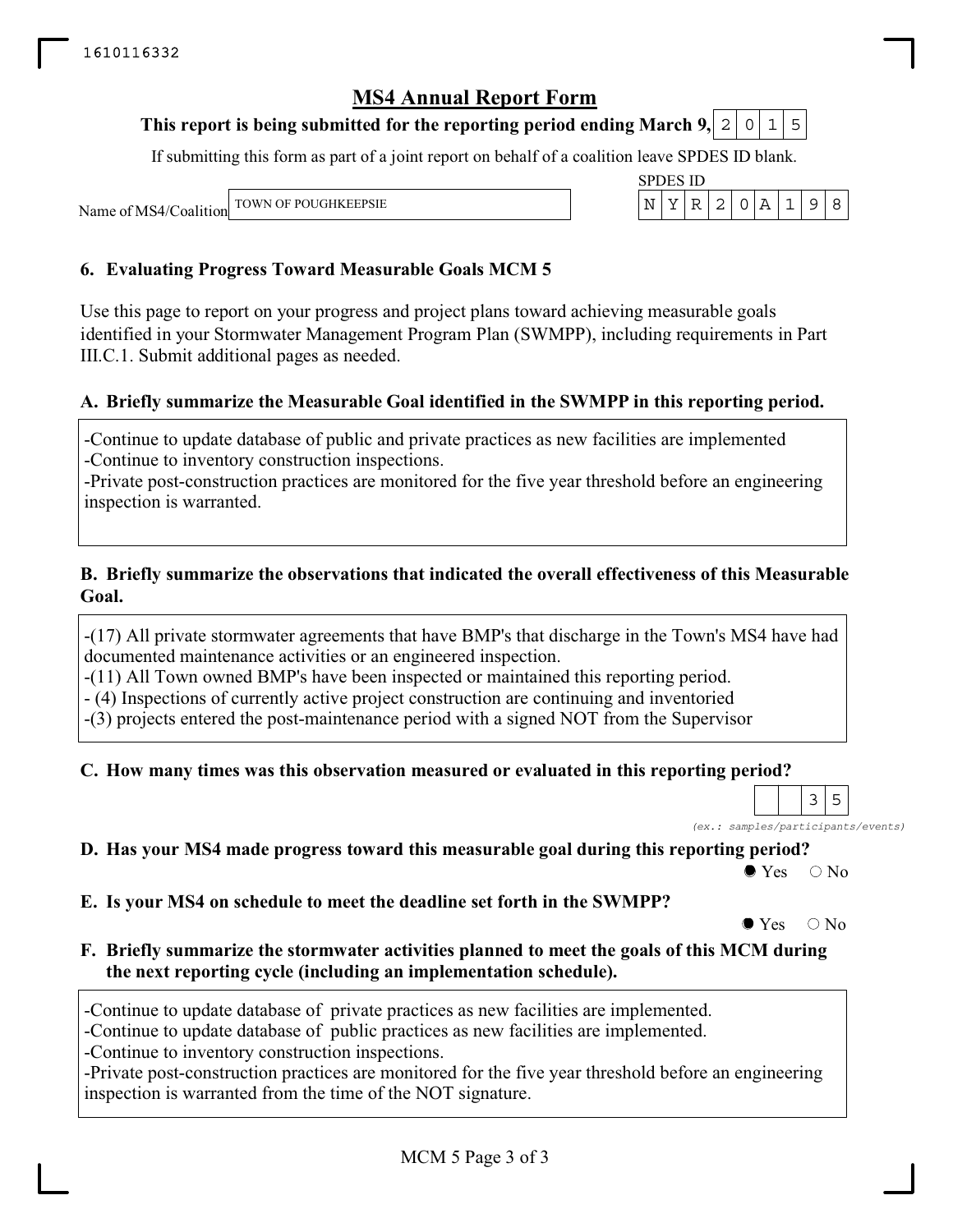#### This report is being submitted for the reporting period ending March 9,  $\mid$  2  $\mid$  0  $\mid$  1  $\mid$  5

If submitting this form as part of a joint report on behalf of a coalition leave SPDES ID blank.

Name of MS4/Coalition



## **Minimum Control Measure 6. Stormwater Management for Municipal Operations**

The information in this section is being reported (check one):

 $\bullet$  On behalf of an individual MS4

 $\circ$  On behalf of a coalition

How many MS4s contributed to this report?



**1. Choose/list each municipal operation/facility that contributes or may potentially contribute Pollutants of Concern to the MS4 system. For each operation/facility indicate whether the operation/facility has been addressed in the MS4's/Coalition's Stormwater Management Program(SWMP) Plan and whether a self-assessment has been performed during the reporting period. A self-assessment is performed to: 1) determine the sources of pollutants potentially generated by the permittee's operations and facilities; 2) evaluate the effectiveness of existing programs and 3) identify the municipal operations and facilities that will be addressed by the pollution prevention and good housekeeping program, if it's not done already.**

|                                                 |                           |                                                                                            | <b>Self-Assessment</b>             |                    |     |
|-------------------------------------------------|---------------------------|--------------------------------------------------------------------------------------------|------------------------------------|--------------------|-----|
|                                                 |                           |                                                                                            | <b>Operation/Activity/Facility</b> |                    |     |
|                                                 |                           |                                                                                            | performed within the past 3        |                    |     |
| <b>Operation/Activity/Facility</b>              | <b>Addressed in SWMP?</b> |                                                                                            | <u>years?</u>                      |                    |     |
|                                                 |                           | $\circ$ No                                                                                 | $\bullet$ Yes                      | $\bigcirc$ No      |     |
|                                                 | $\bullet$ Yes             |                                                                                            | $\bullet$ Yes                      | $\bigcirc$ No      |     |
|                                                 | $\bullet$ Yes             |                                                                                            |                                    | $\circ$ No         |     |
|                                                 | $\bullet$ Yes             |                                                                                            | $\bullet$ Yes                      | $\circ$ No         |     |
|                                                 | $\bullet$ Yes             | $\circ$ No $\cdots$                                                                        | $\bullet$ Yes                      | $\bigcirc$ No      |     |
| New Municipal Construction and Land Disturbance | $\circ$ Yes               | $\bullet$ No $\blacksquare$ N/A $\blacksquare$                                             | $\circ$ Yes                        | $\bullet$ No $N/A$ |     |
|                                                 | $\bullet$ Yes             | $\circ$ No $\frac{ }{ }$                                                                   | $\bullet$ Yes<br>.                 | $\bigcirc$ No      |     |
|                                                 | $\circ$ Yes               | $\bullet$ No $\overline{\mathsf{N/A}}$ $\overline{\mathsf{N/A}}$                           | $\circ$ Yes                        | $\bullet$ No       | N/A |
|                                                 | $\bigcirc$ Yes            | $\bullet$ No $\overline{\mathsf{N/A}}$ $\overline{\mathsf{N/A}}$ $\overline{\mathsf{N/A}}$ | $\circ$ Yes                        | $\bullet$ No       | N/A |
|                                                 | $\bullet$ Yes             | $\circ$ No                                                                                 | $\bullet$ Yes                      | $\bigcirc$ No      |     |
|                                                 | $\bullet$ Yes             | $\circ$ No                                                                                 | $\bullet$ Yes                      | $\circ$ No         |     |
|                                                 | $\bullet$ Yes             | $\circ$ No                                                                                 | $\bullet$ Yes                      | $\bigcirc$ No      |     |
|                                                 | $\bullet$ Yes             | $\circ$ No $\ldots$                                                                        | $\bullet$ Yes                      | $\bigcirc$ No      |     |
|                                                 | $\circ$ Yes               | $\bullet$ No $\ldots$                                                                      | $\circ$ Yes                        | $\bullet$ No       |     |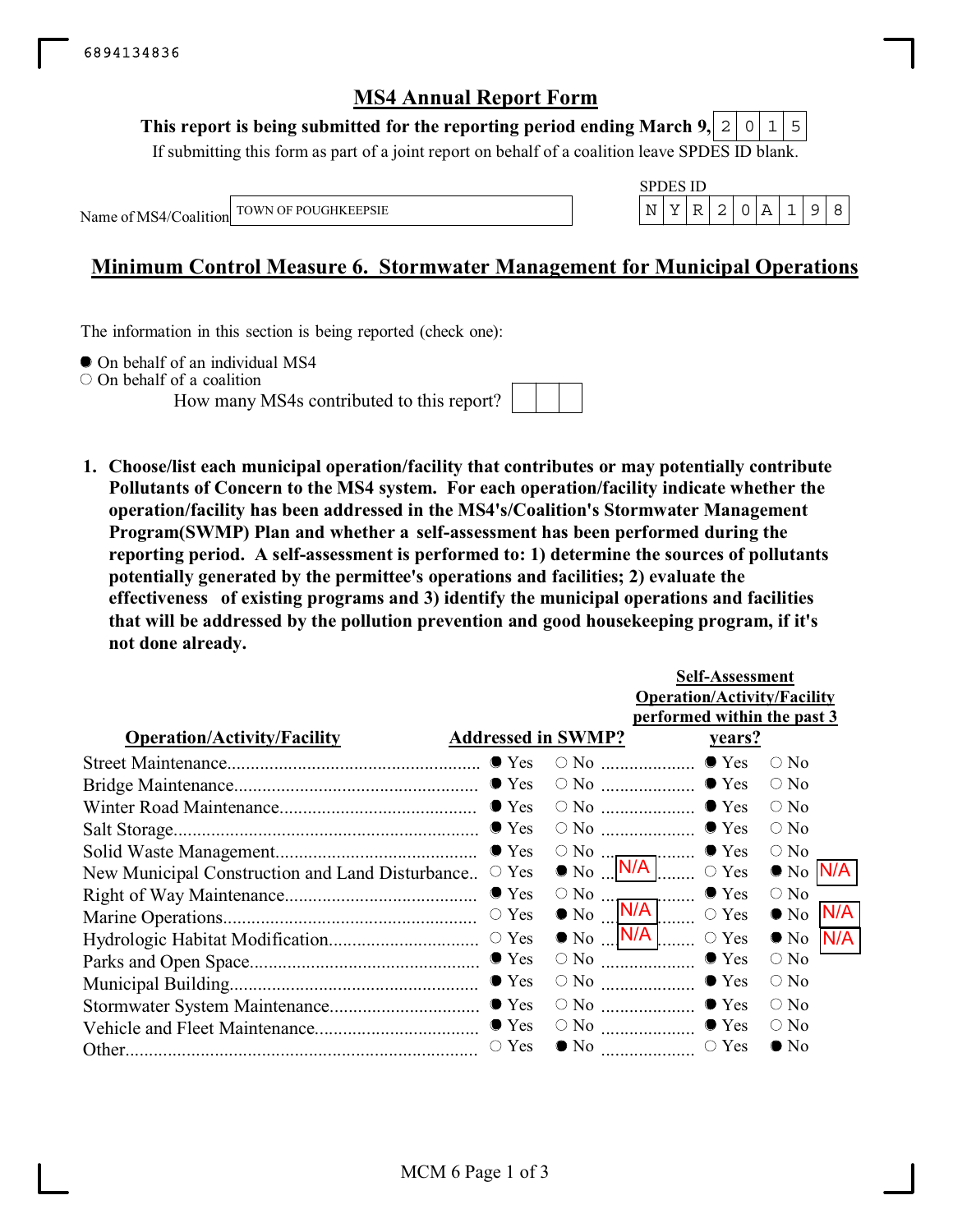#### This report is being submitted for the reporting period ending March 9,  $\mid$  2  $\mid$  0  $\mid$  1  $\mid$  5

If submitting this form as part of a joint report on behalf of a coalition leave SPDES ID blank.

Name of MS4/Coalition TOWN OF POUGHKEEPSIE  $N \mid Y \mid R \mid 2 \mid 0 \mid A \mid 1$  9 8

#### **2. Provide the following information about municipal operations good housekeeping programs:**

| $\circ$ Parking Lots Swept (Number of acres X Number of times swept)                                                                           | $#$ Acres |  |                                |             |                |
|------------------------------------------------------------------------------------------------------------------------------------------------|-----------|--|--------------------------------|-------------|----------------|
| (Number of miles X Number of times swept)<br>● Streets Swept                                                                                   | $#$ Miles |  | 1                              | 4           | 8              |
| • Catch Basins Inspected and Cleaned Where Necessary                                                                                           | #         |  | 6                              | 0           | $\Omega$       |
| ● Post Construction Control Stormwater Management Practices<br>Inspected and Cleaned Where Necessary                                           | #         |  |                                | $\mathbf 1$ | 0              |
| $\circ$ Phosphorus Applied In Chemical Fertilizer                                                                                              | #Lbs.     |  |                                |             |                |
| • Nitrogen Applied In Chemical Fertilizer                                                                                                      | #Lbs.     |  |                                |             | 3              |
| ● Pesticide/Herbicide Applied<br>(Number of acres to which pesticide/herbicide was applied X Number of<br>times applied to the nearest tenth.) | $#$ Acres |  | $\mathbf{1}$<br>$\overline{4}$ |             | $\overline{2}$ |

- **3. How many stormwater management trainings have been provided to municipal employees during this reporting period?**
- **4. What was the date of the last training?**
- **5. How many municipal employees have been trained in this reporting period?**
- **6. What percent of municipal employees in relevant positions and departments receive stormwater management training?**  $1|0|0|\%$



SPDES ID

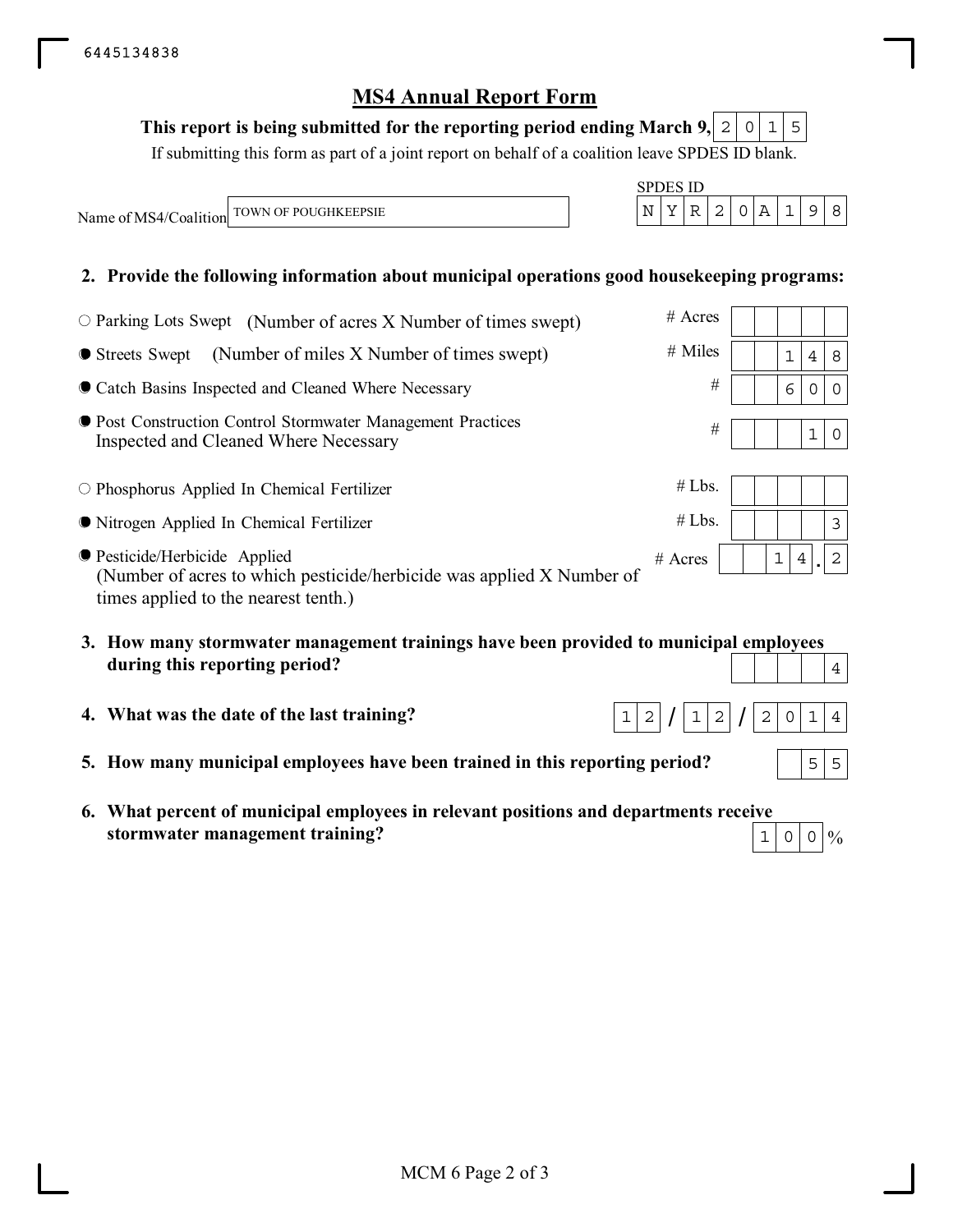#### This report is being submitted for the reporting period ending March 9,  $\mid$  2  $\mid$  0  $\mid$  1  $\mid$  5

If submitting this form as part of a joint report on behalf of a coalition leave SPDES ID blank.

SPDES ID

Name of MS4/Coalition TOWN OF POUGHKEEPSIE  $\vert N \vert Y \vert R \vert 2 \vert 0 \vert A \vert 1 \vert 9 \vert 8$ 

#### **7. Evaluating Progress Toward Measurable Goals MCM 6**

Use this page to report on your progress and project plans toward achieving measurable goals identified in your Stormwater Management Program Plan (SWMPP), including requirements in Part III.C.1. Submit additional pages as needed.

#### **A. Briefly summarize the Measurable Goal identified in the SWMPP in this reporting period.**

- Departments will continue to review the Pollution Prevention for Municipal Operations manual -Departments will keep more specific records on the trainings that are conducted for their employees (IDDE trainings, Municipal Operations and Good Housekeeping trainings, etc.)

#### **B. Briefly summarize the observations that indicated the overall effectiveness of this Measurable Goal.**

-(2) Applicable Departments underwent a facility self-assessment in regards to stormwater pollution prevention

- (42 staff has IDDE training, 7 had pollution prevention for municipal operation training and 6 had soil and erosion control training)

#### **C. How many times was this observation measured or evaluated in this reporting period?**

*(ex.: samples/participants/events)*  $5 \mid 7$ 

**D. Has your MS4 made progress toward this measurable goal during this reporting period?**

 $\bullet$  Yes  $\circ$  No

**E. Is your MS4 on schedule to meet the deadline set forth in the SWMPP?**

 $\bullet$  Yes  $\circ$  No

**F. Briefly summarize the stormwater activities planned to meet the goals of this MCM during the next reporting cycle (including an implementation schedule).**

- Departments will continue to review the Pollution Prevention for Municipal Operations manual -Departments will keep more specific records on the trainings that are conducted for their employees (IDDE trainings, Municipal Operations and Good Housekeeping trainings, etc.)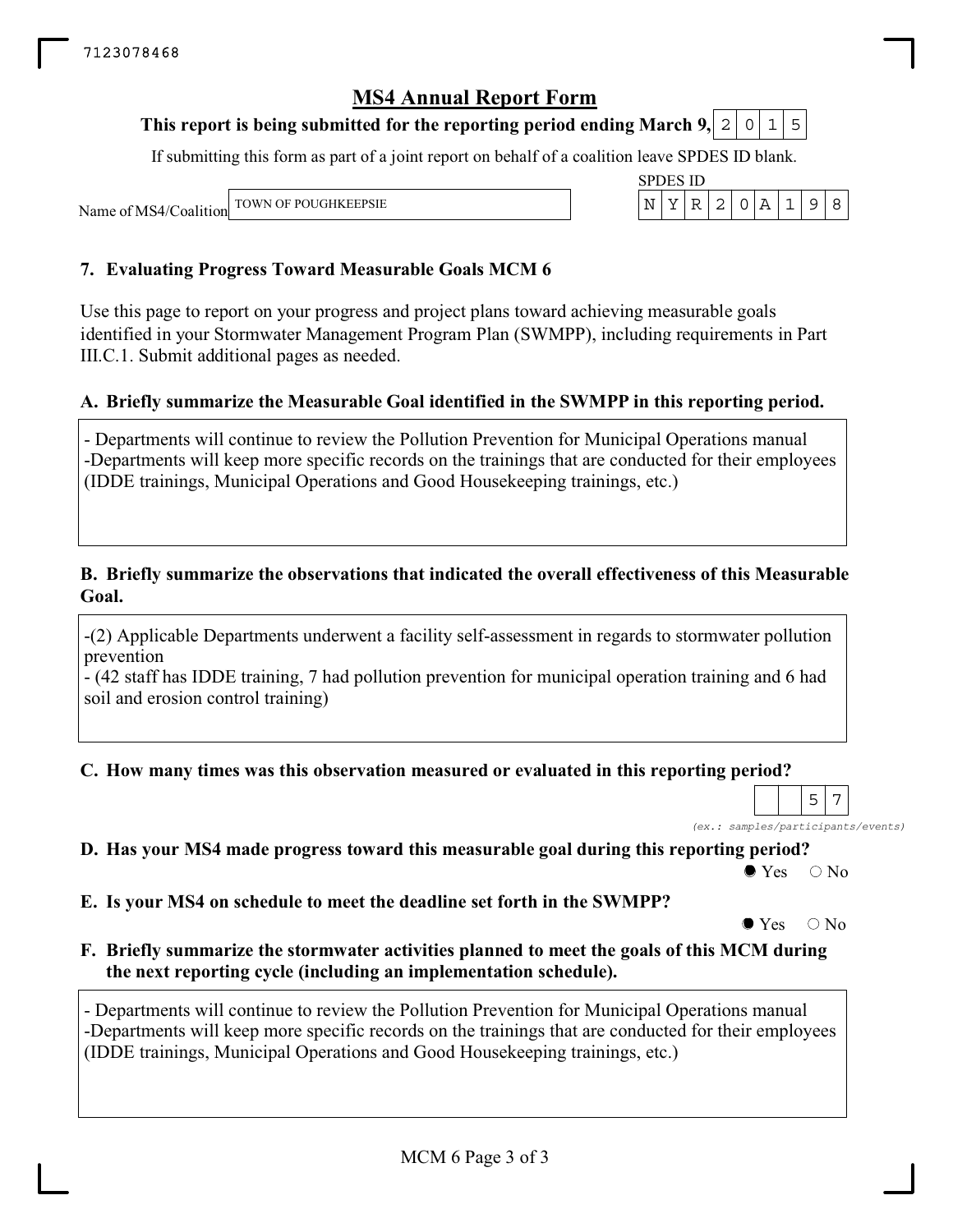#### This report is being submitted for the reporting period ending March 9,  $\mid$  2  $\mid$  0  $\mid$  1  $\mid$  5

If submitting this form as part of a joint report on behalf of a coalition leave SPDES ID blank.

Name of MS4/Coalition TOWN OF POUGHKEEPSIE  $\vert N \vert Y \vert R \vert 2 \vert 0 \vert A \vert 1 \vert 9 \vert 8$ 

## **Additional Watershed Improvement Strategy Best Management Practices**

The information in this section is being reported (check one):

 $\bullet$  On behalf of an individual MS4

On behalf of a coalition

How many MS4s contributed to this report?

SPDES ID

#### **MS4s must answer the questions or check NA as indicated in the table below.**

| <b>MS4 Description</b>          | Answer                   | <b>Check NA</b>        | (POC)                  |
|---------------------------------|--------------------------|------------------------|------------------------|
| <b>NYC EOH Watershed</b>        |                          |                        |                        |
| <b>Traditional Land Use</b>     | 1,2,3,4,5,6,7a-d,8a,8b,9 | 10,11,12               | Phosphorus             |
| Traditional Non-Land Use        | 1,2,3,4,7a-d,8a,8b,9     | 5,10,11,12             | Phosphorus             |
| Non-Traditional                 | 1,2,77a-d,8a,8b,9        | 3,4,5,10,11,12         | Phosphorus             |
| <b>Onondaga Lake Watershed</b>  |                          |                        |                        |
| <b>Traditional Land Use</b>     | $1,6,7a-d,8a,9$          | 2,3,4,5,8b,10,11,12    | Phosphorus             |
| Traditional Non-Land Use        | $1,6,7a-d,8a,9$          | 2,3,4,5,8b,10,11,12    | Phosphorus             |
| Non-Traditional                 | $1,6,7a-d,8a,9$          | 2,3,4,5,8b,10,11,12    | Phosphorus             |
| <b>Greenwood Lake Watershed</b> |                          |                        |                        |
| Traditional Land Use            | 1,4,6,7a-d,8a,9          | 2,3,5,8b,10,11,12      | Phosphorus             |
| Traditional Non-Land Use        | 1,4,6,7a-d,8a,9          | 2,3,5,8b,10,11,12      | Phosphorus             |
| Non-Traditional                 | $1,4,6,7a-d,8a,9$        | 2,3,5,8b,10,11,12      | Phosphorus             |
| <b>Oyster Bay</b>               |                          |                        |                        |
| Traditional Land Use            | 1,4,7a-d,9,10,11,12      | 2,3,5,6,8a,8b          | Pathogens              |
| Traditional Non-Land Use        | 1,4,7a-d,9,10,11,12      | 2,3,5,6,8a,8b          | Pathogens              |
| Non-Traditional                 | $1,4,7a-d,9$             | 2,3,4,5,8a,8b,10,11,12 | Pathogens              |
| <b>Peconic Estuary</b>          |                          |                        |                        |
| Traditional Land Use            | 1,4,7a-d,8a,9,10,11,12   | 2,3,5,6,8b             | Pathogens and Nitrogen |
| Traditional Non-Land Use        | 1,4,7a-d,8a,9,10,11,12   | 2,3,5,6,8b             | Pathogens and Nitrogen |
| Non-Traditional                 | $1,4,7a-d,8a,9$          | 2,3,4,5,8b,10,11,12    | Pathogens and Nitrogen |
| <b>Oscawana Lake Watershed</b>  |                          |                        |                        |
| Traditional Land Use            | 1,4,6,7a-d,8a,9          | 2,3,5,8b,10,11,12      | Phosphorus             |
| Traditional Non-Land Use        | 1,4,6,7a-d,8a,9          | 2,3,5,8b,10,11,12      | Phosphorus             |
| Non-Traditional                 | 1,4,6,7a-d,8a,9          | 2,3,5,8b,10,11,12      | Phosphorus             |
| <b>LI 27 Embayments</b>         |                          |                        |                        |
| <b>Traditional Land Use</b>     | 1,2,3,4,7a-d,9,10,11,12  | 5,6,8a,8b              | Pathogens              |
| Traditional Non-Land Use        | 1,2,3,4,7a-d,9,10,11,12  | 5,6,8a,8b              | Pathogens              |
| Non-Traditional                 | 1,2,3,4,7a-d,9           | 5,6,8a,8b,10,11,12     | Pathogens              |

#### **1. Does your MS4/Coalition have an education program addressing impacts of phosphorus/nitrogen/pathogens on waterbodies?**  $\bigcirc$  Yes  $\bigcirc$  No  $\bigcirc$  N/A

# **2. Has 100% of the MS4/Coalition conveyance system been mapped in GIS?**

 $\bigcirc$  No  $\bigcirc$  N/A

If N/A, go to question 3.

If No, estimate what percentage of the conveyance system has been mapped so far.

Estimate what percentage was mapped in this reporting period.



Additional BMPs Page 1 of 3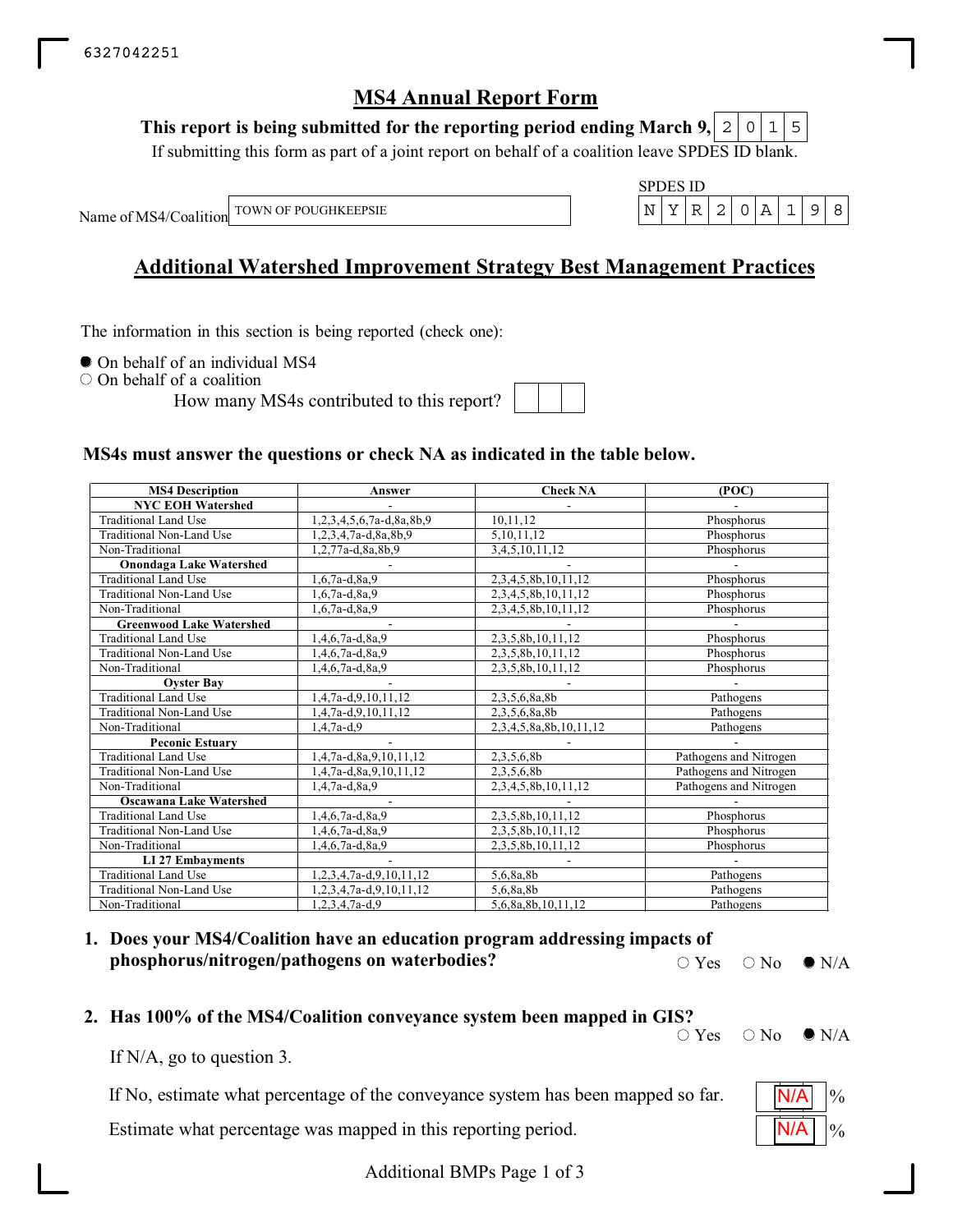#### This report is being submitted for the reporting period ending March 9, $\mid$  2  $\mid$  0  $\mid$  1  $\mid$  5

If submitting this form as part of a joint report on behalf of a coalition leave SPDES ID blank.

Name of MS4/Coalition TOWN OF POUGHKEEPSIE

| v. |  |  |  |  |
|----|--|--|--|--|
|    |  |  |  |  |

- **3. Does your MS4/Coalition have a Stormwater Conveyance System (infrastructure) Inspection and Maintenance Plan Program?**  $\bigcirc$  Yes  $\bigcirc$  No  $\bigcirc$  N/A
- **4. Estimate the percentage of on-site wastewater treatment systems that have been inspected** and maintained or rehabilitated as necessary in this reporting period?  $\sqrt{\frac{N}{A}}$  |  $\frac{N}{4}$ N//
- **5. Has your MS4/Coalition developed a program that provides protection equivalent to the NYSDEC SPDES General Permit for Stormwater Discharges from Construction Activities (GP-0-08-001) to reduce pollutants in stormwater runoff from construction activities that disturb five thousand square feet or more?**  $\bigcirc$  Yes  $\bigcirc$  No  $\bigcirc$  N/A
- **6. Has your MS4/Coalition developed a program to address post-construction stormwater runoff from new development and redevelopment projects that disturb greater than or equal to one acre that provides equivalent protection to the NYS DEC SPDES General Permit for Stormwater Discharges from Construction Activities (GP-0-08-001), including the New York State Stormwater Design Manual Enhanced Phosphorus Removal Standards?**  $\circ$  Yes  $\circ$  No  $\bullet$  N/A
- **7a. Does your MS4/Coalition have a retrofitting program to reduce erosion or phosphorus/nitrogen/pathogen loading?**  $\circ$  Yes  $\circ$  No  $\bullet$  N/A
- **7b.How many projects have been sited in this reporting period?**
- **7c. What percent of the projects included in 7b have been completed in this reporting period?**
- **7d. What percent of projects planned in previous years have been completed?**  $\sqrt{\frac{N}{A}} \sqrt{\frac{9}{6}}$

O No Projects Planned

N/A

N/A

 $\frac{0}{0}$ 

N/A

- **8a.Has your MS4/Coalition developed and implemented a turf management practices and procedures policy that addresses proper fertilizer application on municipally owned lands?**  $\bigcirc$  Yes  $\bigcirc$  No  $\bigcirc$  N/A
- **8b.Has your MS4/Coalition developed and implemented a turf management practices and procedures policy that addresses proper disposal of grass clippings and leaves from municipally owned lands?**  $\circ$  Yes  $\circ$  No  $\bullet$  N/A